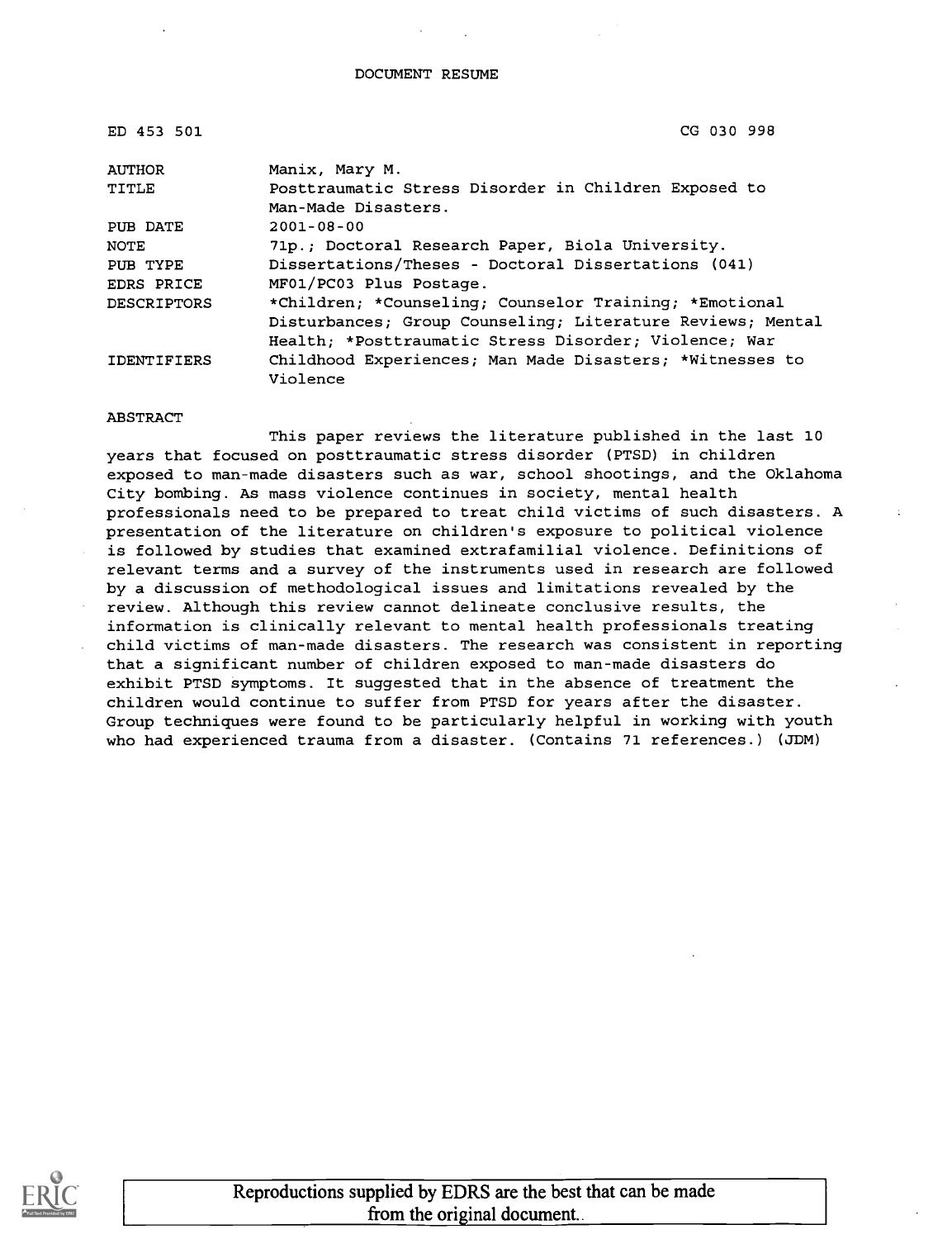### POSTTRAUMATIC STRESS DISORDER IN CHILDREN EXPOSED TO MAN-MADE DISASTERS

A Doctoral Research Paper

Presented to

the Faculty of the Rosemead School of Psychology

Biola University

In Partial Fulfillment

of the Requirements for the Degree

Doctor of Psychology

U.S. DEPARTMENT OF EDUCATION<br>Office of Educational Research and Improvement<br>EDUCATIONAL RESOURCES INFORMATION CENTER (ERIC)

This document has been reproduced as received from the person or organization originating it.

Minor changes have been made to improve reproduction quality.

. Points of view or opinions stated in this document do not necessarily represent official OERI position or policy.

PERMISSION TO REPRODUCE AND DISSEMINATE THIS MATERIAL HAS BEEN GRANTED BY

 $\overline{111 \cdot 111}$ 

TO THE EDUCATIONAL RESOURCES INFORMATION CENTER (ERIC)

oo<br>1900 - 1900 - 1910 - 1910 - 1910 - 1910 - 1910 - 1910 - 1910 - 1910 - 1910 - 1910 - 1910 - 1910 - 1910 - 19<br>1910 - 1920 - 1920 - 1920 - 1920 - 1920 - 1920 - 1920 - 1920 - 1920 - 1920 - 1920 - 1920 - 1920 - 1920 - 1920 or<br>O  $\frac{3}{2}$ 0<br>(F 0<br>1 F D 0 1

1

by Mary M. Manix August, 2001

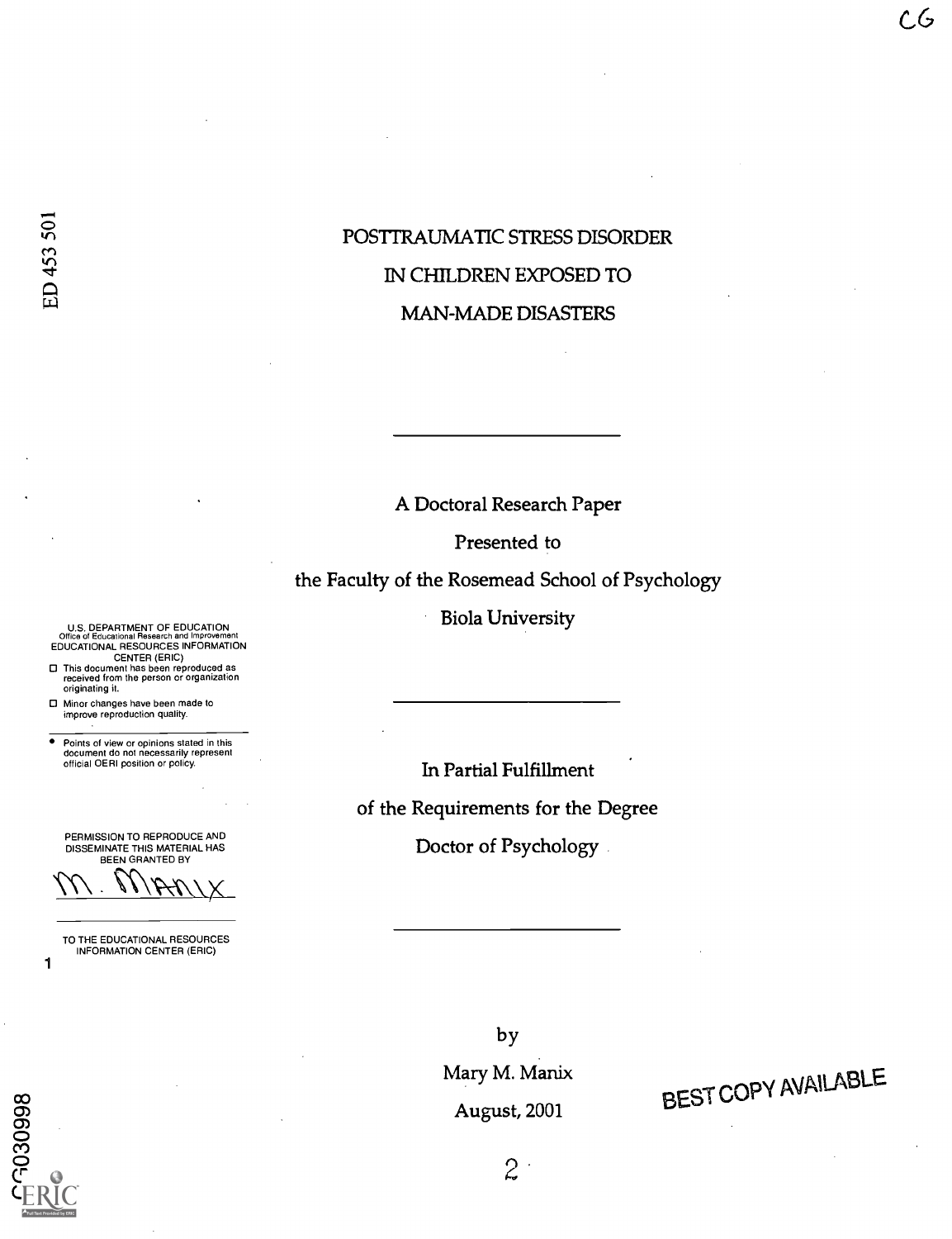## POSTTRAUMAI1C STRESS DISORDER IN CHILDREN EXPOSED TO MAN-MADE DISASTERS

by

Mary M. Manix

APPROVED:

Cherry $\vec{G}$ . Steinmeier, PsyDerry (/ Date  $3/30/0/$ 

Viola Venasm (U), Veola E z, PhD

 $\mathcal{L}^{\text{max}}$ 

Date 3/30/01

APPROVED:

Patricia L. Pike, PhD, Dean

 $3/30/01$ 

**Date** 

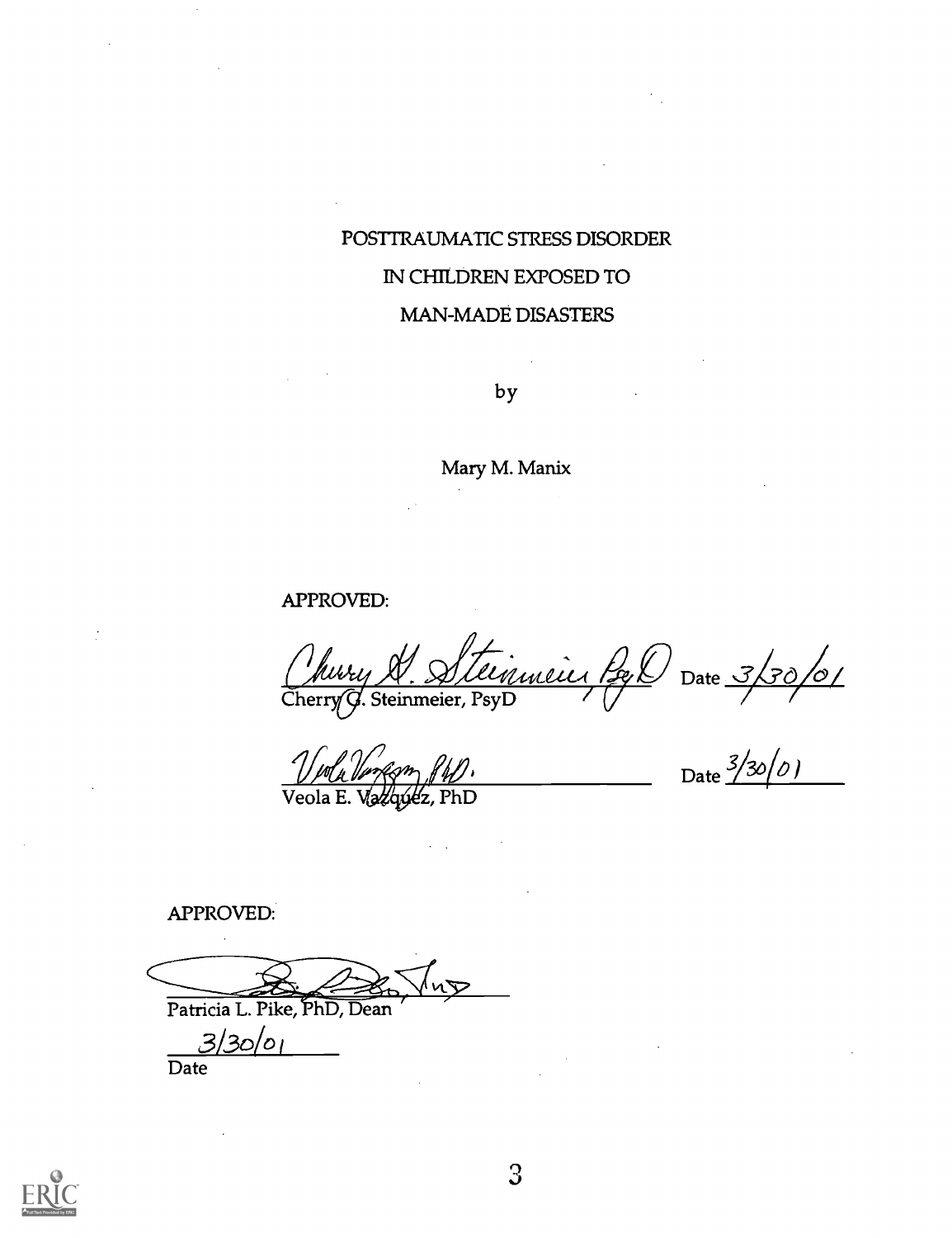Copyright © 2001 by Mary M. Manix

 $\mathbf{r}$ 

 $\hat{\mathcal{L}}$ 

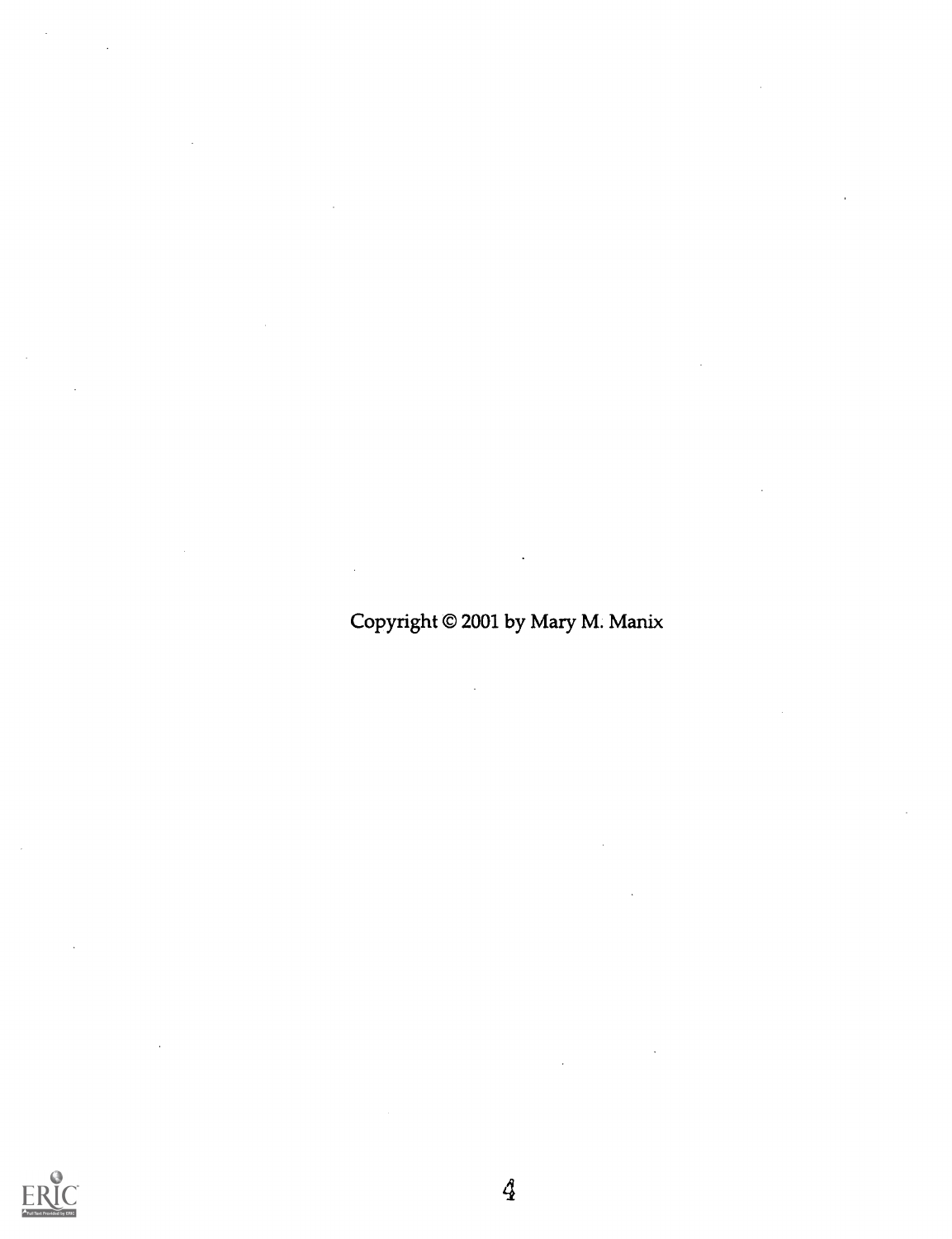#### ABSTRACT

# POSTTRAUMATIC STRESS DISORDER IN CHILDREN EXPOSED TO MAN-MADE DISASTERS

by

#### Mary M. Manix

This paper is a review of current research on Posttraumatic Stress Disorder (PTSD) as found in children who have been exposed to man-made disasters, specifically wars, school shootings, and the Oklahoma City bombing. The studies reviewed include a variety of international and US populations. Methodological problems with sampling, instrumentation, and definition of terms yield tentative conclusions. The research suggests that a significant number of children exposed to man-made disasters suffer from PTSD or exhibit mild to moderate PTSD symptoms even years post-disaster. Evidence is also strong for the presence of a diagnosis of PTSD in children as young as preschool age. Furthermore, research appears to support the idea that, as the level of exposure and intensity increase, PTSD symptomatology becomes more severe. Suggestions for possible treatment interventions and implications for future research are discussed.



iii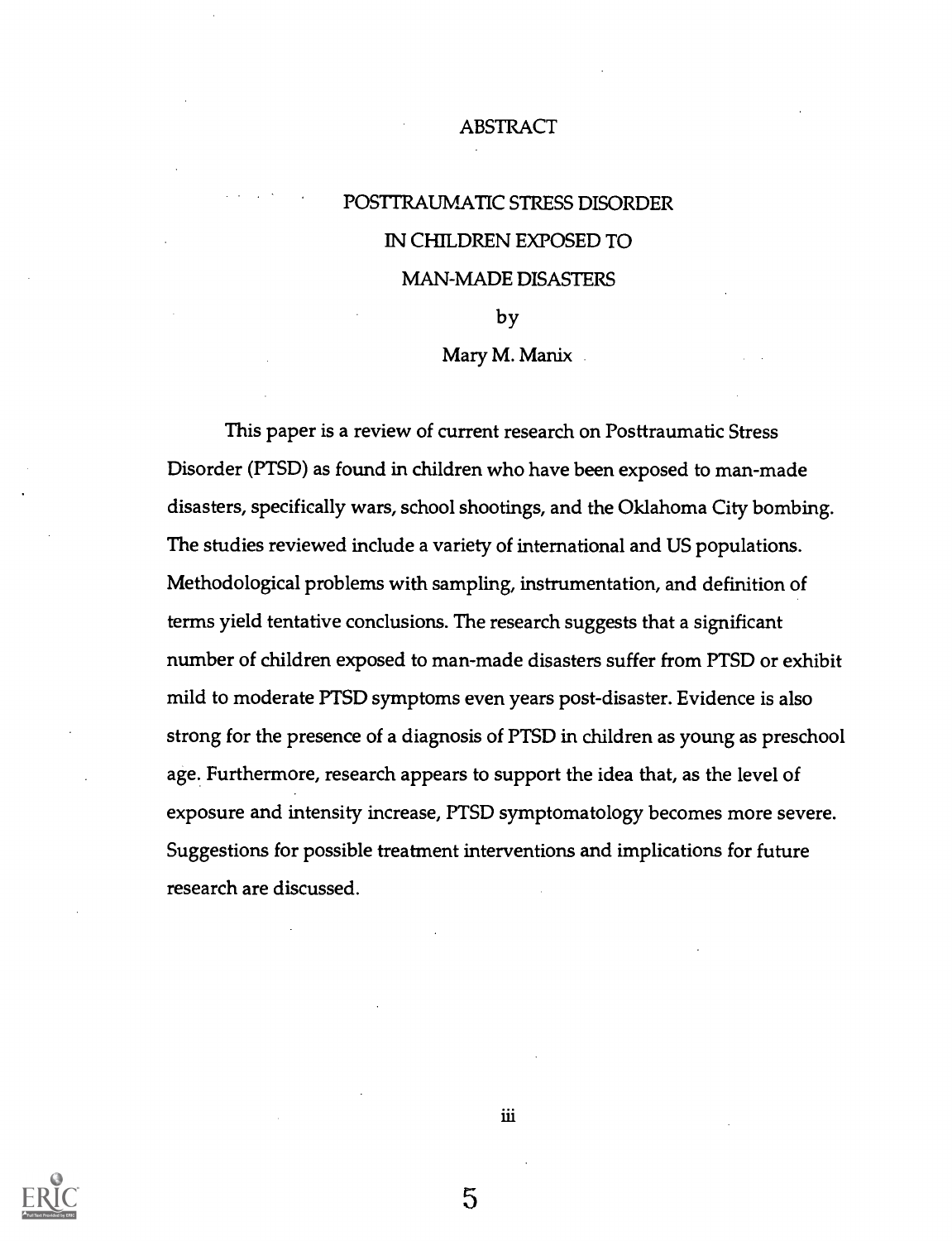### TABLE OF CONTENTS

 $\mathcal{A}^{\mathcal{A}}$ 

PAGE

 $\sim$ 

| DOCTORAL RESEARCH PAPER                             |
|-----------------------------------------------------|
|                                                     |
|                                                     |
|                                                     |
|                                                     |
|                                                     |
|                                                     |
| Child Posttraumatic Stress Disorder Reaction Index7 |
|                                                     |
|                                                     |
|                                                     |
|                                                     |
|                                                     |
|                                                     |
|                                                     |
|                                                     |
|                                                     |
|                                                     |
|                                                     |
|                                                     |
|                                                     |
|                                                     |
|                                                     |



 $\bar{z}$ 

 $\bar{z}$ 

 $\mathcal{L}_{\mathcal{A}}$ 

 $\sim$ 

 $\sim$ 

 $\ddot{\phantom{a}}$ 

 $\bar{z}$ 

iv

 $\mathcal{A}$ 6  $\ddot{\phantom{a}}$ 

 $\sim$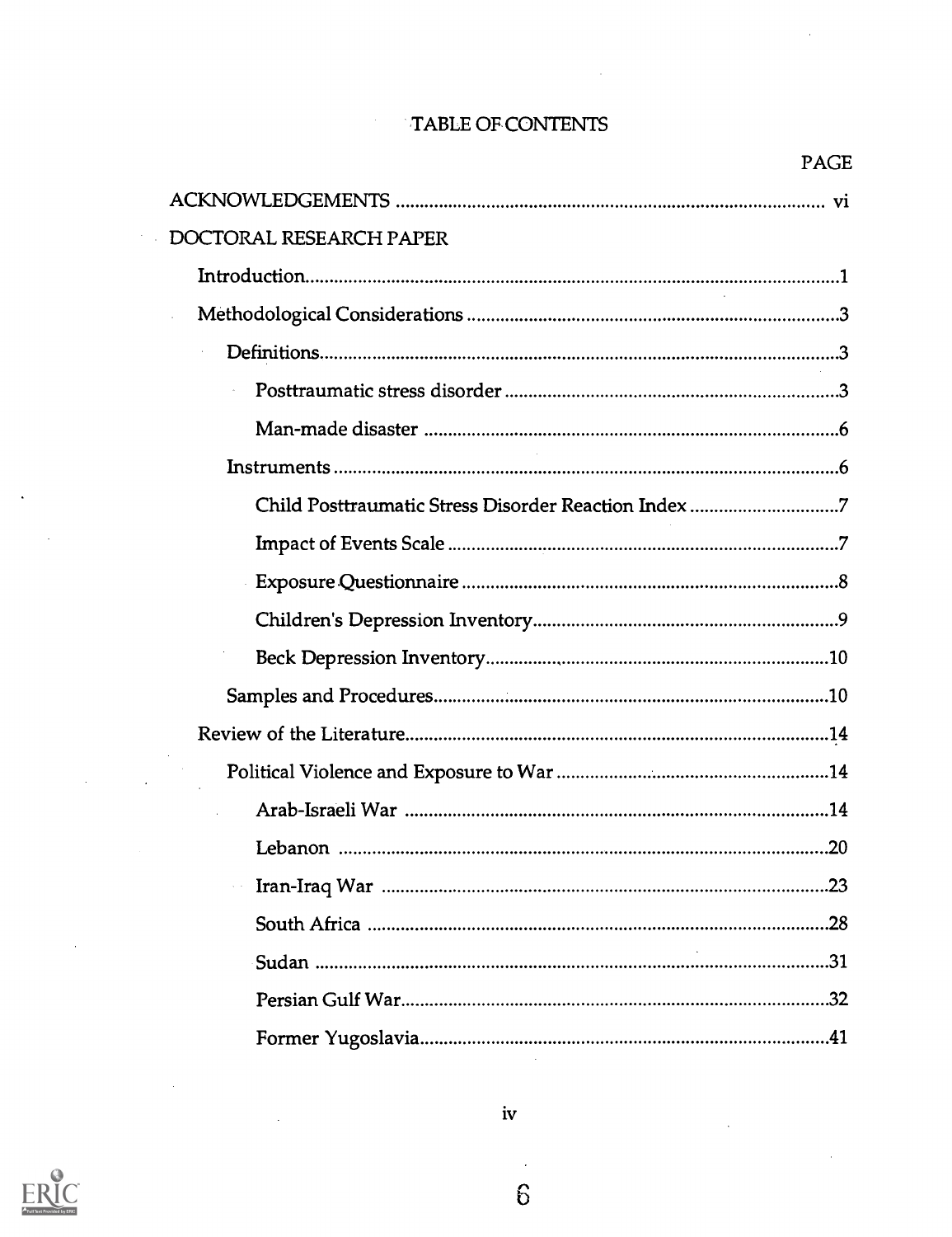### PAGE

 $\bar{\beta}$ 

 $\sim 10$ 

 $\mathcal{L}$ 

 $\label{eq:2.1} \frac{1}{\sqrt{2}}\int_{\mathbb{R}^3}\frac{1}{\sqrt{2}}\left(\frac{1}{\sqrt{2}}\right)^2\frac{1}{\sqrt{2}}\left(\frac{1}{\sqrt{2}}\right)^2\frac{1}{\sqrt{2}}\left(\frac{1}{\sqrt{2}}\right)^2\frac{1}{\sqrt{2}}\left(\frac{1}{\sqrt{2}}\right)^2.$ 



 $\mathcal{L}_{\mathcal{A}}$ 

 $\mathcal{A}$ 

 $\label{eq:2.1} \frac{1}{2} \sum_{i=1}^n \frac{1}{2} \sum_{j=1}^n \frac{1}{2} \sum_{j=1}^n \frac{1}{2} \sum_{j=1}^n \frac{1}{2} \sum_{j=1}^n \frac{1}{2} \sum_{j=1}^n \frac{1}{2} \sum_{j=1}^n \frac{1}{2} \sum_{j=1}^n \frac{1}{2} \sum_{j=1}^n \frac{1}{2} \sum_{j=1}^n \frac{1}{2} \sum_{j=1}^n \frac{1}{2} \sum_{j=1}^n \frac{1}{2} \sum_{j=1}^n \frac{$ 

 $\bar{\beta}$ 

 $\sim$ 

 $\mathcal{L}$ 

 $\sim 10^{-1}$ 

7

V

 $\overline{\phantom{a}}$ 

 $\mathcal{L}_{\text{max}}$  .

 $\boldsymbol{\gamma}$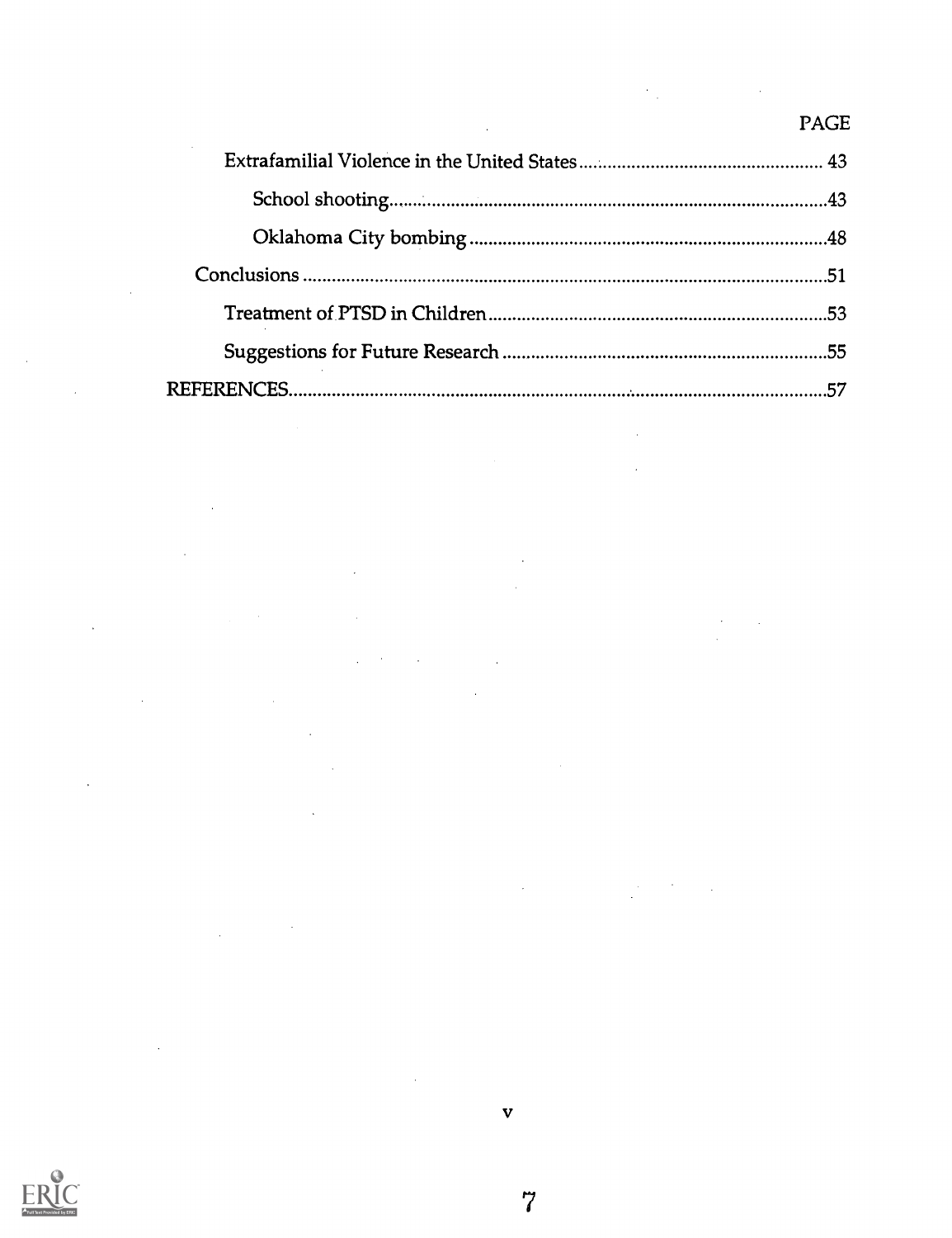#### ACKNOWLEDGMENTS

This is dedicated to children around the world who seek healing from trauma in all its forms.

I thank my parents, Stuart and Sally Manix, whose love, support, and encouragement made this achievement possible. I also want to express my deep love and appreciation to my aunt, Ann Bohner, who helped me believe in myself, taught me the power of truth, and enabled me-to follow my dreams. I am forever grateful to my therapist, Laura J. Robinson, whose insights, grace, and nurturance continue to help me become a more authentic human being and clinician.

At Rosemead School of Psychology, special thanks go to Sharon Lewis-Bultsma, my friend and source of accountability throughout this project, Cherry Steinmeier, my advisor, and Veola Vazquez, my doctoral paper reader. I am particularly indebted to my editor, Debi Smith; whose suggestions and attention to detail made my material and ideas more accessible. Finally, I extend a special thanks to my former supervisor, Jerre White, who deepened my love of working with traumatized children.

"Every good and perfect gift is from above, coming down from the Father of the heavenly lights, who does not change like shifting shadows." James 1:17



vi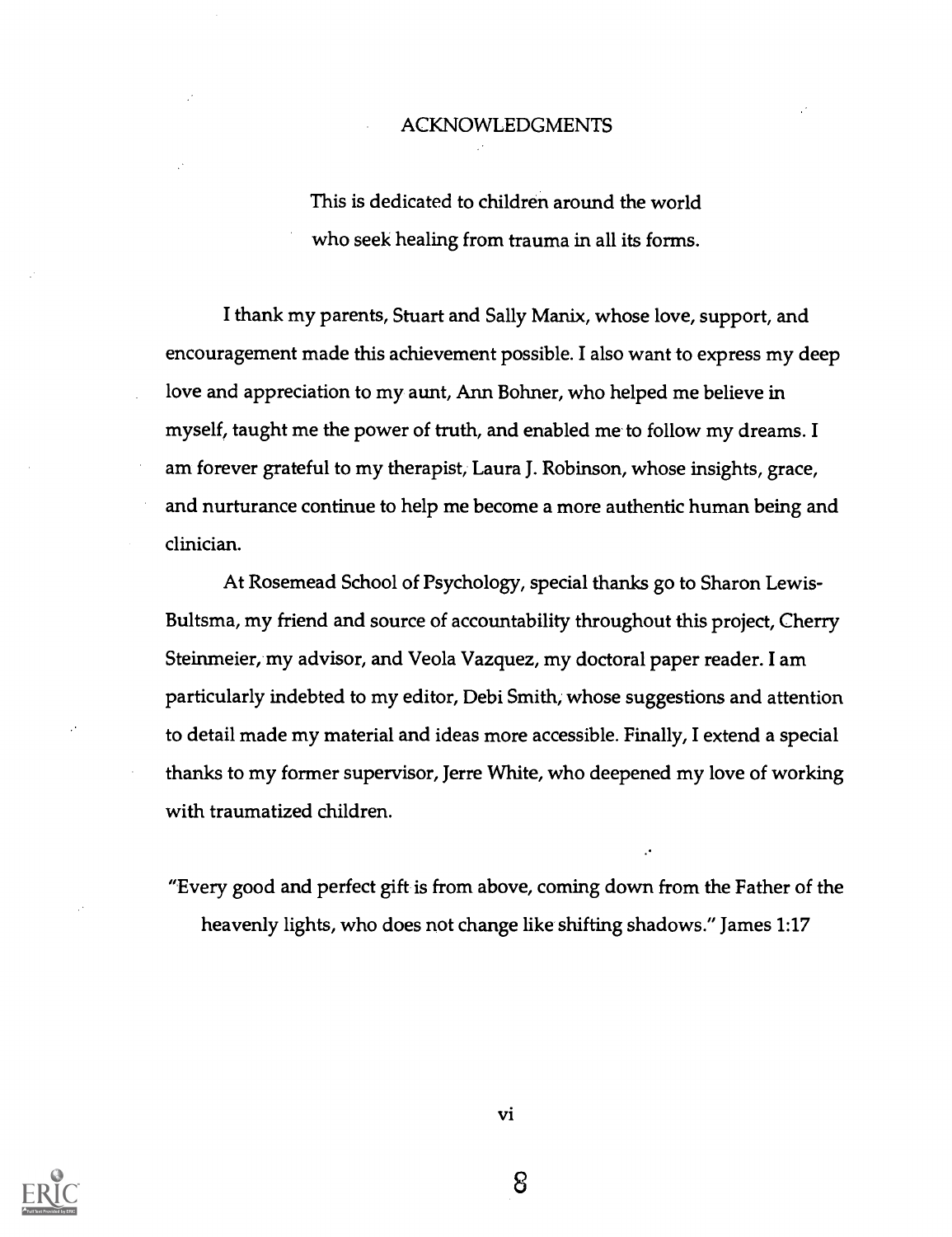## POSTTRAUMATIC STRESS DISORDER IN CHILDREN EXPOSED TO MAN-MADE DISASTERS

#### Introduction

The disruptive effects of disasters on societies and individuals have been described in history, diaries, autobiographies, legends, and fictional accounts. However, as in most areas of psychopathology, most published research regarding the effects of violence and extreme stress has examined the symptomatology of adults. It was not until 1944 that the roots of disaster research in children were established in pioneering studies by Freud and Burlingham (1944) at the Hampstead war nurseries. These studies brought attention to problems experienced by young children who had been forced to separate from their families during wartime. The work of Freud and Burlingham influenced subsequent research and clinical efforts to help children who were experiencing overwhelming stress and provided the basis for Bowlby's landmark developmental theories of attachment, separation, and loss (Bowlby, 1973). The groundbreaking work of Lindemann (1944); Bloch, Silber, and Perry (1956); and Wallace (1957) further established the field of disaster research, particularly in the American social and behavioral sciences.

Endeavors to investigate disasters arose out of community studies in the social sciences, including social psychology, sociology, and cultural

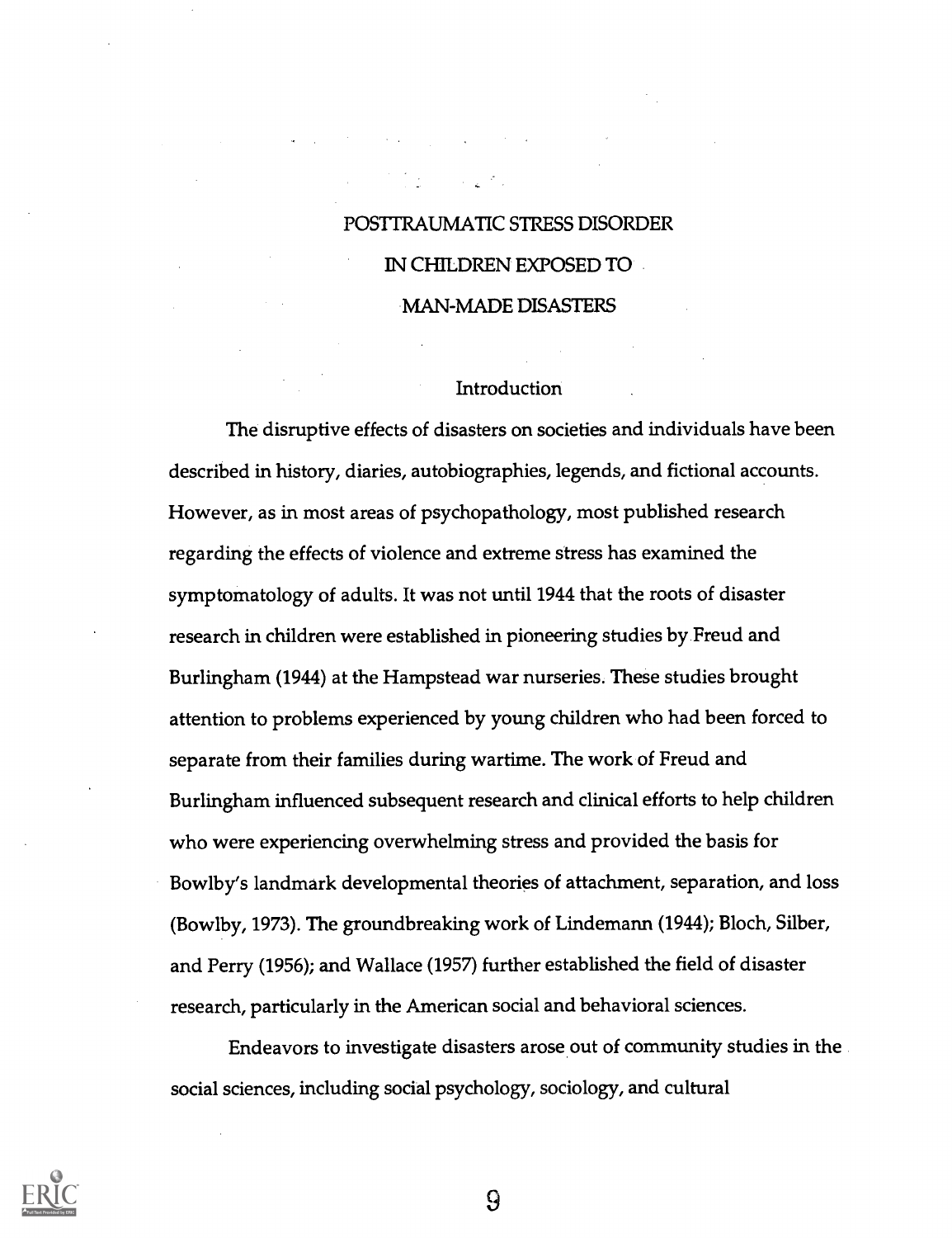anthropology. This disaster research focused more on understanding the collective behavior of groups following a disaster than on its effects on the individual person. In fact, only within the last 2 decades has a significant body of literature been developed on the psychological effects of disasters on children. Research has begun that has examined types of reactions and emergent disorders, duration of symptoms, individual vulnerability, and differential impact (Bolin, 1982; Bromet, Hough, & Connell, 1984; Saylor, 1993).

2

Another significant contribution to the field of disaster research resulted from the Vietnam War and the development of posttraumatic stress disorder (PTSD) as a diagnostic category (Gordon, Farberow, & Maida, 1999). The use of PTSD to classify the reactions of Vietnam veterans has also provided a conceptual framework for further understanding the effects of other disasters on individuals and yielded an increasing body of clinical research in this area that has encouraged researchers to study the applicability of PTSD to children.

This paper will review the literature published during the past 10 years that has focused on PTSD in children who have been exposed to man-made disasters, specifically wars, school shootings, and the Oklahoma City bombing. By furthering an understanding of the various facets of PTSD and trauma in children who have experienced man-made disasters, future clinical treatment can be well-informed and implemented more effectively. As mass violence in society continues to increase, mental health professionals need to be prepared to treat child victims of man-made disasters. A thorough examination of the empirical literature should yield valuable information that could help guide clinicians treating this highly vulnerable population. Since the empirical

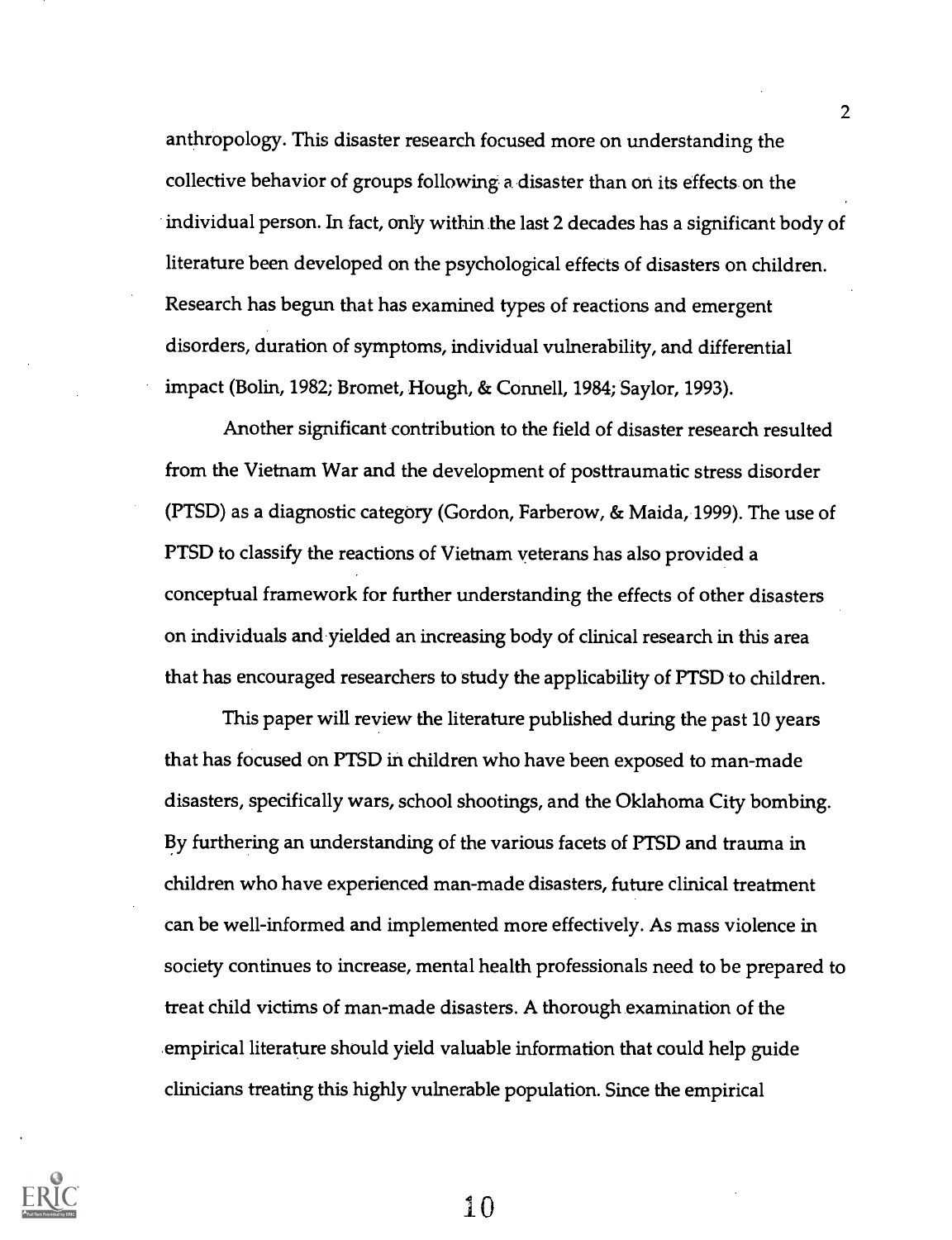literature on disasters in general is extensive and, therefore, beyond the scope of this paper, it will not include research regarding natural (Belter & Shannon, 1993) or technology-related disasters (Yule, 1993). Definition of relevant terms and a survey of the instruments used in research will be followed by a discussion of methodological issues and limitations revealed by this review. A presentation of the literature on children's exposure to political violence will be followed by studies that have examined extrafamilial violence in the United States. The paper will conclude with suggestions for treatment interventions for child victims of disaster, as well as areas for further research.

#### Methodological Considerations

Various methodological considerations should be addressed when reviewing disaster literature regarding children. The terms, instruments, and sampling procedures within the field of research will be discussed.

### **Definitions**

An important consideration in reviewing this body of literature is the definition of commonly used terms. Throughout the research, definitions of terms vary slightly; however, definitional differences do not significantly impact the samples or experimental designs.

Posttraumatic stress disorder. In the Diagnostic and Statistical Manual of Mental Disorders (4th ed.; American Psychiatric Association, 1994; DSM-IV), PTSD is listed as an Axis I anxiety disorder. An individual diagnosed with PTSD must have been exposed to a traumatic event in which both of the following were present:



11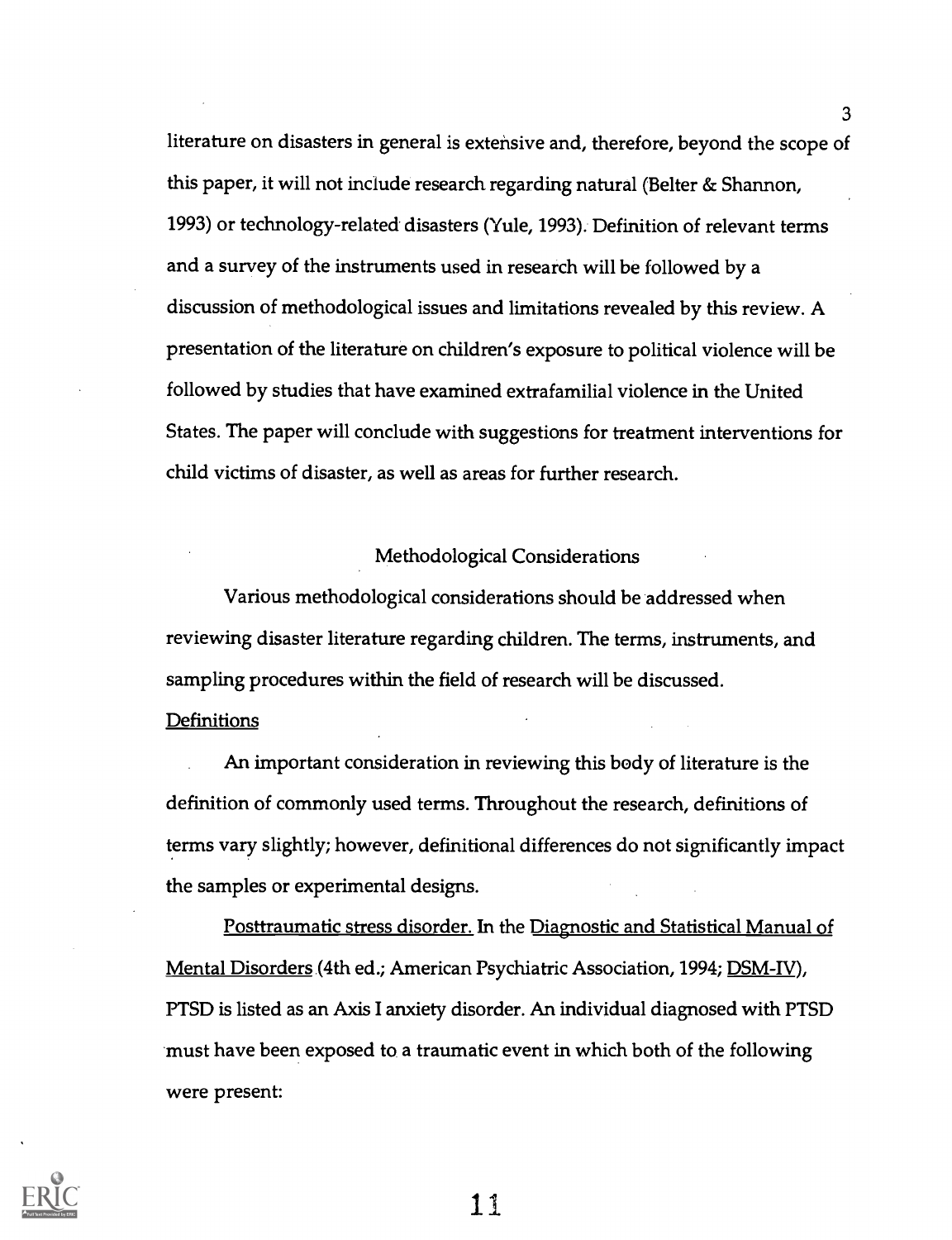- (1) the person experienced, witnessed, or was confronted with an event or events that involved actual or threatened death or serious injury, or a threat to the physical integrity of self or others
- (2) the person's response involved intense fear, helplessness or horror. (pp. 427-428)

DSM-IV further notes that the child's response to the event may be expressed by disorganized or agitated behavior. For the purposes of this paper, the traumatic event is defined as the particular man-made disaster experienced by the child.

In addition to having survived the disaster, the individual must exhibit at least one of the following symptoms related to persistent reexperience of the trauma: (a) intrusive and recurrent distressing memories of the event, which may be manifested in children as repetitive play enacting the themes of the trauma; (b) recurrent and stressful dreams about the event, although children's dreams may be frightening without recognizable content; (c) sudden feelings or action as if the trauma were occurring again, which may occur in trauma-specific reenactment by young children; (d) intense distress at exposure to events that represent or resemble aspects of the trauma; and (e) physiological reactivity when exposed to internal or external cues that symbolize or resemble an aspect of the traumatic event  $(DSM-IV)$ .

The set of symptoms most difficult to assess properly is the cluster of behaviors associated with avoidance. According to **DSM-IV** criteria, PTSD includes at least three of the following avoidance symptoms: (a) attempts to avoid thoughts or feelings about the trauma; (b) attempts to avoid activities or

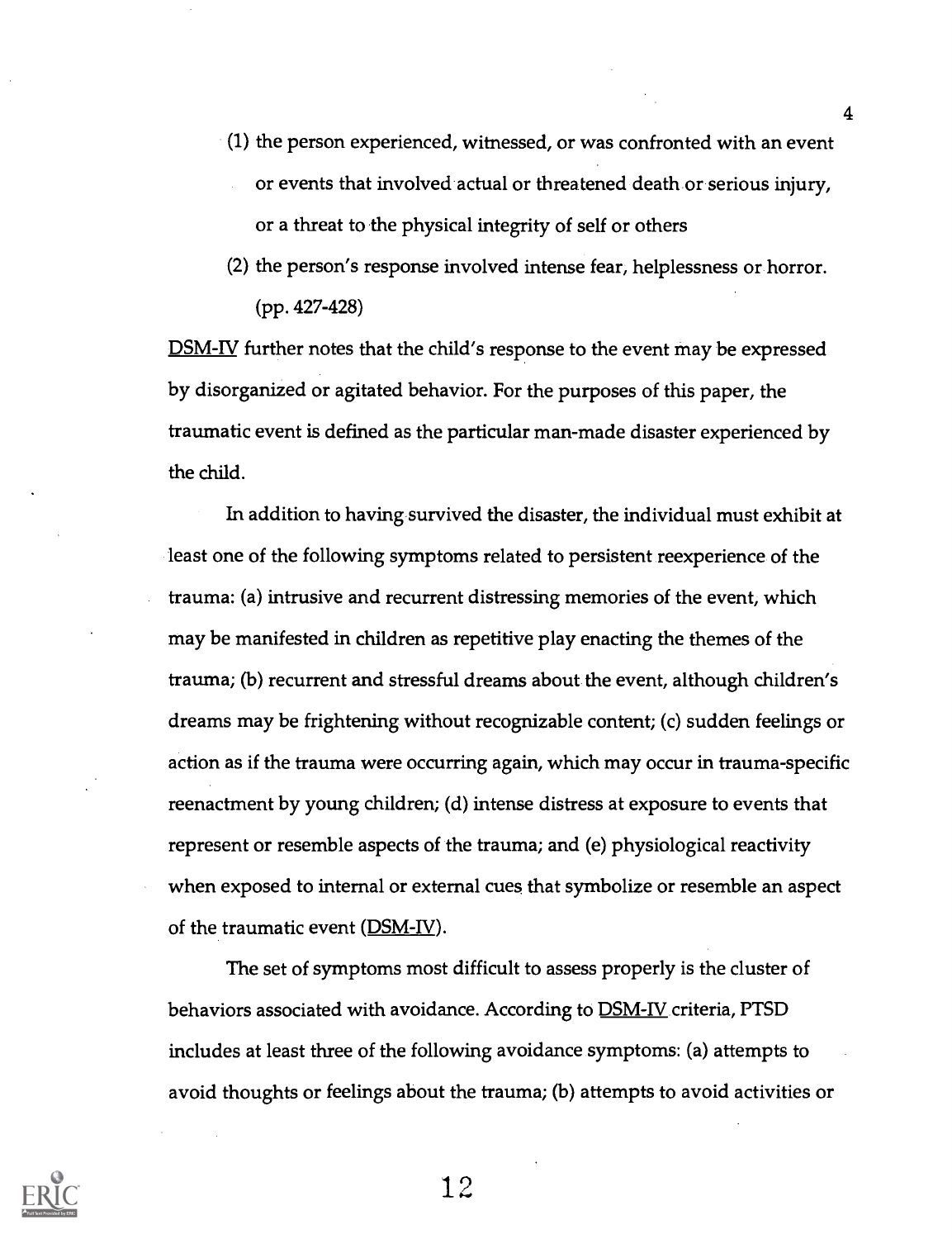situations that result in recollections of the trauma; (c) inability to recall important aspects of the trauma; (d) decreased interest in activities or, in children, the loss of recently acquired developmental skills; (e) feelings of being disconnected from others; (f) a restricted range of affect; and (g) a sense of a foreshortened future.

The final category of diagnostic criteria associated with PTSD is comprised of symptoms that are indicative of increased arousal. At least two of the following must be present: (a) difficulty sleeping; (b) irritability or outbursts of anger; (c) problems in concentrating; (d) hypervigilance; and (e) an exaggerated startle response (DSM-IV).

Most of the literature included in the current review utilized a definition of PTSD as articulated in the Diagnostic and Statistical Manual of Mental Disorders (3rd ed., revised; American Psychiatric Association, 1987; DSM-III-R). The current **DSM-IV** diagnostic criteria include alterations to those of **DSM-III-R**, namely the additional requirement of a response that involves intense fear, helplessness, or horror in connection with the traumatic event (criterion A2), and a new criterion: "The disturbance causes clinically significant distress or impairment in social, occupational, or other important areas of functioning" (DSM-IV, p. 429). These alterations were minor, however, and would not significantly affect results or their interpretations. The general finding in trauma research is that symptoms related to PTSD are not merely cultural artifacts, but are actual psychological responses to severely traumatic experiences. This stance is consistent with research conducted with victims of war trauma that supports

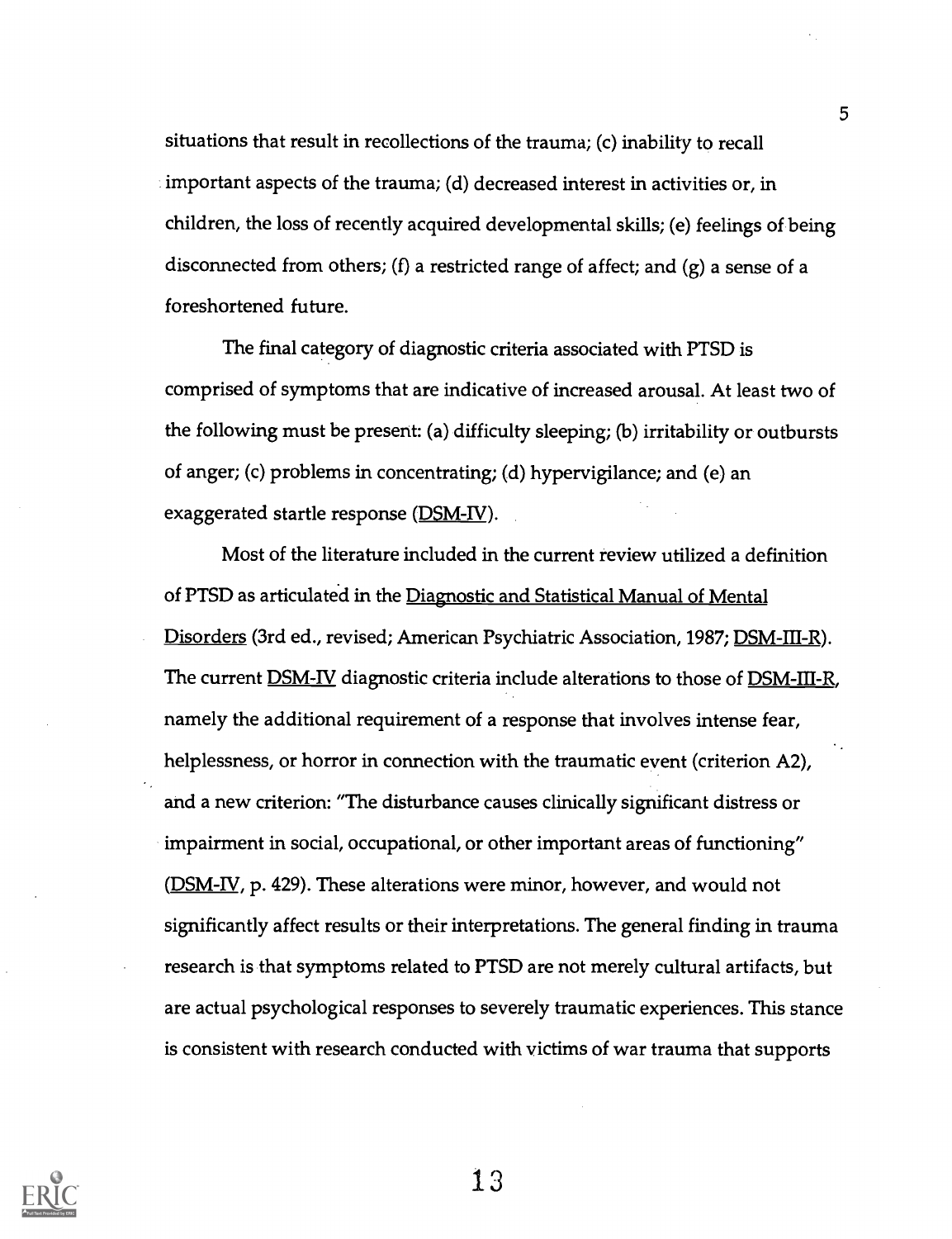the validity of PTSD "beyond the barriers of culture and language" (Sack, Seeley, & Clarke, 1997).

Man-made disaster. Although the definition of a disaster varies with the source and purpose, Saylor (1993) stated that there is a general consensus that a disaster be defined as an

event that has the following properties: involves the destruction of property, injury, and/or loss of life; has an identifiable beginning and end; adversely affects a relatively large group of people; is public and shared by members of more than one family; is out of the realm of ordinary experience; and, psychologically, is traumatic enough to induce distress in almost anyone, regardless of premorbid function or earlier experiences. (p. 2)

As previously mentioned, the focus of this paper is on child victims of manmade disasters such as wars, school shootings, and the Oklahoma City bombing. Therefore, disasters with natural or technology-related causes are excluded from the current review. Throughout the literature, man-made is a standard term used to differentiate this particular type of disaster from various other types.

#### **Instruments**

The second methodological consideration involves the instruments that were used in researching PTSD in children. The studies reviewed lacked consistency regarding assessment, utilizing a variety of instruments to measure PTSD and related phenomena and thereby weakening conceptual reliability.



 $14$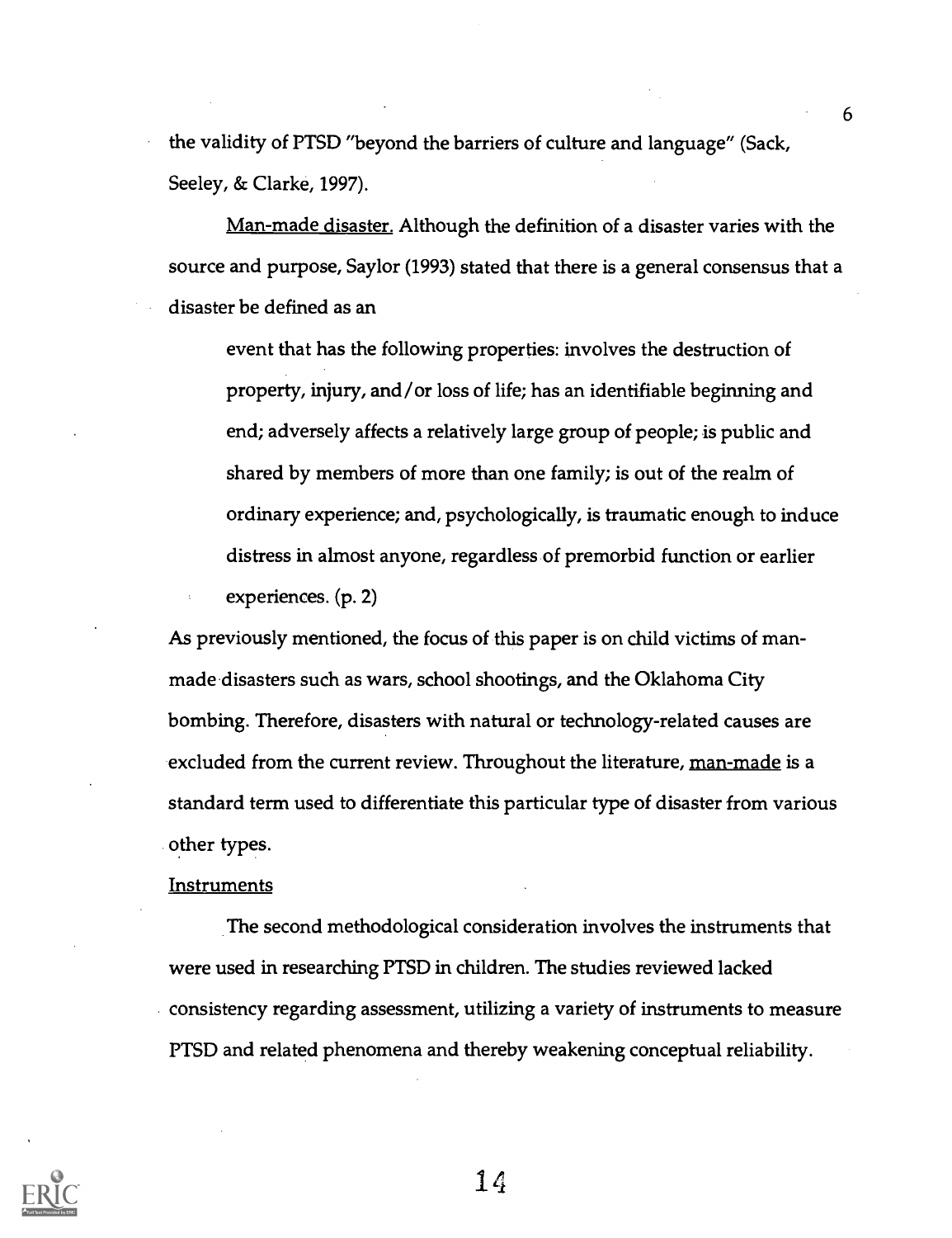Instruments that were used most often will be included in this section, whereas unique instruments will be discussed in the context of their specific studies.

7

Child Posttraumatic Stress Disorder Reaction Index. The Child Posttraumatic Stress Disorder Reaction Index (CPTSD-RI; Pynoos et al., 1987) is a 20-item self-report measure that is completed by the interviewer who administers it to the child (ages 6-17 years). This measure has been one of the most widely used instruments for the assessment of children's specific posttraumatic stress symptoms following direct exposure to violence. The CPTSD-RI assesses most <u>DSM-III-R</u> and <u>DSM-IV</u> symptoms for PTSD as well as guilt, impulse control, somatic symptoms, and regressive behaviors. Additional questions assess changes in play, newly developed fears, expectations about the future, and changes in relationships (Carlson, 1997).

The revised CPTSD-RI includes a Likert frequency scale ranging from 1 (none) to 5 (most of the time). The measure yields total scores ranging from 0 to 80 that reflect the frequency of symptoms. Categories of degree of disorder (doubtful to very severe) can be assigned based on the total score. The CPTSD-RI has reasonably good internal consistency (.85; Lonigan, Shannon, Finch, Daugherty, & Taylor, 1991) and interrater reliability (.95; Applebaum & Burns, 1991). Evidence for concurrent validity of the CPTSD-RI is mounting, and Frederick (1985) reported that CPTSD-RI scores correlated with known cases of PTSD at a .91 level in children. Furthermore, CPTSD-RI scores are predictably related to the amount of exposure to the trauma (Bradburn, 1991).

Impact of Events Scale. The Impact of Events Scale (IES; Horowitz, Wilner, & Alvarez, 1979) is a 15-item scale that was initially developed for adults,

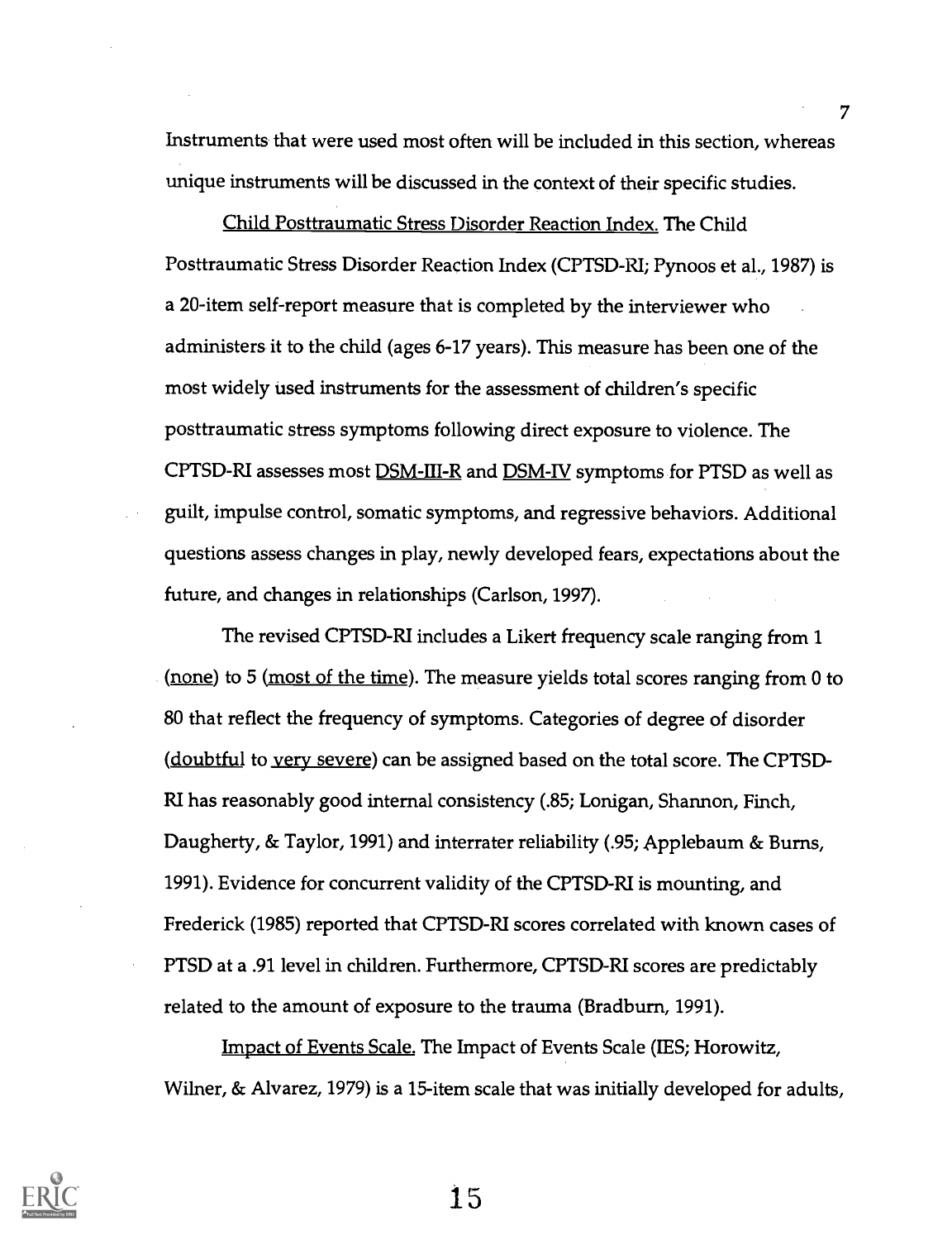with both self-report and clinician-report versions. The self-report version is completed by the interviewer who administers it to the child (ages 6-15 years). The scale measures two features of PTSD: intrusion (7 items) and avoidance (8 items). The response format requires respondents to indicate the frequency of symptoms as 0 (not at all), 1 (rarely), 3 (sometimes), or 5 (often). Total scores are computed by summing item responses on each subscale.

Dyregrov, Kuterovac, and Barath (1996) evaluated the psychometric properties of the IES in a sample of 877 girls and 910 boys (ages 6-15 years) who had been exposed to warfare in Croatia, Bosnia, and Herzegovina. Factor analysis of responses to the IES, considering variables of age, gender, and grade, as well as different subgroups of exposure, revealed a similar factor structure to that found in adult respondents. Its reliability suggests that the IES is a valid and appropriate instrument for assessment of major PTSD symptoms in children. More specifically, most items loaded on the two factors: intrusion (9 items) and avoidance (4 items). Both subscales suggested satisfactory reliability (Cronbach's alphas of 0.82 and 0.74 for intrusion and avoidance, respectively), particularly in comparison to the relatively small number of items included (Dyregrov et al., 1996). Although the IES was originally developed for use with adults, it appears to be valid and appropriate for child populations as well.

Exposure Questionnaire. The Exposure Questionnaire (Nader, Pynoos, Fairbanks, Al-Ajeel, & Al-Asfour, 1993) includes questions about children's direct and indirect exposure to war conditions. "Life-threat" questions assess the extent of direct injury and/or threat of injury and/or death. "Witnessing" questions include direct witnessing of someone being killed or injured and/or



16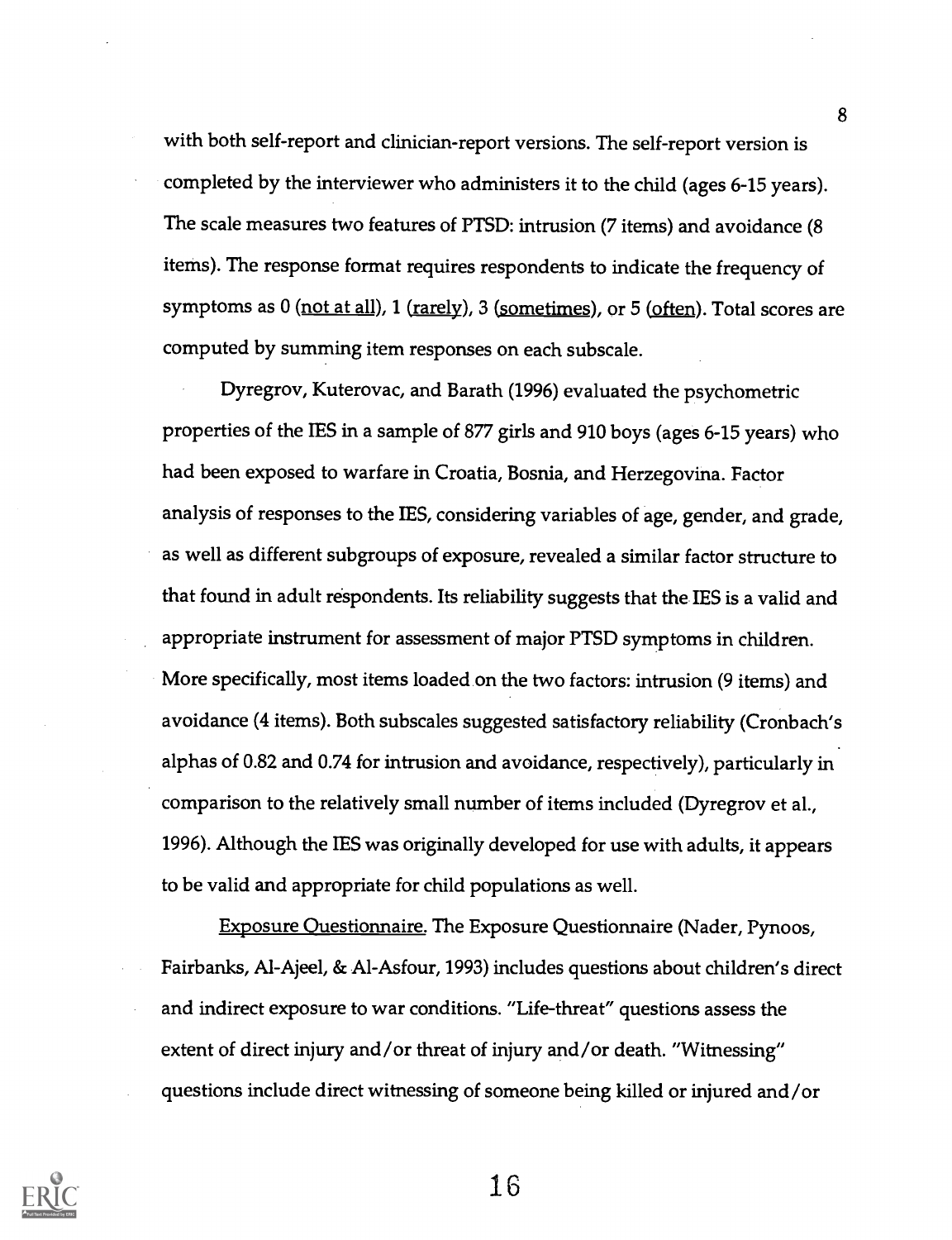dead bodies or already injured persons. Children are also questioned about indirect witnessing of dead and mutilated bodies on television. "Worry about another" includes knowing someone who has been captured, injured, or killed. In addition, children are asked if they have hurt anyone. An exposure score is derived by summing the 10 items that comprise each of three subscales: life threat, witnessing, and threat to significant other. Cronbach's alpha for this scale has been .46 in certain studies, indicating that experiencing one type of exposure did not necessarily indicate experiencing another (Nader et al., 1993). In studies of Kuwaiti children and child refugees from the former Yugoslavia, Exposure Questionnaire results corresponded with levels of posttraumatic stress symptoms as measured by the CPTSD-RI, thereby supporting the validity of the Exposure Questionnaire (Nader & Fairbanks, 1994).

Children's Depression Inventory. Most PTSD scales and interviews are not good measures of depression. Although these instruments include items related to decreasing interest in former activities, lack of hope about the future, sleep problems, and trouble concentrating, they often do not include other important aspects of depression such as depressed mood, feelings of worthlessness or excessive guilt, psychomotor agitation or retardation, weight gain or loss, fatigue, or suicidality. For this reason, researchers studying disasters have often assessed children using standard measures of depression. One such measure is the Children's Depression Inventory (CDI; Kovacs, 1991), a 27-item self-report scale for children whose ages range from 7 to 17 years. Each item consists of three statements that vary in severity and are assigned values of

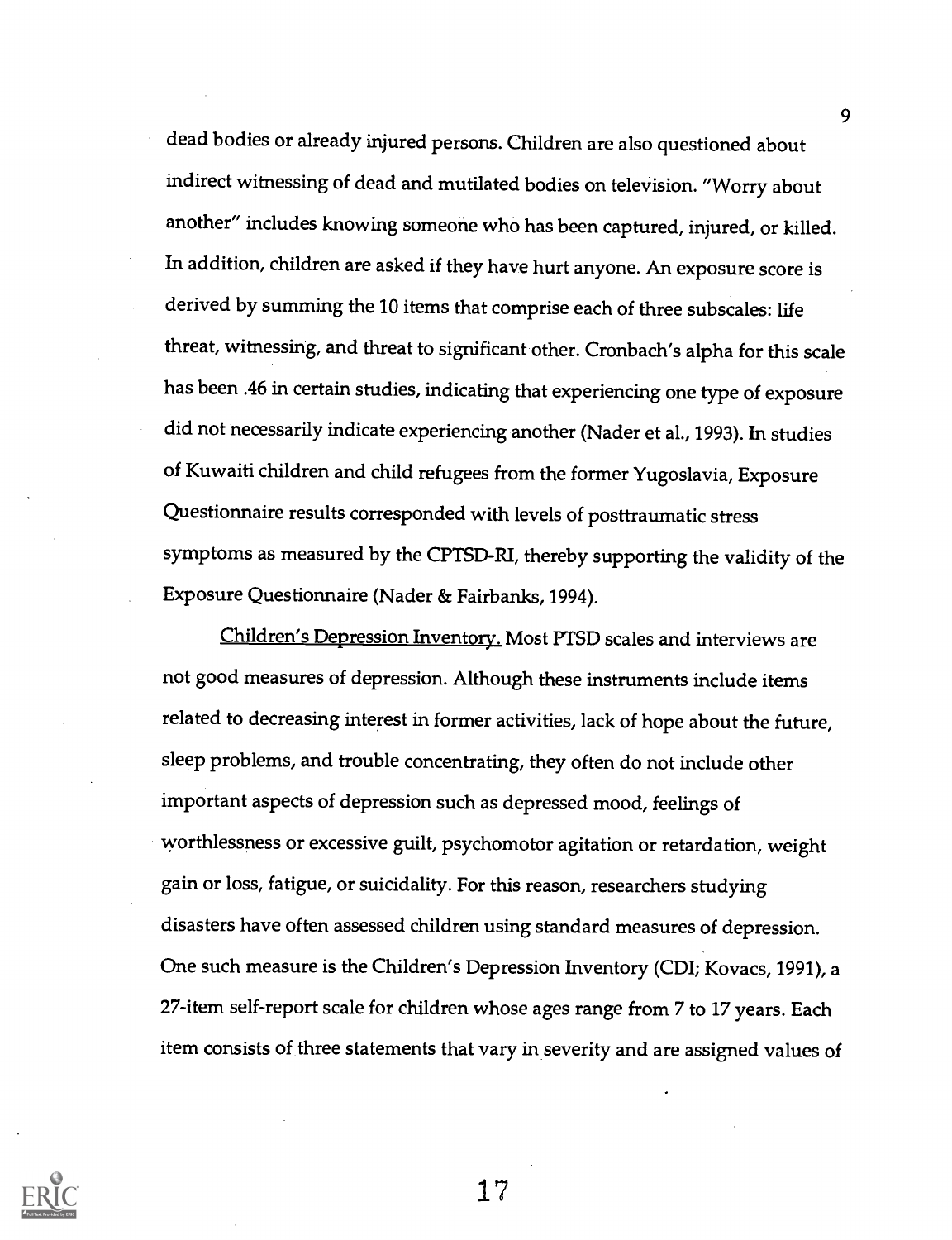0, 1, or 2. Higher scores are indicative of greater depression (Hadi & Llabre, 1998).

Beck Depression Inventory. The Beck Depression Inventory (BDI; Beck, 1987) is a widely-used self-report measure of the presence and severity of depressive.symptoms in adults. Each symptom is rated on a scale that ranges from 0 to 3, with higher scores representing increasing levels of severity. A total score of 10 or higher is generally accepted as an indication of clinically significant depression (Beck, Steer, & Garbin, 1988). Additionally, disaster researchers have often used the BDI to assess parental depression (e.g., Hadi & Llabre, 1998). Samples and Procedures

Certain methodological considerations surrounding samples and procedures were common in most of the research reviewed. The current literature has several methodological strengths. First, almost all studies had large sample sizes, which helps increase the power of statistical findings. Any study without a robust sample size will be noted as such in this review.

Second, most studies used assessment techniques that rely on more than one source of information by usually including both children and their parents. In some studies, data collected from teachers were included as well. This method of obtaining information from multiple sources strengthens the validity of the studies by providing more accurate and reliable data. Additionally, most researchers used multi-method batteries that included common elements (across different disaster types) as well as some unique instruments that were designed to be particularly sensitive to the sequelae of a man-made disaster.



1.8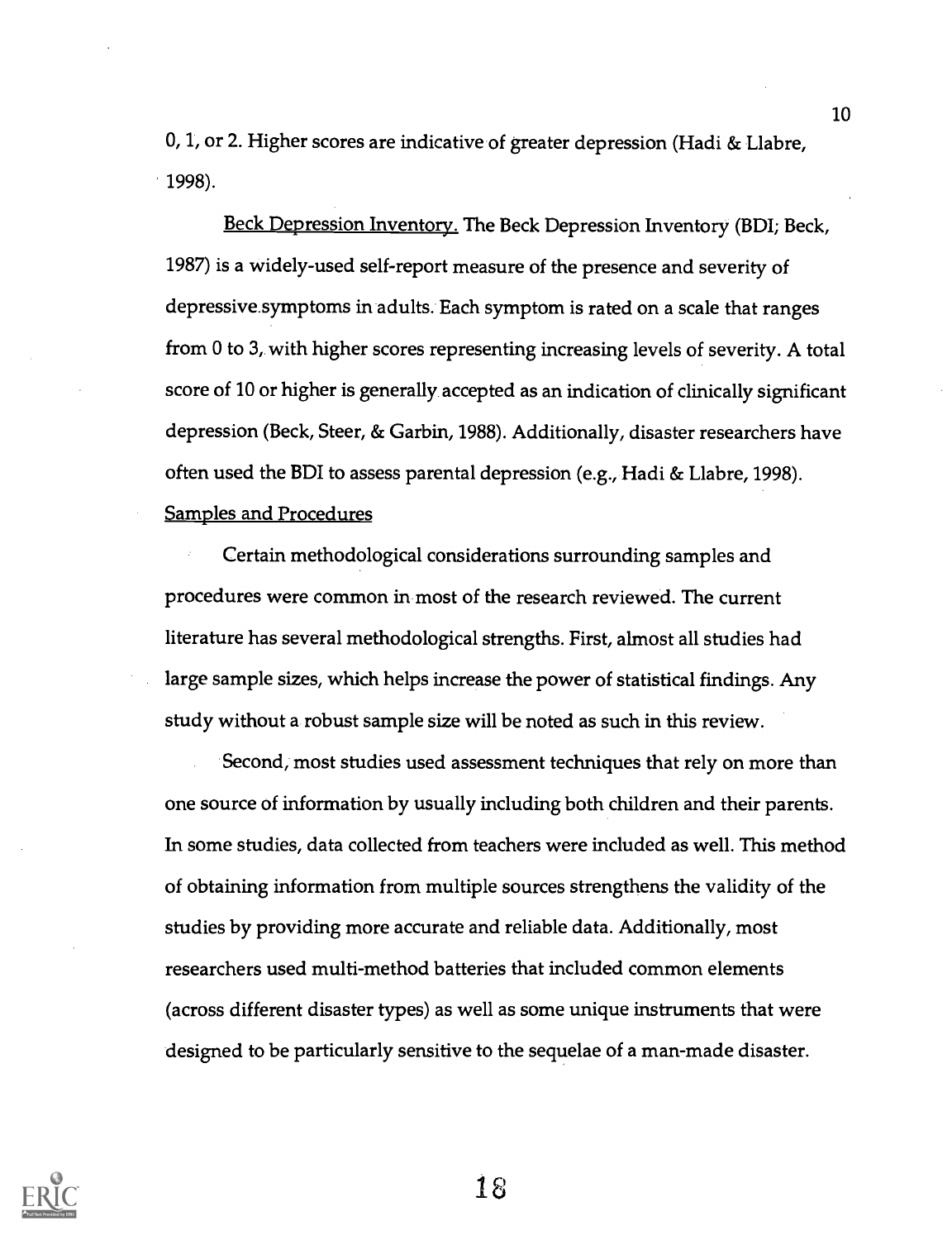Finally, the adequacy of statistical measures employed in this research was quite good, incorporating a broad range of appropriately descriptive, as well as inferential, statistics. For the most part, statistical analyses were performed on data that had been collected by using instruments that had strong validity and reliability. Overall, findings were both statistically significant and clinically relevant.

Despite the aforementioned strengths, results of disaster research should be interpreted with caution for several reasons. First, many researchers studied a broad age range (e.g., 8-21 years) of children and grouped them together in their discussion of symptoms. Perhaps this may have been because of the restricted accessibility of participants or an attempt to increase the size of the sample. However, grouping all ages together could mask particular developmental patterns regarding the occurrence of certain symptoms. Unless such a procedure would distort the accuracy of results, researchers should divide the children into two or three age ranges when assessing the prevalence of various symptoms. Examining smaller ranges in age and comparing data with age-specific social, emotional, and cognitive developments, as articulated in psychological theories, could provide better detail regarding the impact of age on the manifestation of symptoms. As it stands now, the broad and varied age ranges make the literature difficult to interpret.

Second, almost all studies lacked control or comparison groups that could provide a context for interpreting results. Since the participants of most studies had been exposed to disasters, the researchers evaluations of the data were within-group analyses. In fewer studies, individuals who had experienced



19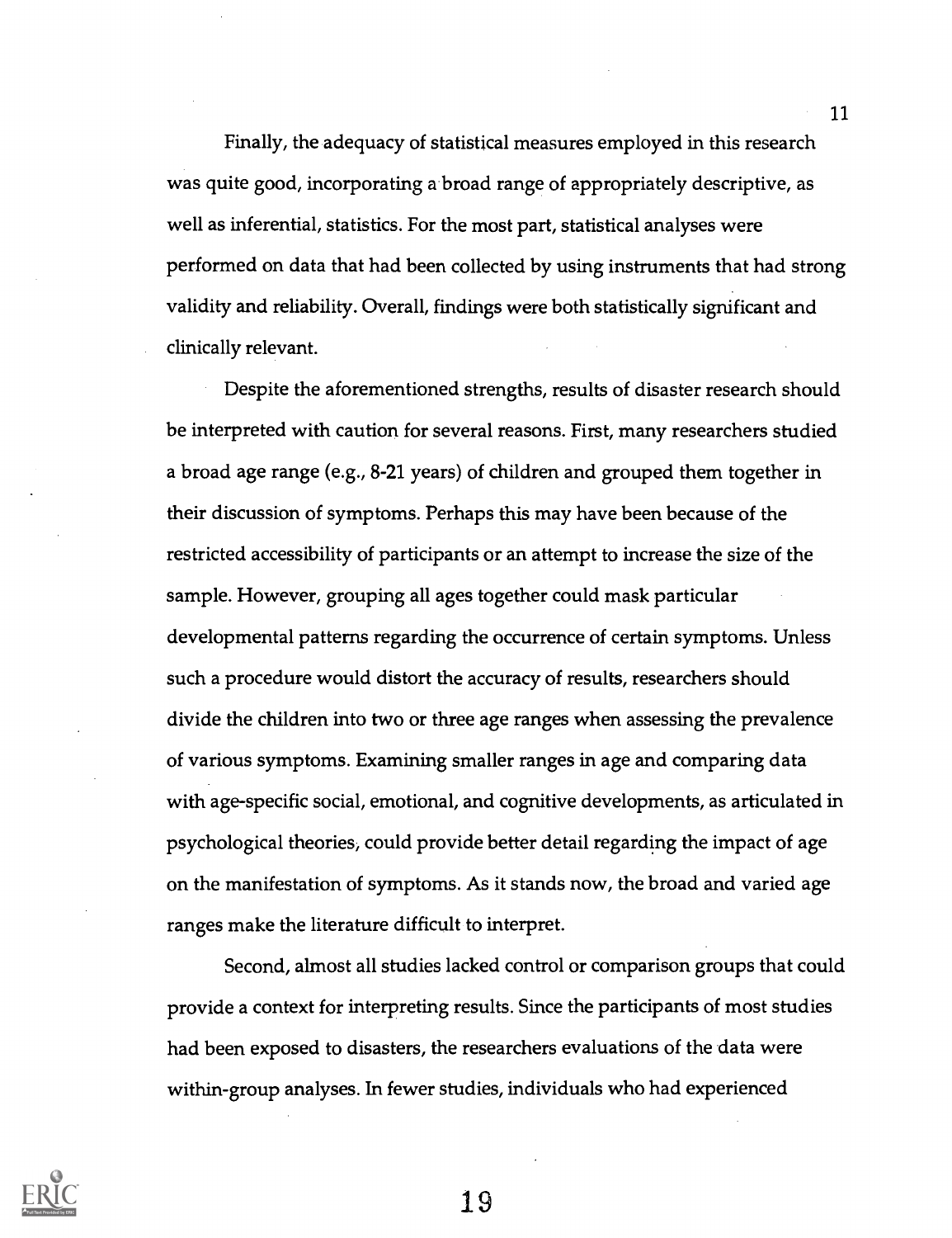disasters were screened, and those without PTSD were used as the control group for comparison with those who had been concurrently diagnosed with PTSD. The regular use of one or more control groups could strengthen the results of these studies.

Third, due to the unplanned nature of disaster research, it is impossible to have a truly randomized sample. Disasters, by their nature, are unpredictable and frequently preclude development of a methodologically sound and preplanned study. Additionally, although the studies attempted to control for extraneous variables, a multitude of factors, apart from the disaster, could have affected the children's emotional development (e.g., intelligence, coping skills, social support, prior adjustment).

Finally, despite the strength of assessing PTSD through information from multiple sources, trauma assessment can be very difficult because trauma symptoms often overlap with other diagnostic categories (e.g., depression). The predominate assessment methods have been child self-report measures or interview data, which pose a number of disadvantages for researchers. Results of self-reports may differ significantly from those of other sources (e.g., parents, teachers), and the researcher must determine which information is most accurate. Although self-report measures and interview data are relatively easy to use and highly versatile, results are always subject to response bias. Furthermore, instruments that assess PTSD symptomatology were translated into the children's primary language, but were not normed on the population in which they were used. Therefore, the omission of normative data stratified along cultural lines warrants caution when interpreting and generalizing these



20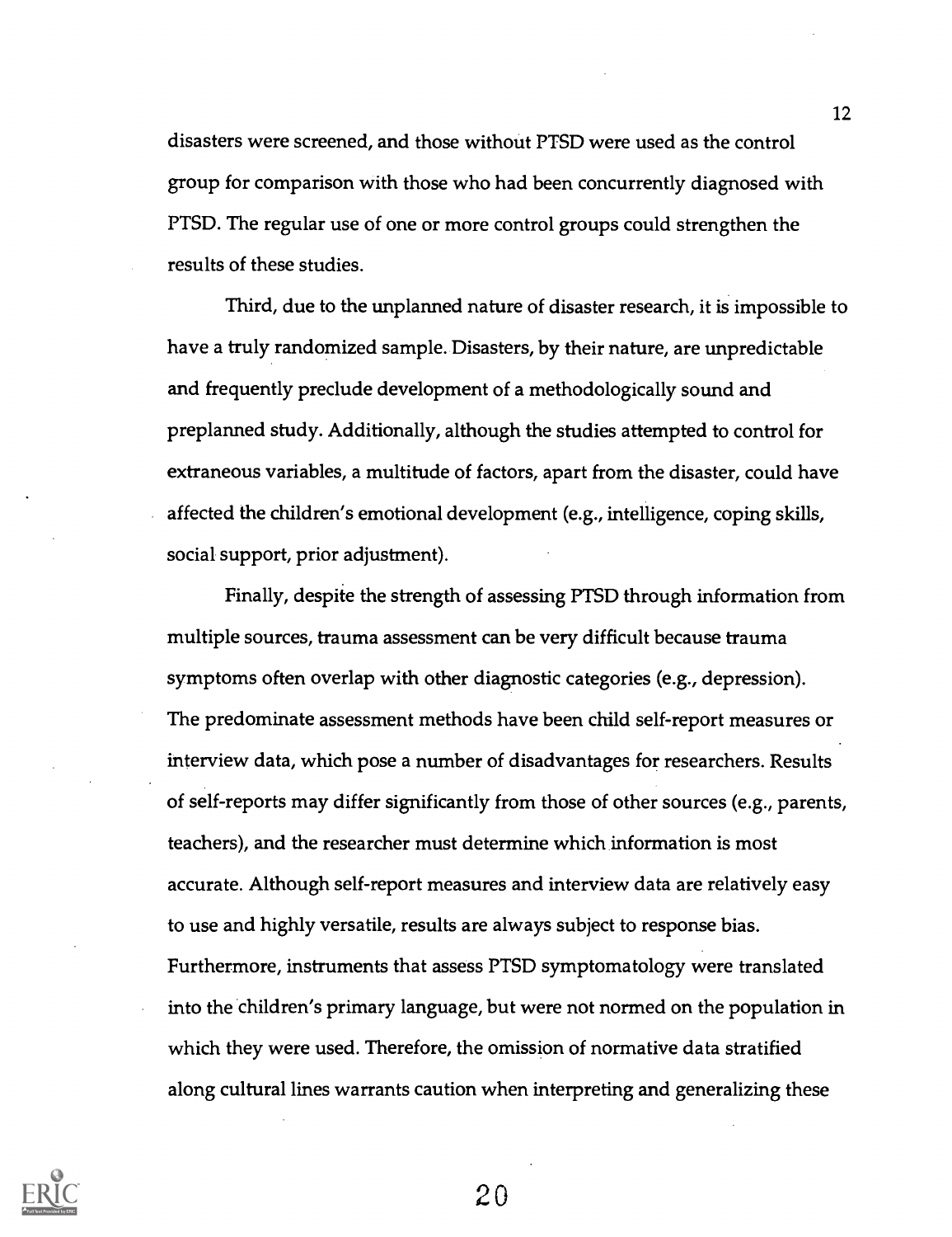findings. Despite this weakness, these were still the best instruments available. In an attempt to validate their use, some researchers conducted pilot studies to determine, at least in part, their cultural relevance. This review will highlight those studies which used adaptations of instruments, as well as whether or not the researchers had taken steps to assure the measure's cultural validity.

The problem of accuracy in self-reports is particularly prominent in child populations since their language is not as well-developed as that of adults, which may limit children's ability to report subjective feelings. In addition, children may be unwilling or unable to report accurately. Traumatized children often have difficulty expressing or labeling their feelings despite their willingness to cooperate with researchers. A number of reasons could account for this phenomena. First, already burdened parents may send implicit or explicit messages in the post-disaster environment about whether the child should express or admit to feelings about the trauma (Belter, Dunn, & Jeney, 1991). Furthermore, since one criterion for a diagnosis of PTSD is avoidance, these avoidant symptoms may preclude the child's ability to respond positively when asked about the trauma. For example, a child might deny having symptoms, especially on a face valid self-report measure, as a way to avoid thinking about what had happened. Therefore, PTSD in a well-defended child may escape detection by objective measures. In light of this, results of disaster research could be strengthened by the utilization of projective measures that bypass the child's conscious awareness.

Finally, a great deal of research has relied on assessment conducted at a specific age or point in time (i.e., a "snapshot" approach) to assess the presence

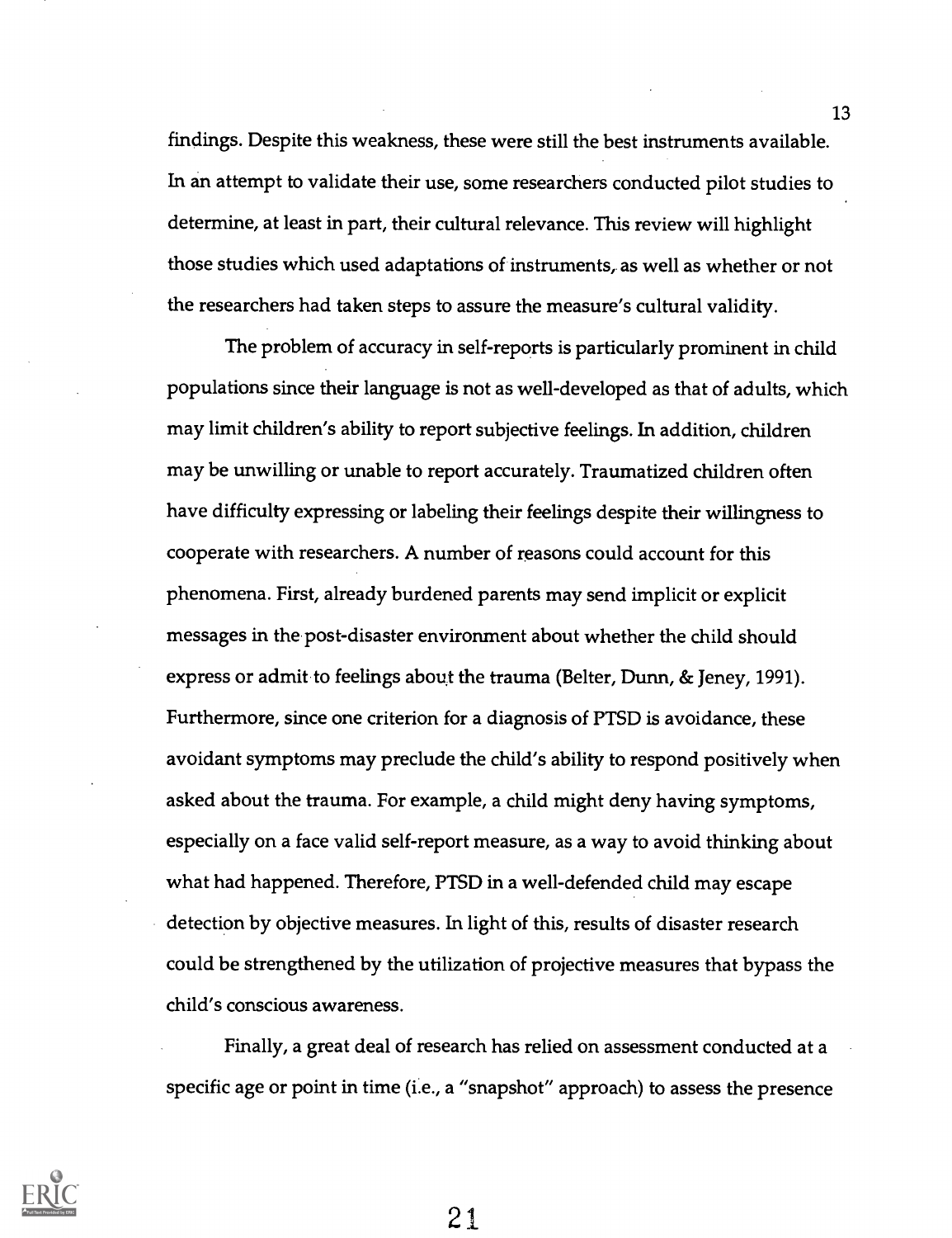or absence of PTSD. This approach may be due somewhat to the focus on establishing the relevance of a diagnosis of PTSD in children. With some exceptions that will be highlighted in this review, few studies included performances on measures of PTSD that were obtained on more than one occasion. Longitudinal studies of children diagnosed with PTSD would be helpful and beneficial. Implications of PTSD's transitory and long-term nature, as well as recovery over time, could then be addressed more confidently and completely. Studies in which data are collected at more than one time may encourage a developmental approach for studying traumatization. Furthermore, research conducted from a developmental perspective may also address some methodological issues concerning generalizability of findings. Even if lack of funding seems to preclude additional study, all outcome research should include obtaining permission to contact participants and recording any data that could facilitate such follow-up.

#### Review of the Literature

#### Political Violence and Exposure to War

In this section on political violence against children, a brief historical baCkground of each war will be followed by evaluation of empirical studies involving children's exposure to wars of various countries. Despite vast cultural diversity, posttraumatic stress reactions were not uncommon for participants in these studies.

Arab-Israeli War. The violence and conflict between Israel and Palestine dates back to the first Arab-Israeli war in 1948. Since then, several major wars



22

 $\mathcal{V}_2$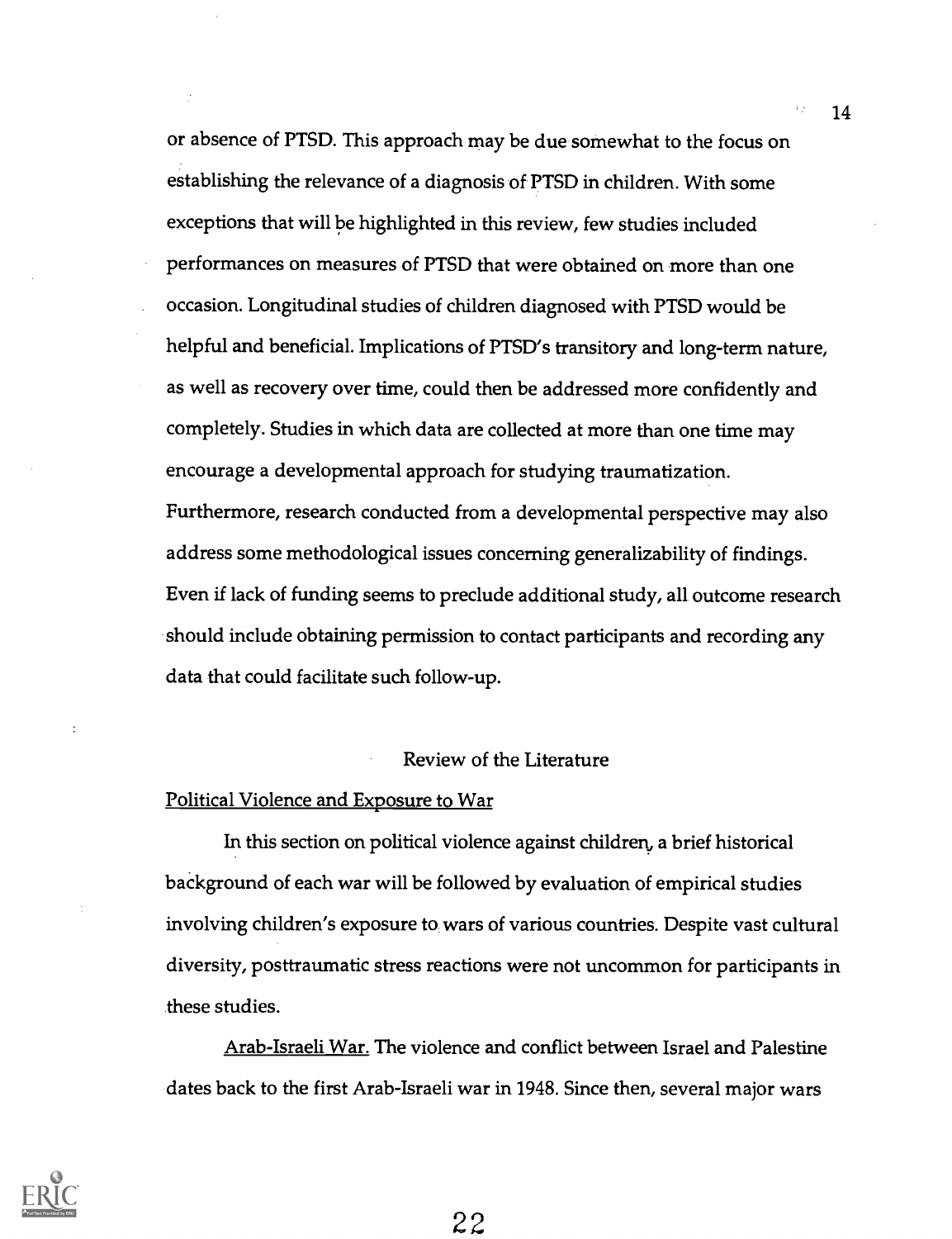(Six-Days, October, etc.) have occurred, as well as the Intifada, which was a series of uprisings between 1987 and 1991 that included demonstrations, strikes, and rock-throwing attacks on Israeli soldiers. Many children were beaten, shot, exposed to tear gas, and physically abused. Approximately 1,300 Palestinians and 80 Israelis were killed in the uprisings (Elbedour, Bensel, & Maruyama, 1993). The struggle for the Holy Land continues to the present day, with many children growing up while witnessing endless conflict, injury, and death. None of these children have experienced the usual freedoms and innocence of childhood.

Elbedour et al. (1993) studied the effects of the stress of war on Arab children and investigated whether war had disrupted emotional adaptation, whether they displayed different levels of emotional distress, and how variables such as gender and age are related to emotional adjustment. Their sample consisted of 356 junior and senior high school students whose ages ranged from 13 to 18 years, with a mean age of 15 years. The sample was divided into the following three groups based on differing degrees of involvement in and exposure to the Arab-Israeli war: Gaza Strip ( $n = 109$ ), West Bank ( $n = 126$ ), and Negev in the southern part of Israel ( $n = 121$ ). The researchers hypothesized that, given these children's life circumstances, the greatest stress would have been experienced by those in Gaza where the Intifada had been active for several years. Children from the West Bank, who had witnessed frequent conflicts, would be next in their level of experience with stress, followed by the Israeli-Arab children who had experienced this conflict less directly. To assess individual differences in current adjustment, a version of the Symptom

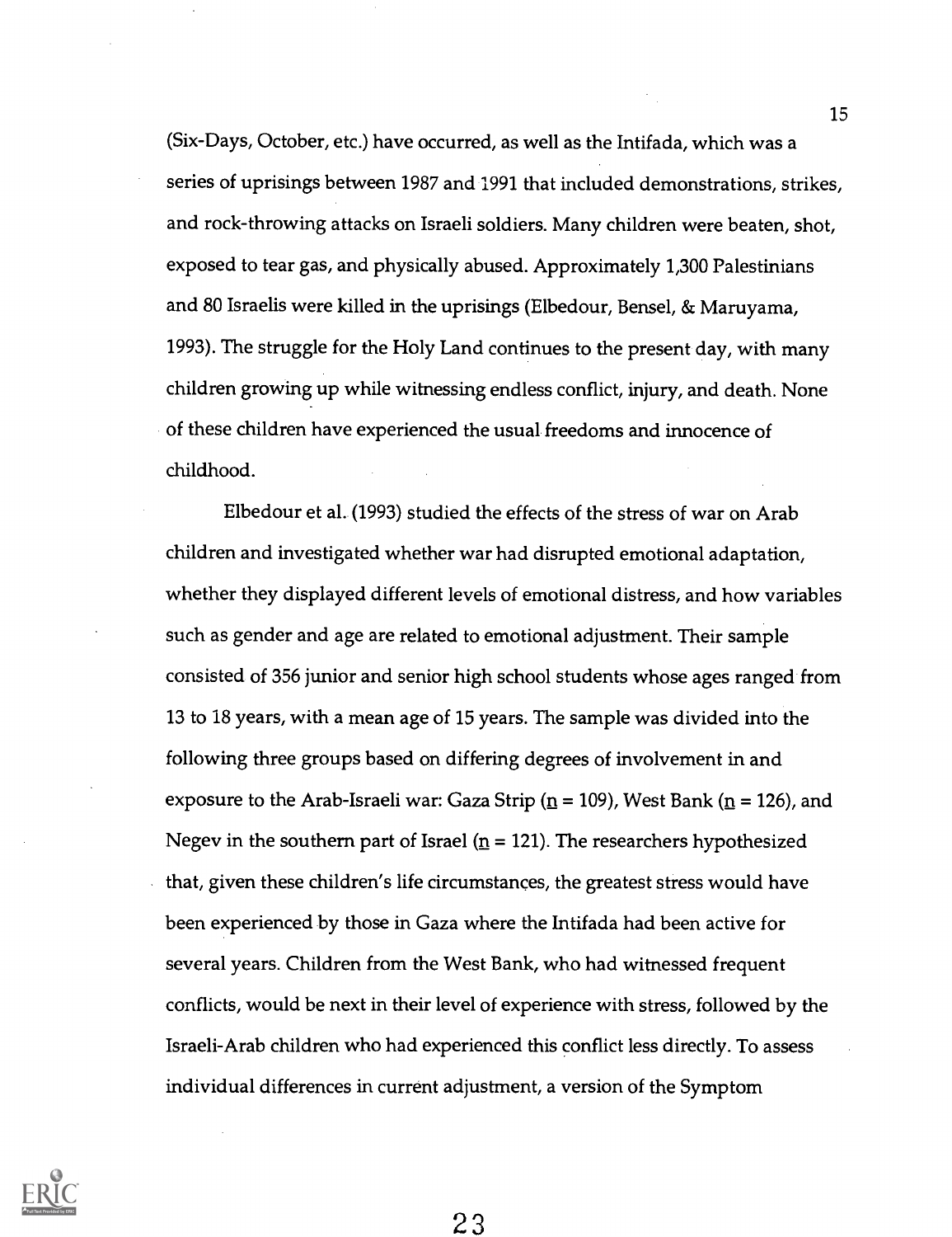Checklist-90-Revised (Derogatis, 1983) and the researchers' version of a posttraumatic stress disorder checklist were administered, both of which were translated into Arabic and normed on that population.

Results revealed the highest average number of PTSD symptoms for children from the Gaza (7.36), followed by children from the West Bank (6.45), and, finally, the Israeli-Arabs (2.71). The most frequent symptoms reported for the Gaza and West Bank children were intrusion, distress, unease upon thinking about what was happening around them, anger, sleep disturbances, and hypervigilance. The most frequently reported problems among the Israeli-Arab group were convictions about a foreshortened future and a restricted range of affect. Results from the SCL-90-R indicated that the symptoms of 54 participants (15.2%) were within the "severe" range. Participants frequently reported clinically significant anxiety disorders, whereas other disorders (e.g., psychoticism, somatization) were reported somewhat less frequently (Elbedour et al., 1993).

In order to determine whether geographic location, age, and gender variables might account for differences in symptoms of distress, a multivariate analysis was conducted with the data. Results revealed significant main effects for location,  $E(2, 341) = 43.43$ ,  $p < .05$ , and age,  $E(1, 341) = 8.5$ ,  $p < .05$ , but not for gender  $\underline{F}$  (1, 341) = 1.19,  $\underline{p}$  > .05, with no significant interaction effects. Therefore, main effects yielded more salient disturbances and posttraumatic symptoms in older children (ages 16-18 years) than in younger ones (ages 13-15 years). Post hoc analysis indicated that, whereas children from Gaza scored significantly higher than the Israeli-Arab children, there were no regular



2 A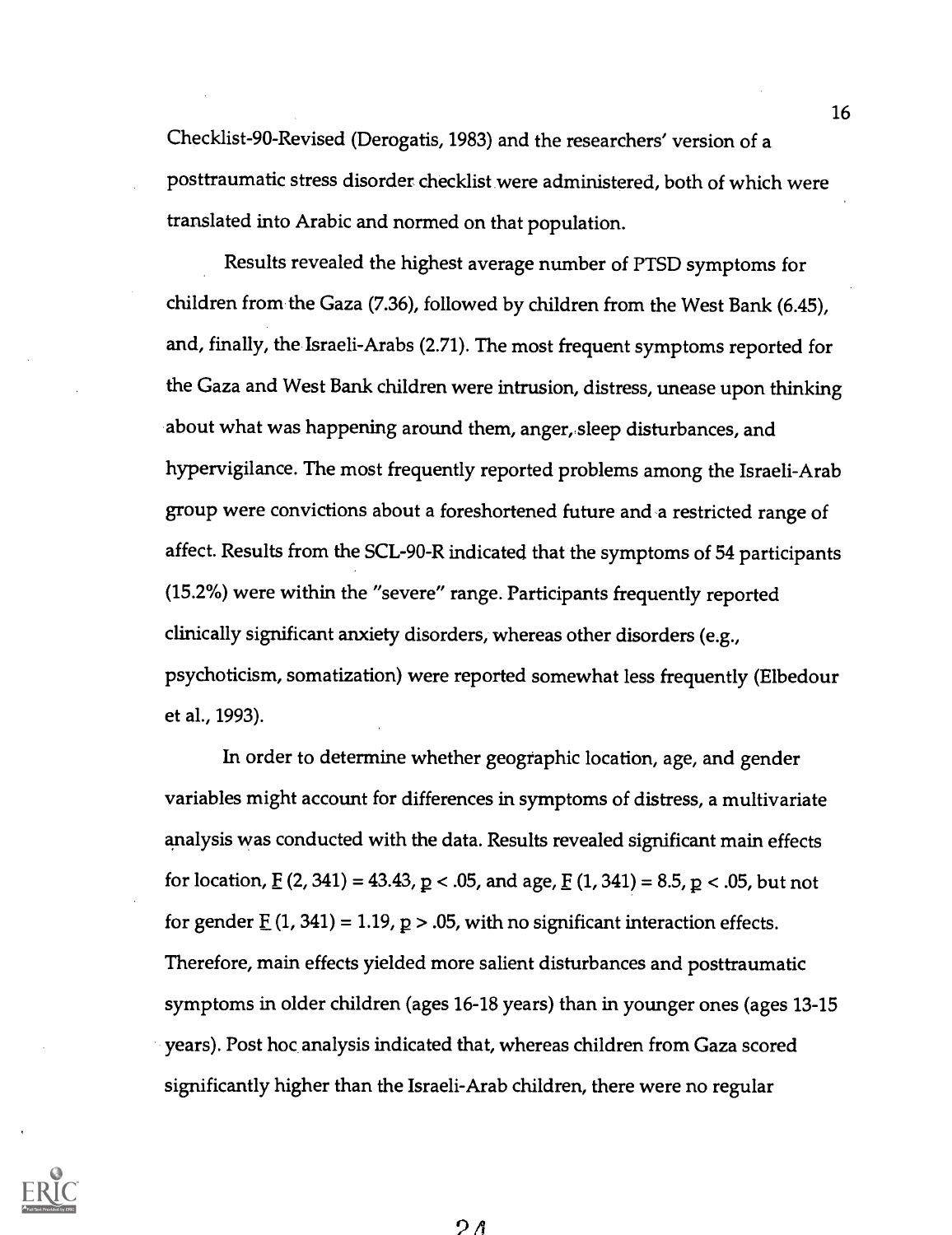differences between children living in Gaza and in the West Bank or between West Bank and Israeli-Arab children. However, West Bank and Israeli-Arab groups did differ significantly (Elbedour et al., 1993).

The most salient finding of Elbedour et al.'s (1993) study was the high level of emotional problems exhibited by children in all three geographic groups. The data also support the hypothesis that as levels of stress associated with war increase, so do reported symptoms of psychopathology, particularly PTSD symptomatology. For example, circumstances surrounding the children of Gaza have been the most disturbing, and these children showed the highest incidence of psychopathology. However, findings indicate that Israeli-Arab children, though less directly involved in the regional conflicts, also bear emotional scars and are not symptom-free.

A study by Thabet and Vostanis (1999) investigated the prevalence of PTSD reactions in 239 Palestinian children, ages 6 to 11 years, who had experienced war traumas. They examined the relationship between the traumatic experiences, behavioral and emotional problems, and PTSD reactions, as well as the nature and frequency of PTSD reaction items. Assessment included the Rutter Scale A2 (parent version; Rutter, Tizard, & Whitmore, 1970) and the Rutter Scale B2 (teacher version; Rutter et al., 1970). Both instruments are standardized measures of behavioral and emotional problems, with a score of 13 or more indicating potential "cases" (i.e., presentation of a possible mental health disorder). Traumatic events and PTSD reactions were assessed by the CPTSD-RI and the Gaza Traumatic Event Checklist (Abu Hein, Qouta, Thabet, &

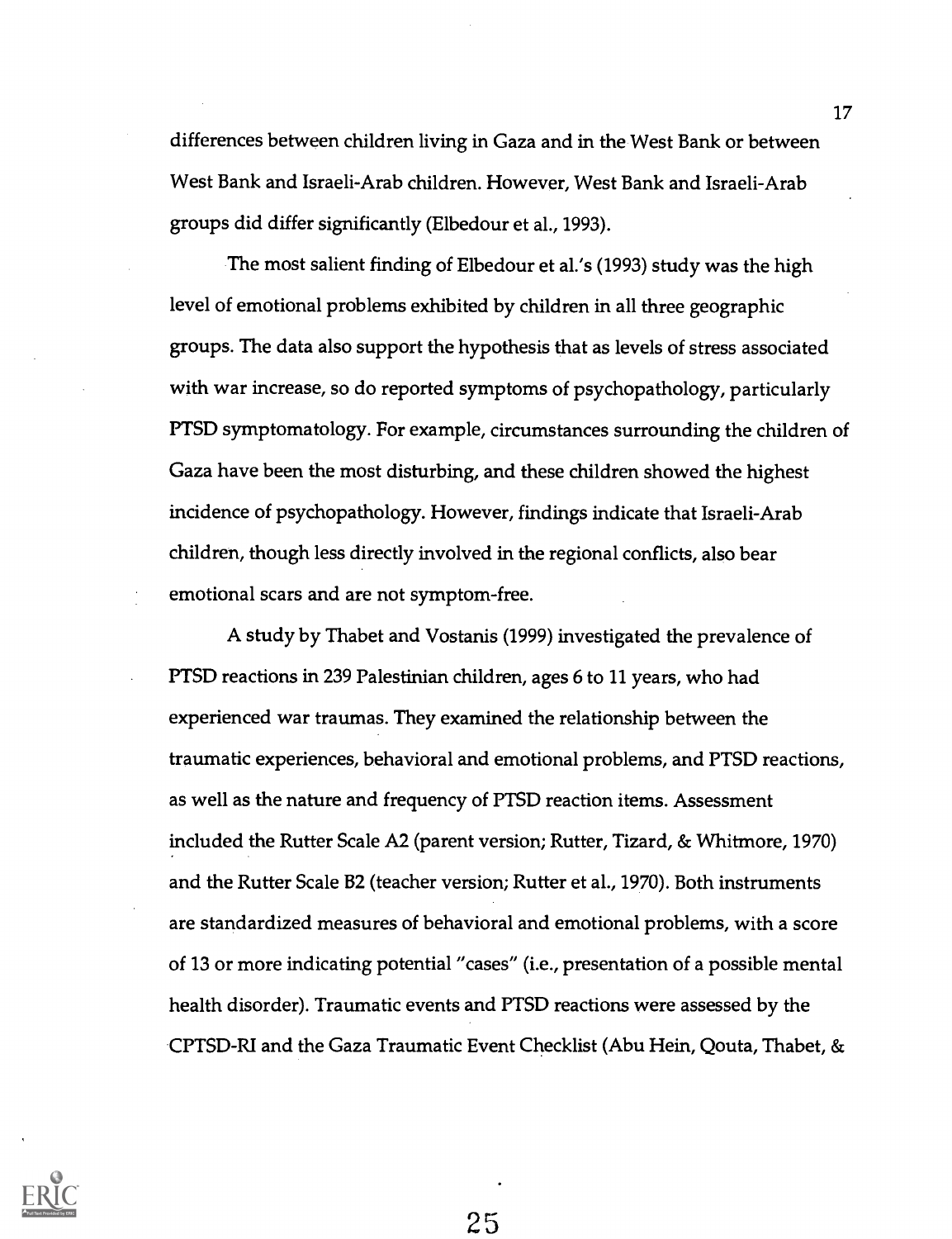El Sarraj, 1993), a measure that consists of 21 items covering different types of traumatic events (e.g., tear gas, beating, injury, witnessing killing).

One hundred seventy-four children (72.8%) reported at least mild PTSD reactions, whereas 98 (41%) reported moderate to severe PTSD reactions. The mean CPTSD-RI score was 19.9 ( $SD = 12.9$ , range = 0-46). The most frequently reported symptoms were thoughts and fears related to the trauma, anhedonia, impaired concentration, and avoidance of situations that reminded them of the trauma. On the parent-completed Rutter A2 scale, 64 children (26.8%) were identified as cases with a potential mental health disorder, a rate similar to other deprived urban populations (Thabet & Vostanis, 1999).

PTSD reactions were also dichotomized (present/absent and absent or mild/moderate or severe) and entered as the dependent variable in a stepwise logistic regression analysis. Results revealed that the total number of experienced traumas was the best predictor of the presence ( $\beta = .74$ ,  $p < .0005$ ) and severity ( $\beta = .32$ ,  $p < .0005$ ) of PTSD. Finally, the researchers' "cultural" hypothesis on the phenomenology of mental health and PTSD symptoms was not supported. This hypothesis postulated that there are culturally determined variations in the presentation of anxiety or trauma-related disorders. Furthermore, the researchers postulated that Palestinian children who had been exposed to war would present with conversion fits and predominantly suffer from behavioral and psychosomatic problems. However, these Palestinian children did not present with somatization or behavioral problems, but they did present with high rates of cognitive and emotional PTSD symptoms (Thabet & Vostanis, 1999).

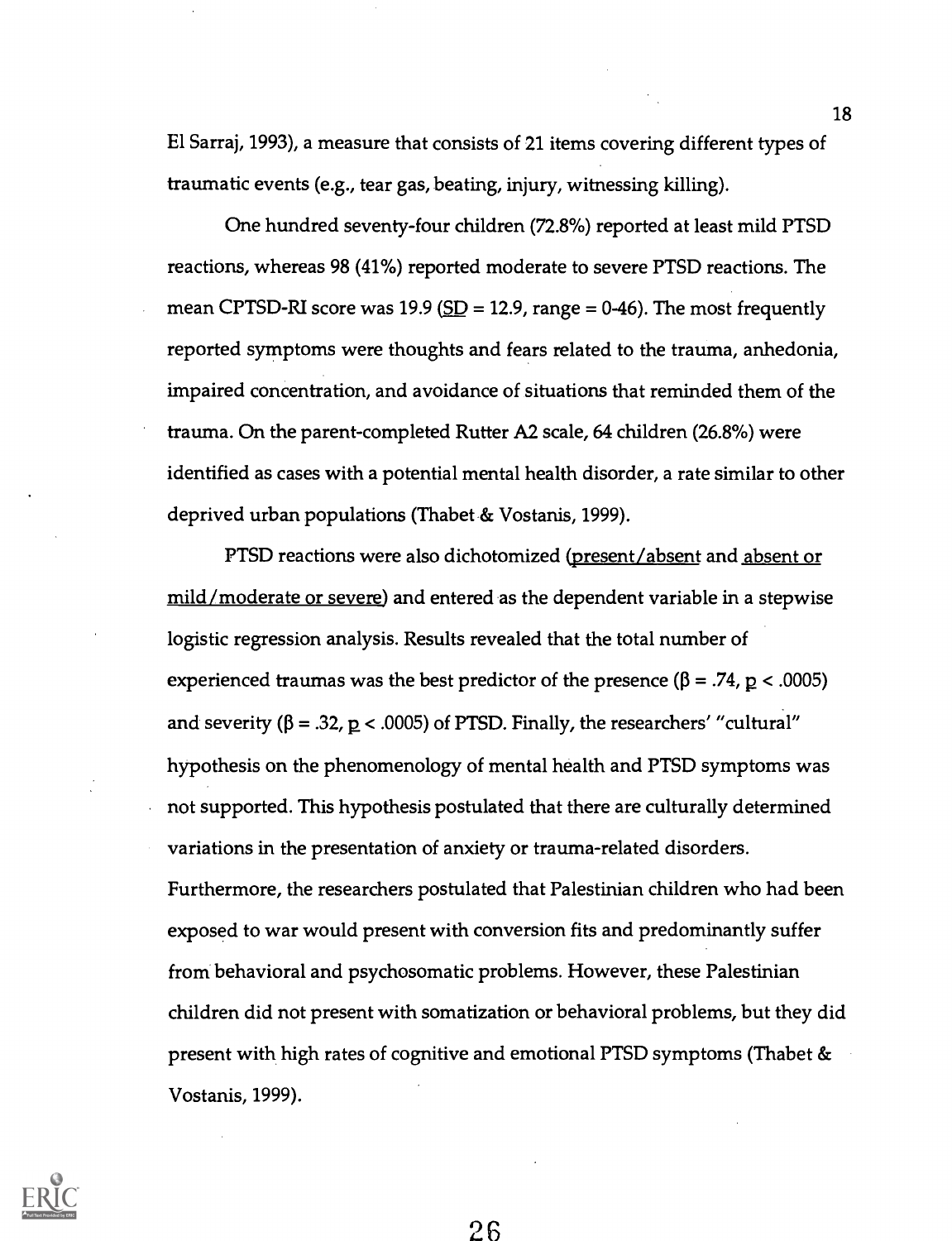A follow-up study (Thabet & Vostanis, 2000) of this cohort was conducted 1 year later, that is, during the peace process and about 18 months after military activities ceased. Five families declined participation, leaving a follow-up sample of 234 children (126 boys, 108 girls). The children's mean age at follow-up was 9.9 years (range = 7-12 years) at the time the same assessment instruments were administered. The authors found that the rate of report for moderate to severe PTSD reactions had decreased from 40.6% ( $\mathbf{N} = 102$ ) to 10.0% ( $\mathbf{N} = 74$ ). However, 21% of the parents reported that their children had mental health problems, and 32% of the teachers reported children with mental health problems. The authors noted that, although there was a significant reduction in PTSD symptoms during the one-year follow-up, mental health issues were still a substantial problem since 10% of the children were still reporting symptoms (e.g., identification of traumatic events, anhedonia, impairment in concentration, fear, social avoidance, nightmares). Utilizing linear regression analysis, with the total CPTSD-RI score at follow-up as the dependent variable, the authors found evidence suggestive of a dose response with respect to PTSD. That is, the presence of moderate to severe PTSD at follow-up was best predicted by the total number of traumas experienced by the child at the initial assessment ( $\beta$  =  $1.1, p = .05$ ).

19

Nevertheless, longitudinal data collected in one assessment should, of course, be interpreted with caution. Overall evidence provided by PTSD research suggests that symptoms peak during the first year following the trauma (e.g., events such as natural disasters, e.g., Winje & Ulvik, 1998) and then gradually decrease. However, children remain vulnerable to further relapse if

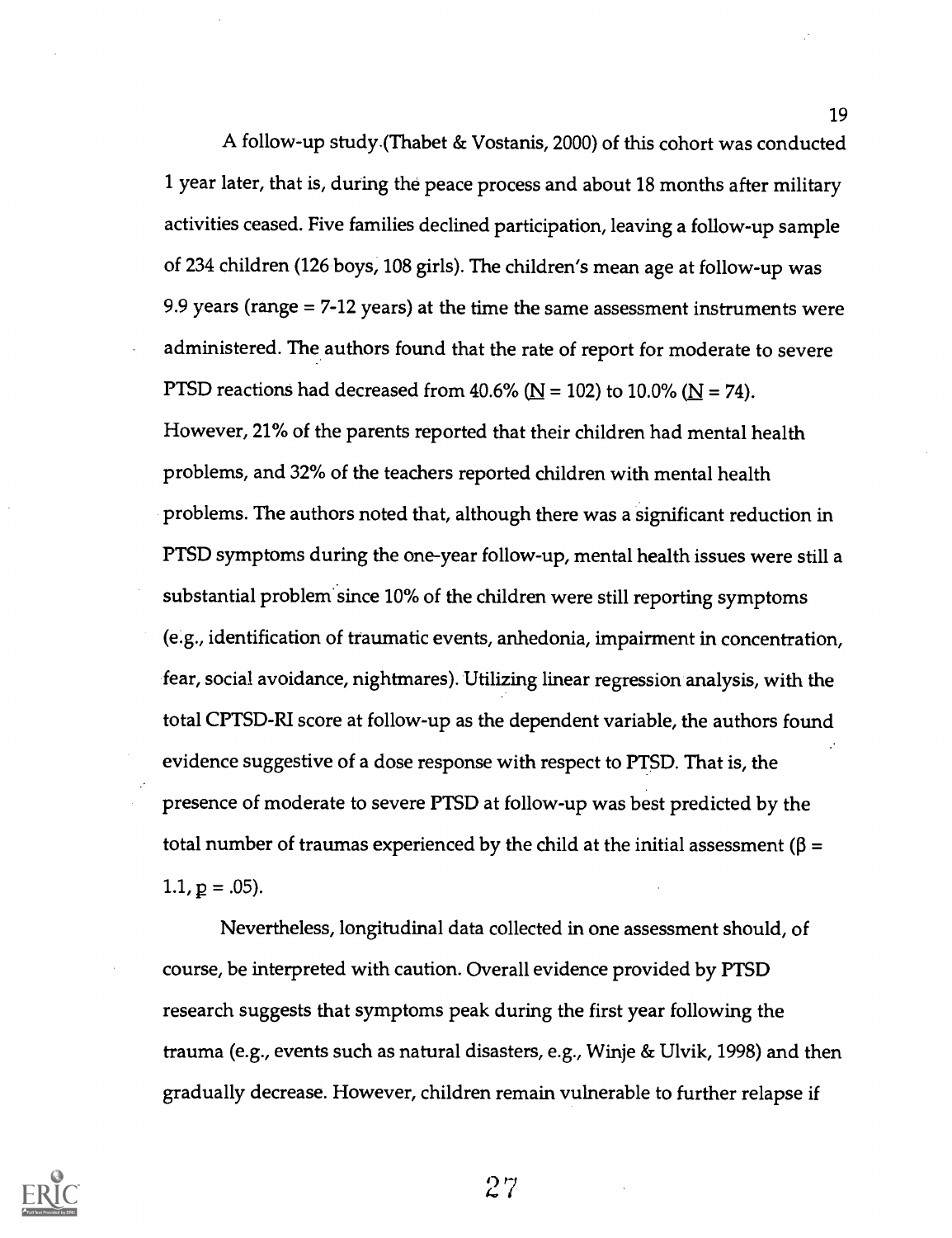exposed to subsequent stress (Laor et al., 1997). For children who have been exposed to longstanding conflict, a "peak" period would obviously be more difficult to identify or define. Furthermore, a limitation relevant to both initial and follow-up studies by Thabet and Vostanis (1999, 2000) was the absence of an assessment of global functioning and a clinical interview, both of which could have added to information from the CPTSD-RI and more clearly established whether the children had actually met all **DSM-IV** criteria necessary for a PTSD diagnosis.

Additionally, Thabet and Vostanis (1999, 2000) stress the importance of cultural issues, particularly in relation to their finding that parents reported relatively fewer mental health problems in their children than did the teachers at both initial and follow-up assessments. The authors speculate that parents' fear of stigma of mental illness may have led them to under-report their children's problems, which carries additional relevance because of its implications for effective interventions. They propose a model in which schools would play a central role in providing the basis for the detection of problems, as well as a center of trust for forming partnerships with parents and networks for extended families.

Lebanon. Between 1975 and 1991, a brutal war devastated the Lebanese population and shattered the country's political, social, and economic systems (Bryce & Armenian, 1986). During the war years, the Lebanese population was exposed to periodic and often unpredictable outbursts of violence that included air raids, street combat, shelling of neighborhoods, and displacement of entire communities. Civil unrest was also accompanied by a deterioration of the

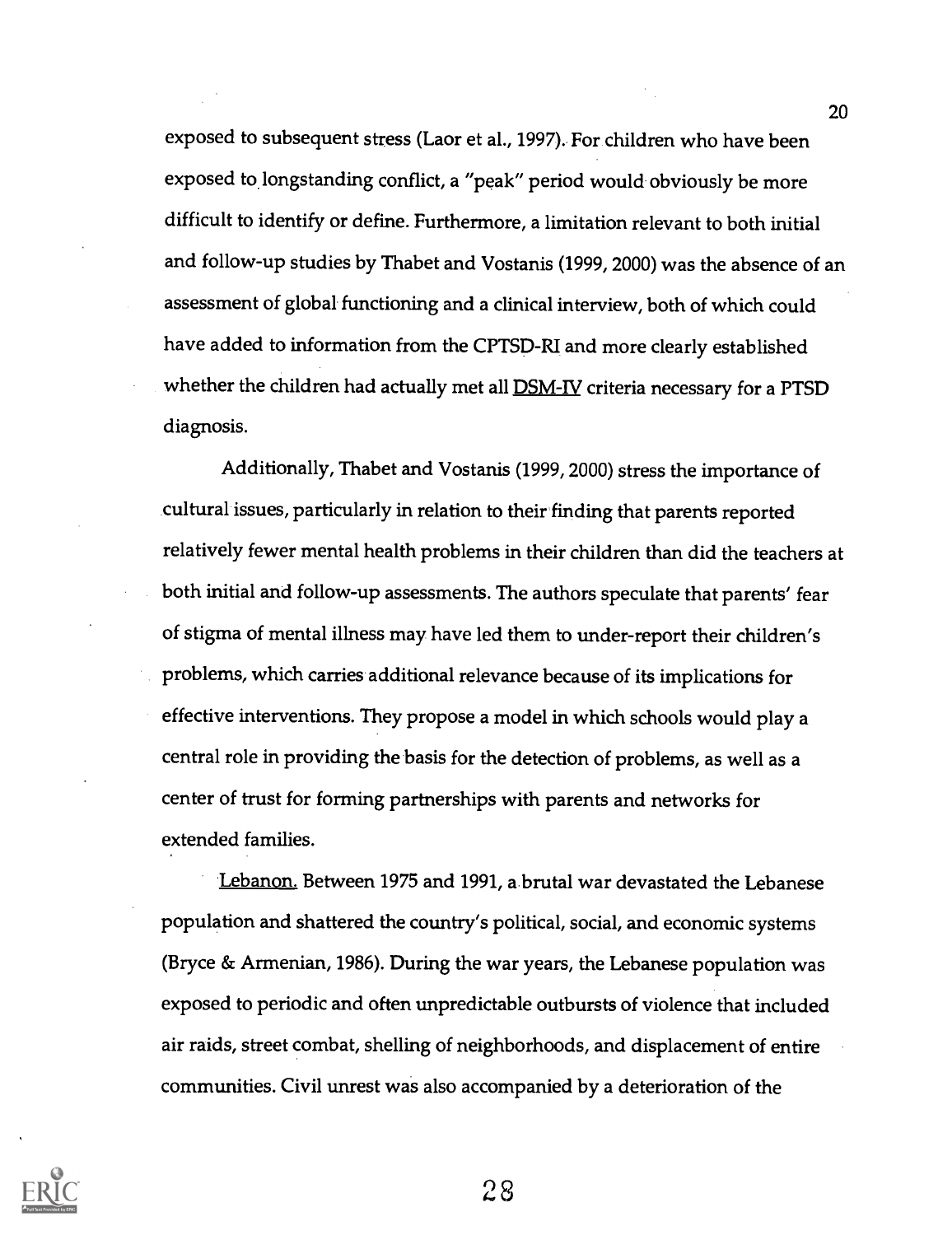national economy and community institutions and services (schools, healthcare system, etc.) and major disruptions impublic utilities (e.g., delivery of water, electricity). Thus, the Lebanese context offered unique opportunities to examine children's reactions to man-made disasters.

Macksoud and Aber (1996) investigated this relationship between children's exposure to war traumas and children's symptomatology (e.g., PTSD) and explored whether demographic factors would moderate the effect of war traumas on the prevalence of PTSD. A sample of 224 Lebanese children (aged 10-16 years) was randomly selected from eight schools in several different geographical areas of Lebanon. The children were given the Childhood War Trauma Questionnaire (CWTQ; Macksoud, 1992), a semi-structured interview designed to assess children's exposure to war trauma, and an Arabic version of the Posttraumatic Stress Reaction Checklist (PTSRC; Frederick & Pynoos, 1988), a measure which consists of 14 symptoms that are rated on a dichotomous basis  $(i.e., 0 = absence, 1 = presence)$  and covers the major domains of PTSD. The Arabic version of the PTSRC was originally administered to a sample of 100 Lebanese children to test for validity and reliability and yielded a Cronbach's alpha of .77 (Macksoud, 1992).

A multiple regression equation was used to examine the relationship between the number of war traumas and the presence of PTSD, while controlling for age, gender, father's occupational status, and mother's educational level. Results showed that the number of traumas accounted for 16% ( $p < .001$ ) of the variance in PTSD symptoms. To better understand the significance of the relationship between number of traumas and PTSD, the

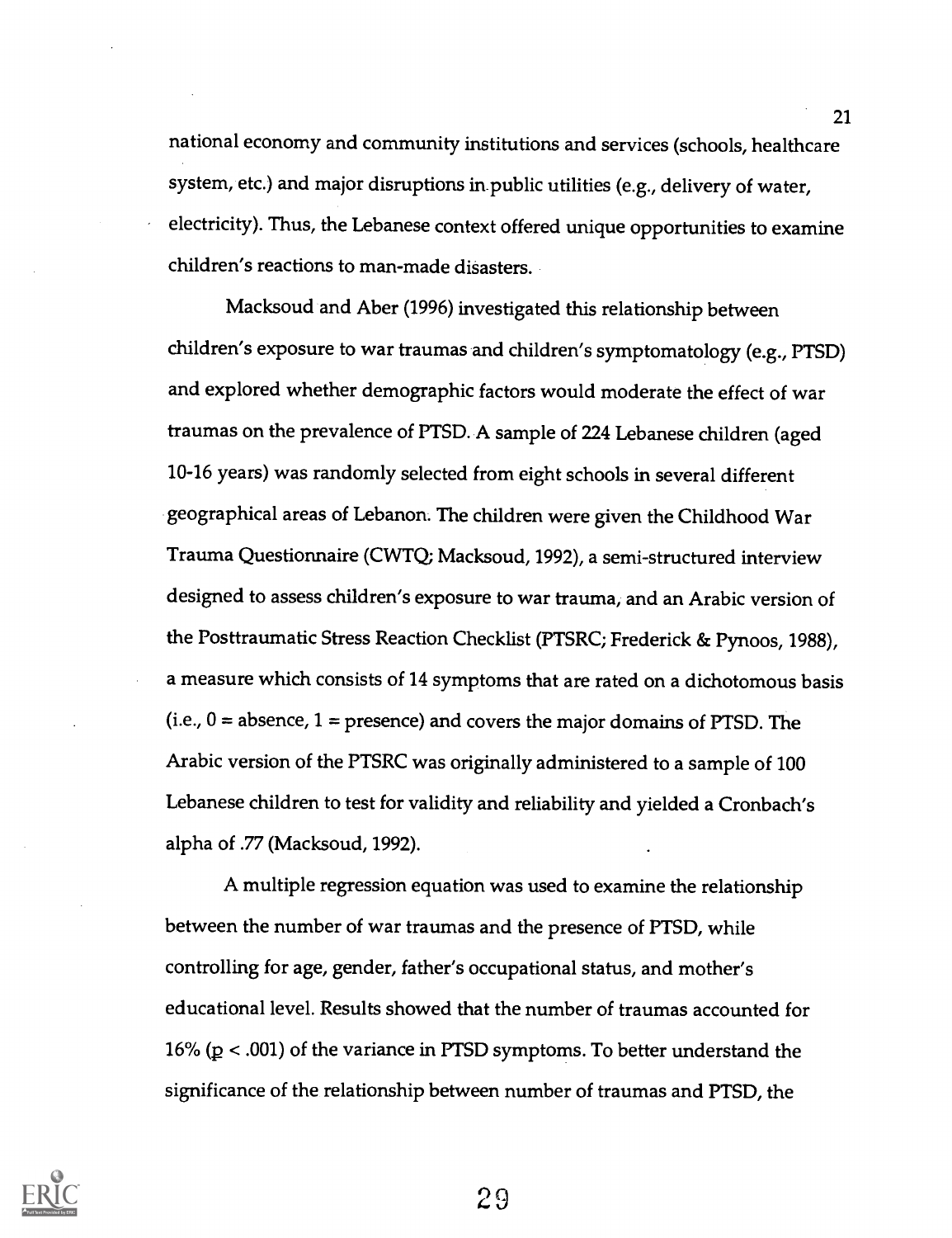authors explored the relation between the number of traumas and appraisal of one as the "most disturbing trauma" through regression analysis, which indicated that, for the whole sample, the number of these events accounted for 10% ( $p < .001$ ) of the variance (Macksoud & Aber, 1996).

In sum, Macksoud and Aber (1996) suggest that children who have been exposed to several war traumas are more likely to appraise one trauma as most disturbing ( $\beta = .33$ ,  $p < .01$ ) and to exhibit more PTSD symptoms ( $\beta = .29$ ,  $p < .01$ ) than will children who have been exposed to fewer traumas. In this study, a large percentage (43%) of children who had been exposed to several traumas over an extended period of time exhibited PTSD in response to the one war trauma that they subjectively appraised as "the most disturbing," continuing to do so even when up to 10 years had passed after the trauma had occurred. This finding supports Straker's (1987) hypothesis that chronic exposure to war does, indeed, render some children more likely to develop "continuous PTSD."

A factor analysis was conducted to determine the underlying factor structure for 10 war trauma categories. The following four factors accounted for 53.7% of the variance: (a) Active Involvement, (b) Loss of Family or Home, (c) Passive Involvement, and (d) Limited Involvement. A regression equation was used to examine the relation between types of war traumas and PTSD. Results showed that Active Involvement accounted for 8% ( $p = .05$ ) of the variance. In this factor, being a "victim of violent acts" was significantly related to PTSD ( $\beta$  = .14,  $p < .05$ ). Loss of Family or Home accounted for an additional 4% ( $p < .05$ ) of the variance. Of the two types of trauma contributing to this factor, bereavement was significantly related to PTSD ( $\beta = .15$ ,  $p < .05$ ). Finally, passive

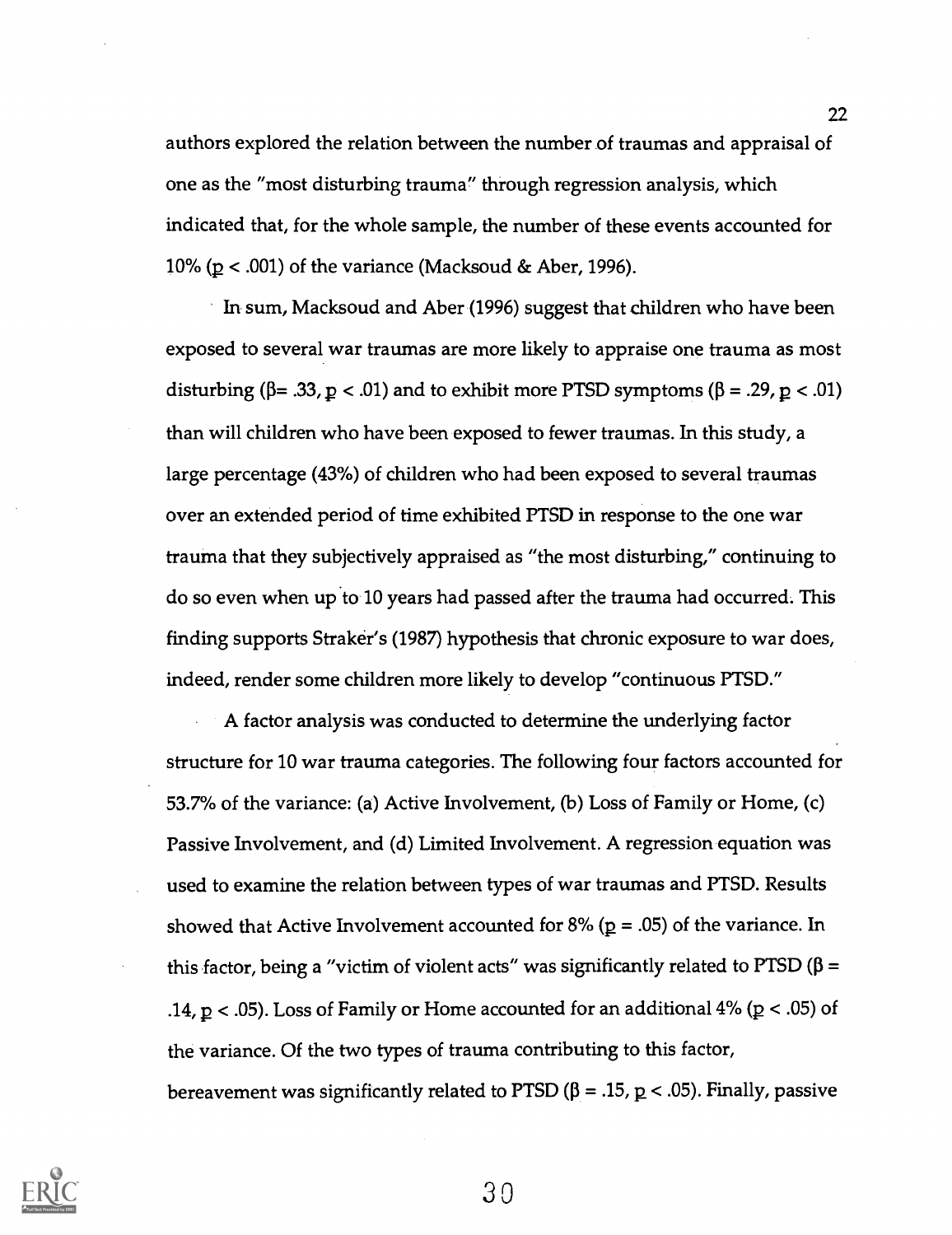involvement accounted for an additional 4% ( $p < .05$ ) of the variance; however, none of the three types of traumas in this factor were significantly related to PTSD, though witnessing violence and exposure to shelling or combat showed a trend in that direction. Again, this analysis was controlled for demographic variables. In sum, results showed that, in addition to the number of war traumas to which children had been exposed, the occurrence of certain types of war traumas also rendered Lebanese children more likely to exhibit continuous PTSD (Macksoud & Aber, 1996).

These findings have several clinical implications. Therapeutic interventions could first be targeted to help children at risk (e.g., those who have been exposed to war experiences, those who have been bereaved, those who have suffered directly from acts of violence, those who have witnessed violent acts, those whose homes have been shelled) for severe stress reactions and PTSD. Additionally, children who have lost members of their family and/or have remained in their communities during the fighting may need to do grief work and be encouraged to maintain planful behavior skills, whereas children who have been separated from their families and/or have witnessed acts of violence should be reunited with their parents or helped to grieve their losses and encouraged to expand on their prosocial behaviors.

Iran-Iraq War. The Iran-Iraq war officially began on September 22, 1980, with an Iraqi land and air invasion of western Iran. The Iraqis attacked Teheran and other large cities with long-range missiles and air raids that severely affected the civilian population. Many Iranians left Iran to escape the political persecution that lasted for the next 8 years.

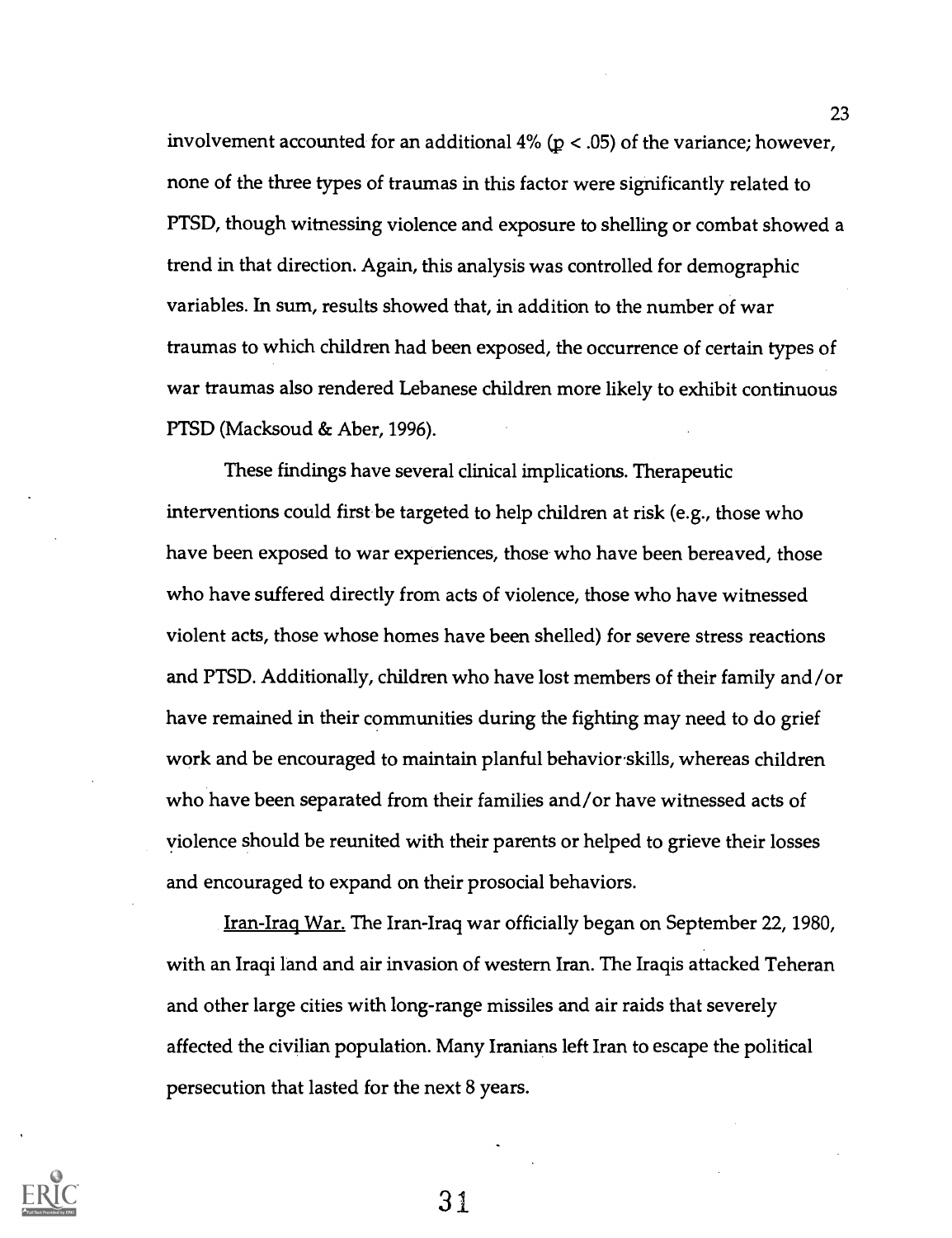Researchers have been interested in whether or not PTSD could be diagnosed in preschool-aged children. To explore this question, Almqvist and Brandell-Forsberg (1997) examined the prevalence and stability of PTSD among Iranian preschool children exposed to war and persecution. Fifty preschoolers (ages 4-8 years) from 47 Iranian families, who were refugees in Sweden, were assessed individually. These data were combined with information from two parental interviews (initial investigation and follow-up 2 1/2 years later) that focused on exposure to organized violence and PTSD symptomatology in their children.

Almqvist and Brandell-Forsberg (1997) conducted individual assessment of PTSD symptomatology in these children using a variety of methods. The reexperiencing of symptoms (DSM-IV Criterion B) was assessed by the Ericamethod (Danielsson, 1986), a standardized modified version of the Lowenfeld World Technique (Lowenfeld, 1950) that is widely used at Swedish child guidance clinics. With this technique, the child is told that he may use whatever he chooses from 360 miniature toys to build something in a large sandbox. While playing, the child is encouraged to explain the situation he creates and to talk about memories dramatized by his play.

During the first 5 minutes of assessment, behavioral observation of the child's social responsiveness was used to identify symptoms of persistent avoidance (**DSM-IV** Criterion C). Using a 5-point scale, the observer rated the child's behavior in the following three situations: (a) leaving parents and entering the assessment room; (b) social responsiveness to the investigator and interpreter, and (c) participation in the assessment situation. A child's statement

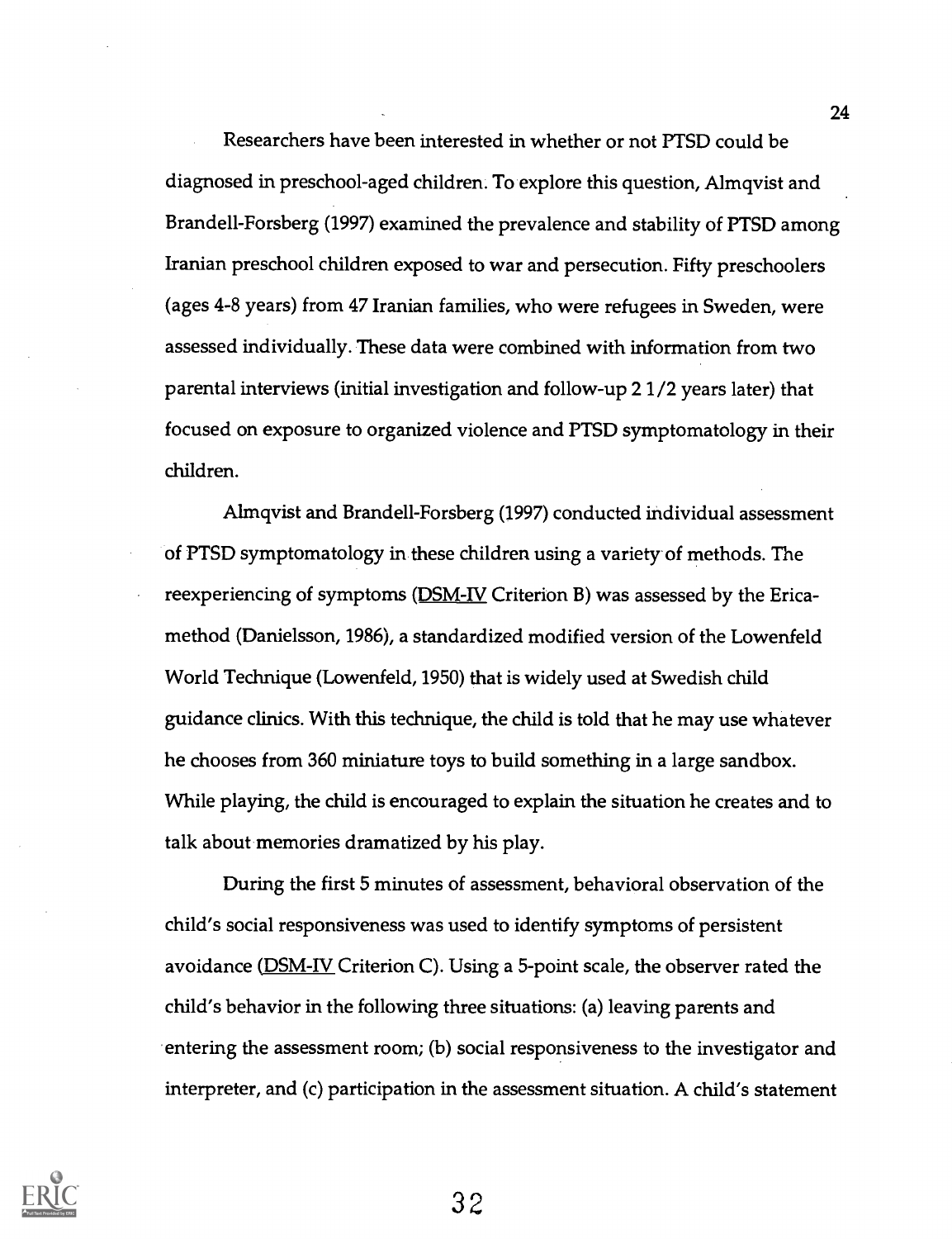that he or she would not live to be a grown-up was interpreted as a sense of a foreshortened future ( $\underline{DSM-IV}$  Criterion C, 7). Finally the child's ability to concentrate and perform three age-appropriate tasks was used to assess the presence of increased arousal (Criterion D; Almqvist & Brandell-Forsberg, 1997).

Parental interviews conducted at the initial assessment revealed that 34 of the 42 children who had been exposed to organized violence showed symptoms of behavioral disorders (i.e., overdependency, anxiety, restlessness, sleeping disorders, aggressive behavior). All but one of the eight children who were not currently displaying symptoms had reportedly shown different signs of psychological distress prior to their arrival in Sweden. The authors' initial child assessments revealed that 22 of the children displayed re-experiencing symptoms that were connected with the traumatic experience, 9 showed symptoms of avoidance by a numbing of general responsiveness (i.e., not interested in play or assessment tasks), and 11 showed difficulties in concentration (Almqvist & Brandell-Forsberg, 1997).

In this initial assessment, only one case of full PTSD diagnosis was identified by parental interview alone. However, when results of the child assessments were added to parental information, eight more cases of PTSD were found. Although parents did not generally describe reexperiencing symptoms in their children, observers recognized reenacting play behavior and intrusive thoughts, and 9 of the 42 (21%) children met full criteria for PTSD. Moreover, another 13 children displayed PTSD symptomatology that included reexperiencing symptoms but did not meet full criteria for a PTSD diagnosis (Almqvist & Brandell-Forsberg, 1997).



33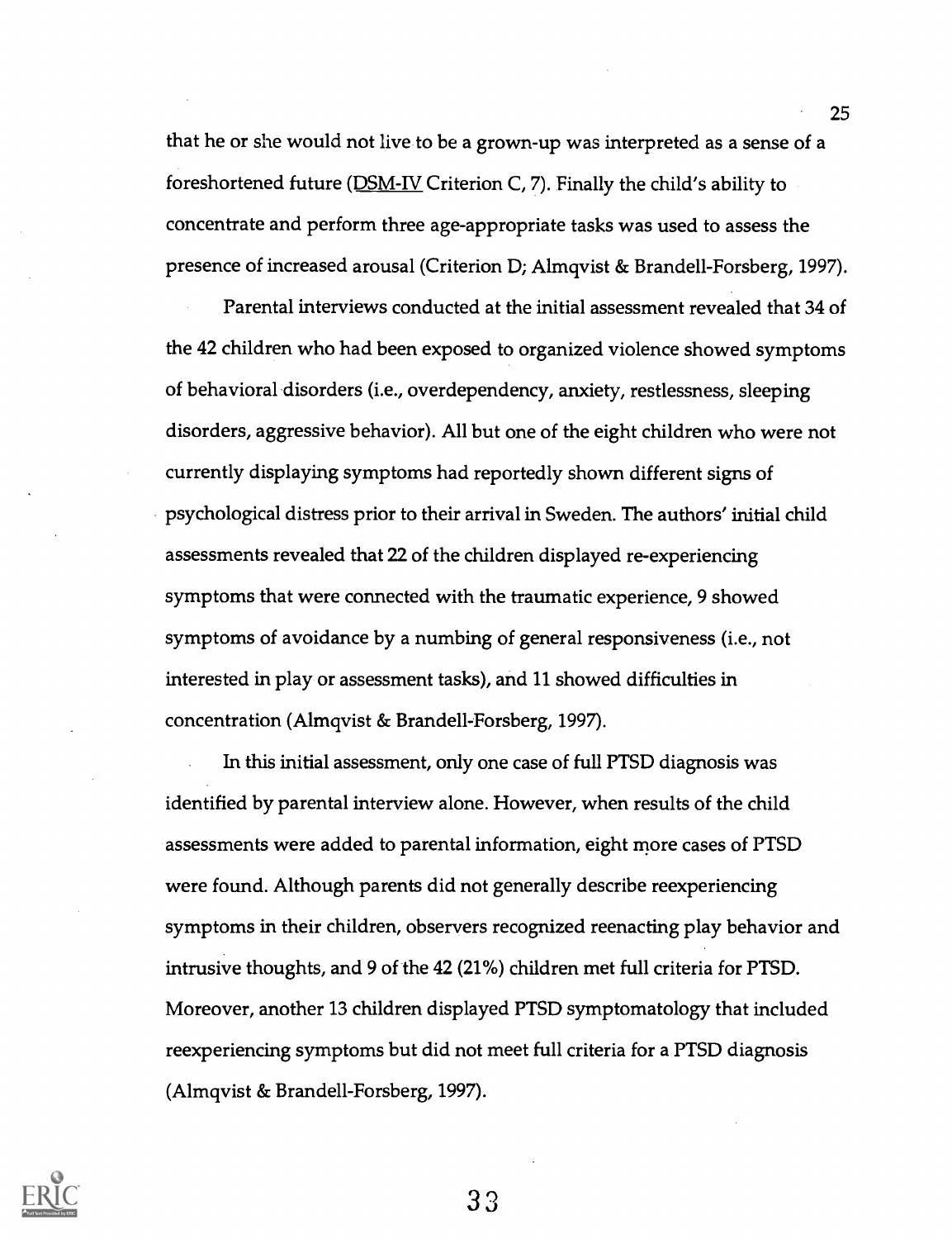Children were divided into three groups based on information provided by their parents: (a) children who had not been personally exposed to organized violence, (b) children who had experienced dangerous air raids or attacks by long-range missiles but had not been eye-witnesses to acts of violence, and (c) children who had been eye-witnesses to acts of violence (e.g., an assault on a parent) or had been within 50 meters of an explosion. The degree of traumatic exposure was strongly correlated with the prevalence of PTSD in this sample. Children with the most severe traumatic stress exposure (38%) were more frequently diagnosed with PTSD than were those who had had experienced less severe exposure (11%; Almqvist & Brandell-Forsberg, 1997).

Two and one-half years after the initial assessment, Almqvist and Brandell-Forsberg (1997) conducted follow-up assessment using the same procedures, including parental interview and child assessment. Thirty-nine of the 50 children who had participated in the initial investigation also took part in the follow-up study. The child assessment included the same instruments as in the initial investigation, but questions relating to PTSD symptoms were added since the children had become more mature. The following is an example of such questions: "Are there some special memories from Iran, of events which made a strong impression on you, that you think about? (if yes:) Tell me about them/it" (Almqvist & Brandell-Forsberg, 1997, p. 357).

Results of the follow-up study revealed that 23% of the children still met criteria for PTSD. Eight of the 9 children who had been diagnosed with PTSD at the initial investigation participated in the follow-up. Six of these children still met diagnostic criteria for PTSD. However, the two children who did not



34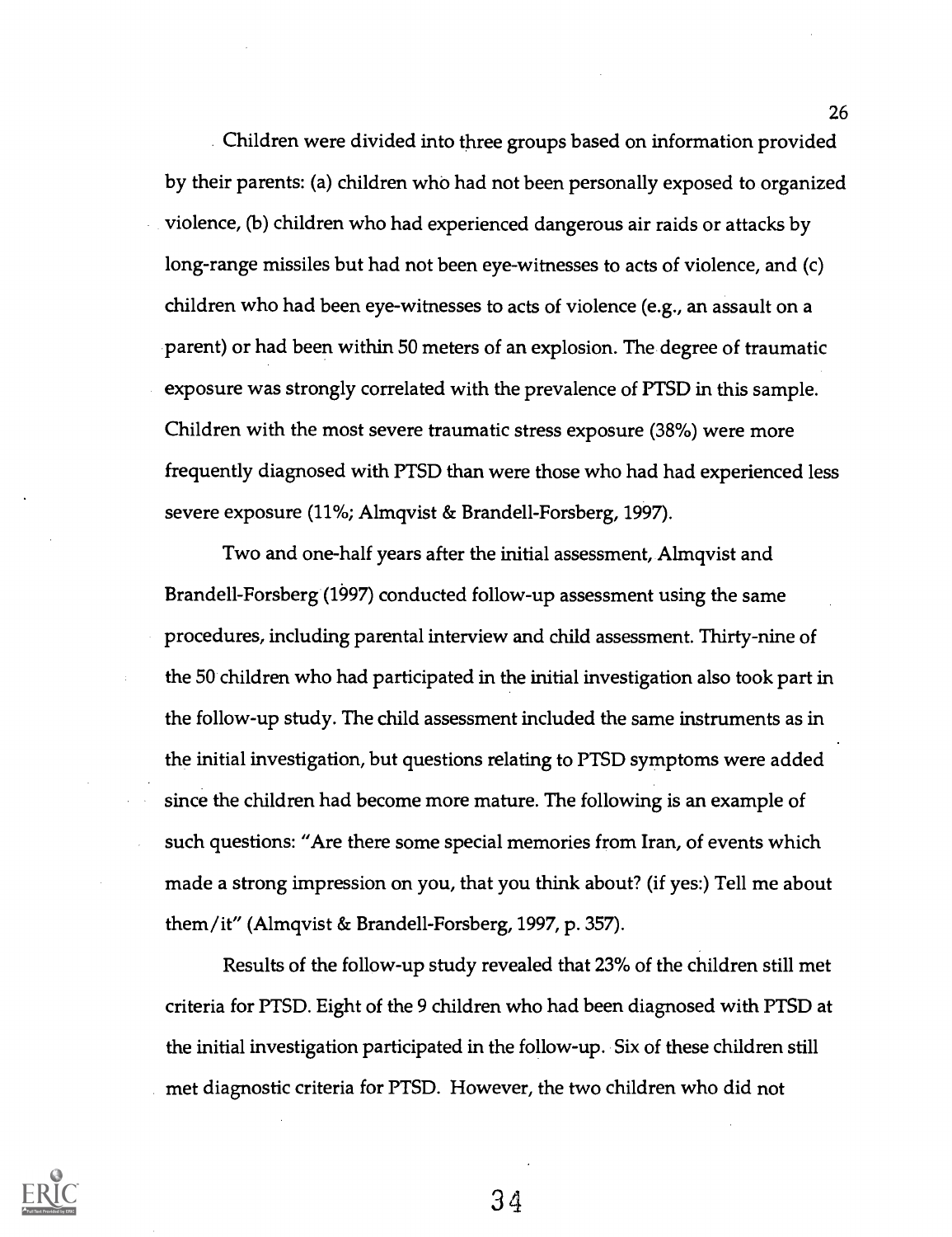warrant a PTSD diagnosis were still displaying some PTSD symptoms. Again, the degree of traumatic exposure (severe to mild) was strongly correlated with the presence of PTSD. Thirty-three percent of the <sup>15</sup> children who had experienced the most severe traumatic stress exhibited symptoms that warranted a PTSD diagnosis, whereas 11% of the <sup>19</sup> children exposed to mild traumatic exposure received the diagnosis (Almqvist & Brandell-Forsberg, 1997, p. 357).

The researchers noted that parents frequently failed to recognize their children's reexperiencing symptoms and did not seem to realize that their children's reenacting play was a deviant form of behavior until later. Although some parents denied the presence of reexperiencing play or talk, they sometimes stated that they would not allow the child to play "those games" and expressed opinions that one should not talk about experiences of violence. These findings support previous descriptions of parent-child interactions in which parents deny or underestimate PTSD reactions in their children. They may be hoping that their children have forgotten the traumatic event, and the children may be attempting to protect their parents from the full extent of their traumatic memories. Nevertheless, this information provides support for the validity of diagnosing PTSD in preschool children and stresses the importance of using both child assessments and parental interviews in that process. These authors also discussed changes made in PTSD criteria by **DSM-IV** and stated their belief that these changes would produce minor and insignificant changes to their findings (Almqvist & Brandell-Forsberg, 1997).

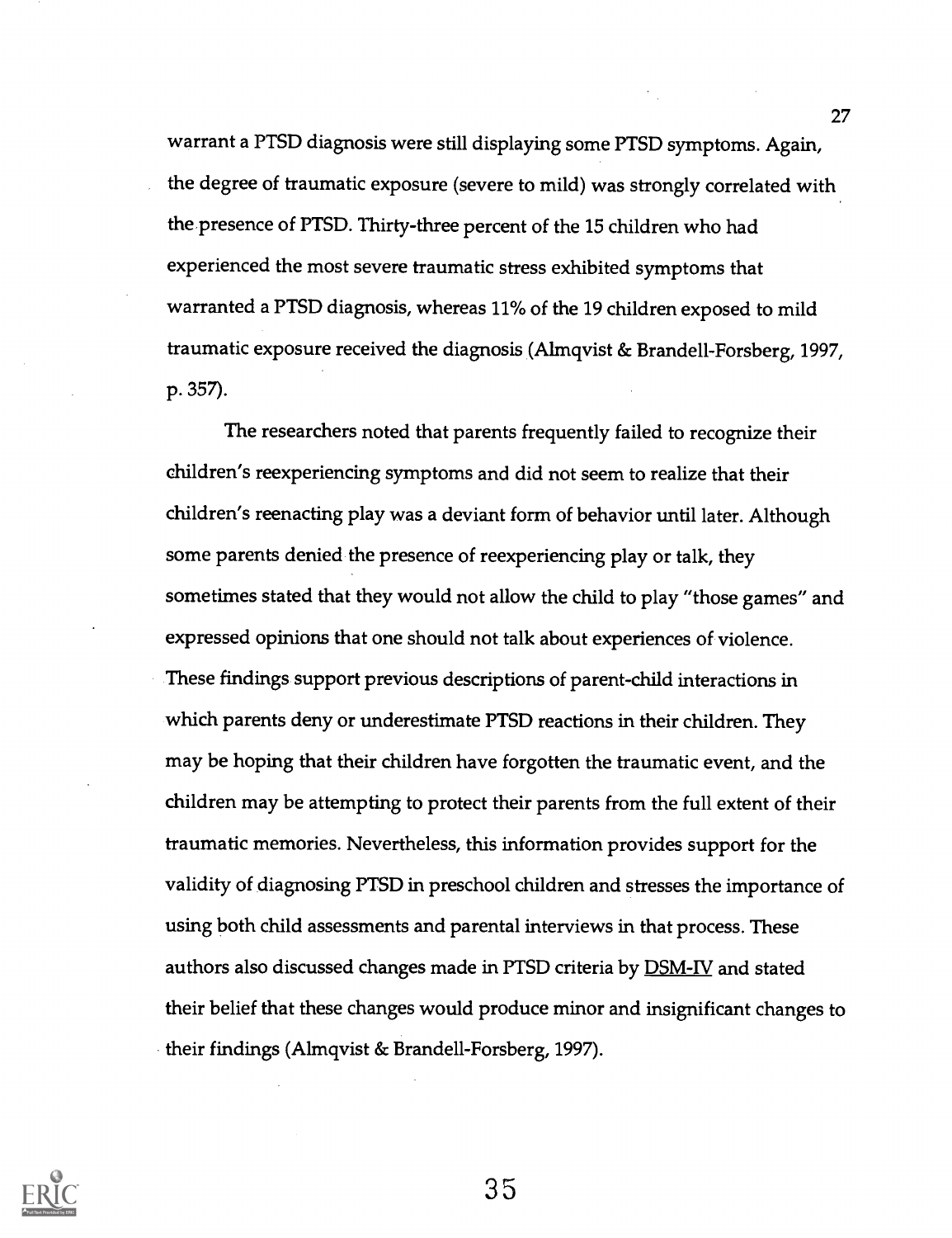Consistent with the aforementioned studies, these results suggest that traumatic exposure is of major importance for future PTSD symptomatology in preschool children. Children who had been eye-witnesses to assaults on parents or who had been within 50 meters of bomb explosions developed PTSD much more frequently than those children who did not see violent acts, even though they had been exposed to traumatic stress such as air-raid bombardments in their neighborhoods (Almqvist & Brandell-Forsberg, 1997). This finding supports the view that the degree of traumatic exposure is strongly related to the prevalence of PTSD.

Furthermore, Almqvist and Brandell-Forsberg (1997) found that very few children diagnosed with PTSD at the first investigation had recovered by the time of the follow-up. This phenomenon is consistent with the previously reviewed study by Macksoud and Aber (1996) that described similar chronic states of PTSD (continuous PTSD) in Lebanese children. The investigation of Iranian refugee children in Sweden indicates that about one-fifth of children who have been repeatedly exposed to organized violence through war and persecution are at risk for developing chronic PTSD that remains, even after the child has been moved to safety. Additionally, impaired family-functioning and parental capacity have been observed to be important risk-factors for continuous PTSD symptomatology in children, perhaps especially because most parents of children with PTSD had themselves suffered from severe traumatic exposure and had described their own related mental health problems.

South Africa. An estimated 11,000 people have died as a result of political violence throughout South Africa since 1986 (Black Sash, 1992). The ongoing civil



36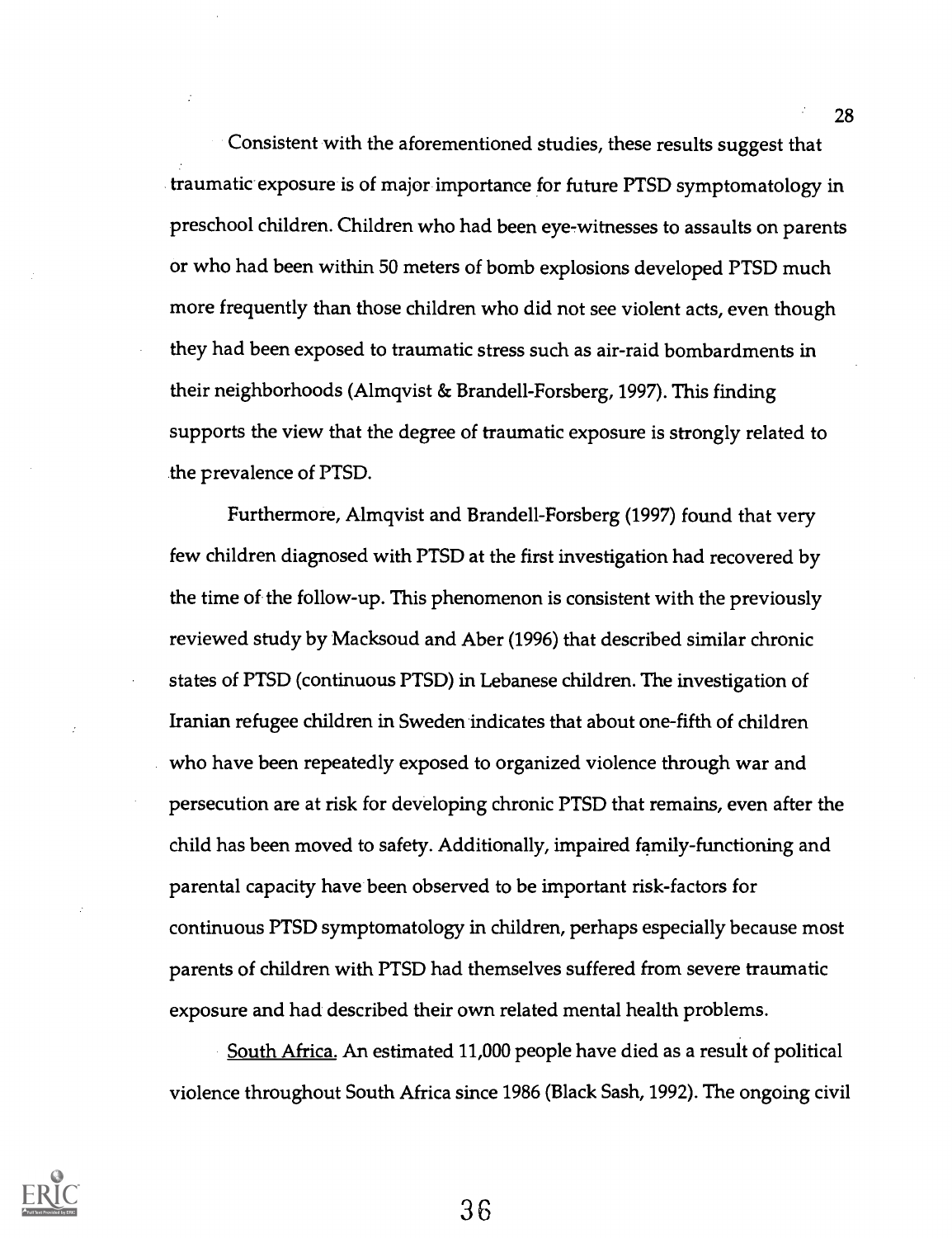conflict in the Natal region of South Africa is rooted in apartheid capitalism and occurs within the context of a regional and national power struggle between the Inkatha Freedom Party (IFP) and the African National Congress (ANC). The violence in this region has taken many forms, including killing, burning, widespread intimidation, and scapegoating, especially of the youth. There has been an almost continuous presence of vigilantes, police, and soldiers from the South African Defense Force. These official and quasi-official groups have tended to focus much of their attention on the youth, who were seen as the source of resistance and the cause of much of the violence. Quite clearly, people in these areas have not only experienced frequent incidents of violence, but have also been exposed to forms of violence that have been particularly intense and severe.

Magwaza, Killian, Peterson, and Pillay (1993) researched the prevalence of PTSD in preschool age children exposed to civil conflict and violence in South Africa. Using a combination of participatory and empirical methods, five teachers selected a sample of 148 children (73 girls and 75 boys) who ranged in age from 2 to 7 years. The Posttraumatic Stress Disorder Questionnaire for Children was completed by the teachers for each of the children under their care. This questionnaire, a semi-structured symptom checklist, requires respondents to answer eight open-ended questions about the occurrence of PTSD symptoms. In addition, the children were asked to draw pictures of things they had experienced in their lives. The drawings were scored by a clinical psychologist who had 16 years of experience in the assessment of children's drawings. When there was some doubt about whether or not to score a



37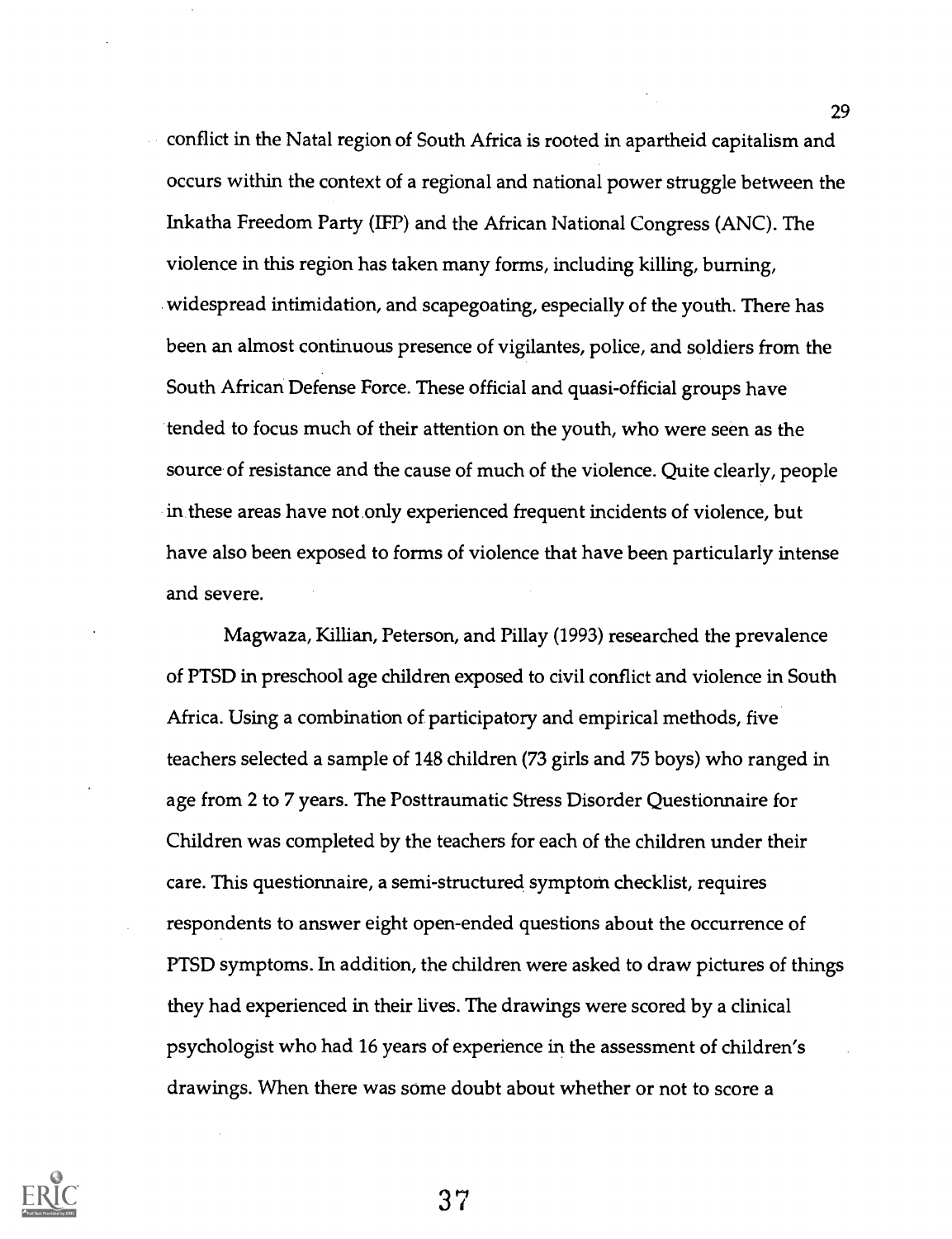particular emotional indicator, the opinion of two other experienced clinical psychologists was sought until a consensus was reached.

The mean number of PTSD symptoms was 4.14, with a standard deviation of 2.22. The authors categorized the children by number of PTSD symptoms: normal (i.e., no PTSD symptoms;  $n = 39$ ), mild ( $n = 90$ ) and severe ( $n$ = 18). Thus, the most significant finding of this study was that preschool children exposed to violence are likely to suffer PTSD, with a significant number of children suffering from severe forms of the disorder (Magwaza et al., 1993).

Additionally, a three-way analysis of variance (ANOVA) was conducted with the content weighted drawing score as the dependent variable. The threeway ANOVA revealed significant main effects for gender,  $E(1, 135) = 6.82$ ,  $p =$ .010, and degree of violence in their living area,  $E(2, 135) = 7.79$ ,  $p = .001$ . Twoway interactions were significant for PTSD category (normal, mild, severe) and area (more violent, less violent),  $E(2, 135) = 7.79$ ,  $p = .001$ , but were not significant for PTSD category by gender or for gender by area. These results suggest that PTSD symptoms have very different effects in the two areas, which can essentially be distinguished on the basis of frequency and degree of violence in the surrounding area. In other words, the more frequent the incidence and the greater the intensity of violence, the more likely it is that a child will be traumatized and display PTSD symptoms (Magwaza et al., 1993).

Further analysis of the relationship between degree of PTSD symptoms, drawing scores, and exposure to violence yielded an interesting trend: The more severely traumatized child (i.e., a child exhibiting more than six PTSD symptoms) is less likely to exhibit emotional disturbance in drawings. Magwaza

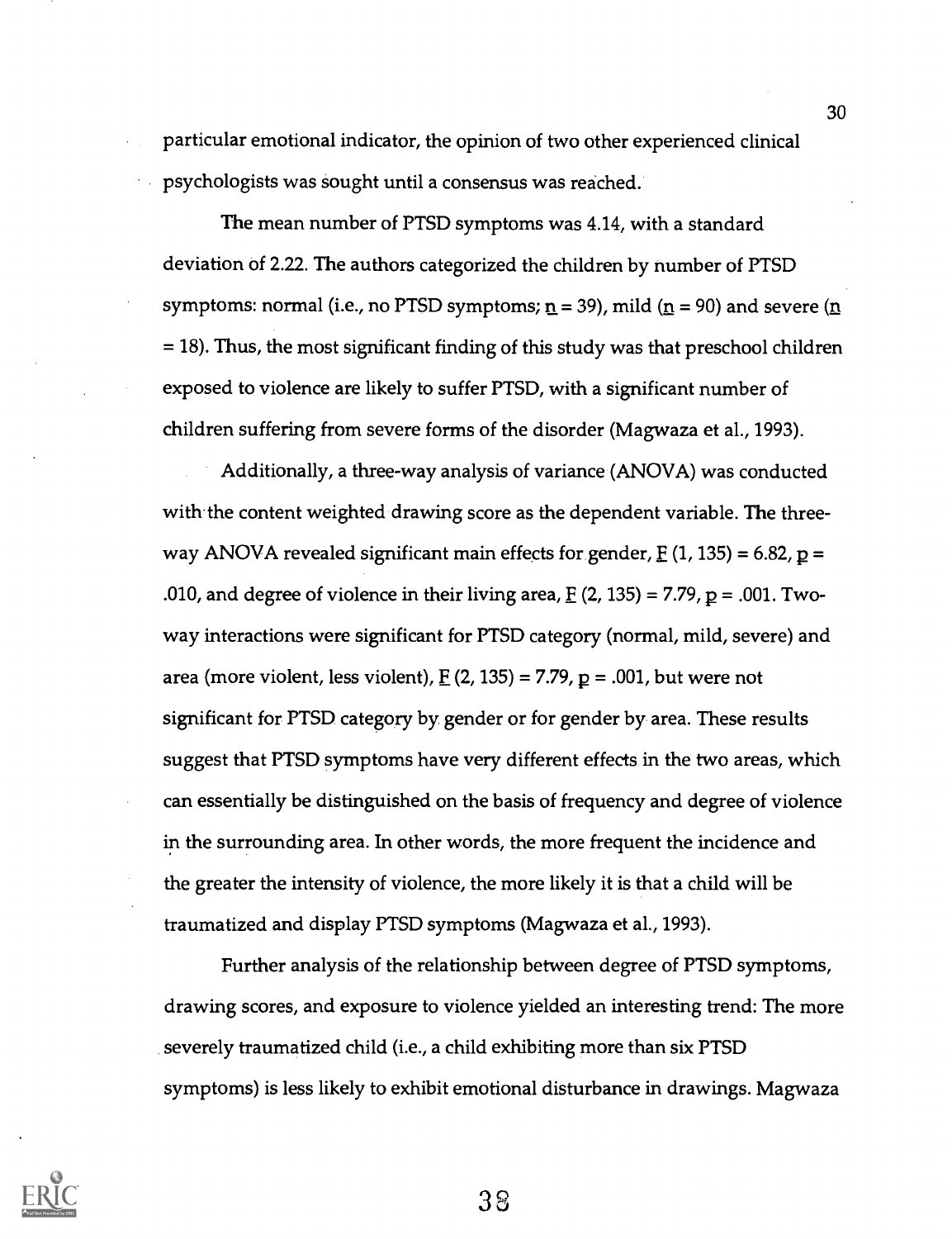et al. (1993) concluded that the more a child is able to express emotional trauma through art, the less likely he is to suffer from PTSD; therefore, children's drawings may not be good indicators of PTSD. However, the findings in this study must be interpreted with caution since the reliability and validity of the instruments and scoring procedures are not known.

Sudan. As one of the poorest countries in Africa, Sudan received international attention during its famine in the 1980s. Subsequently in 1989, a civil war broke out in the south that has been driven by a government of Islamic fundamentalists who consider it their God-given duty to turn the entire country into a model of Islamic purity. The government has arrested and tortured the opposition.

In one of the few studies that included a control-group, Paardekooper, de Jong, and Hermanns (1999) examined the psychological effects of the war situation and subsequent flight on 316 South Sudanese children (aged 7-12 years) compared to a group of 80 Ugandan children who had not experienced war and flight. Measures included the Trauma Event Scale, a subscale of the Harvard Trauma Questionnaire (Mollica et al., 1992), and the author's own revised version of the Levonn Cartoon-based Interview for Assessing Children's Distress Symptoms (Richters, Martinez, & Valla, 1990), which was renamed the "Michael Questionnaire."

Results from the Trauma Event Scale revealed that Sudanese parents reported more traumatizing experiences for their children than did Ugandan parents ( $\underline{t}$  [423] = 15.42,  $\underline{p}$  < .001). A comparison of Sudanese and Ugandan children on items of the Michael Questionnaire and factor loadings revealed the



39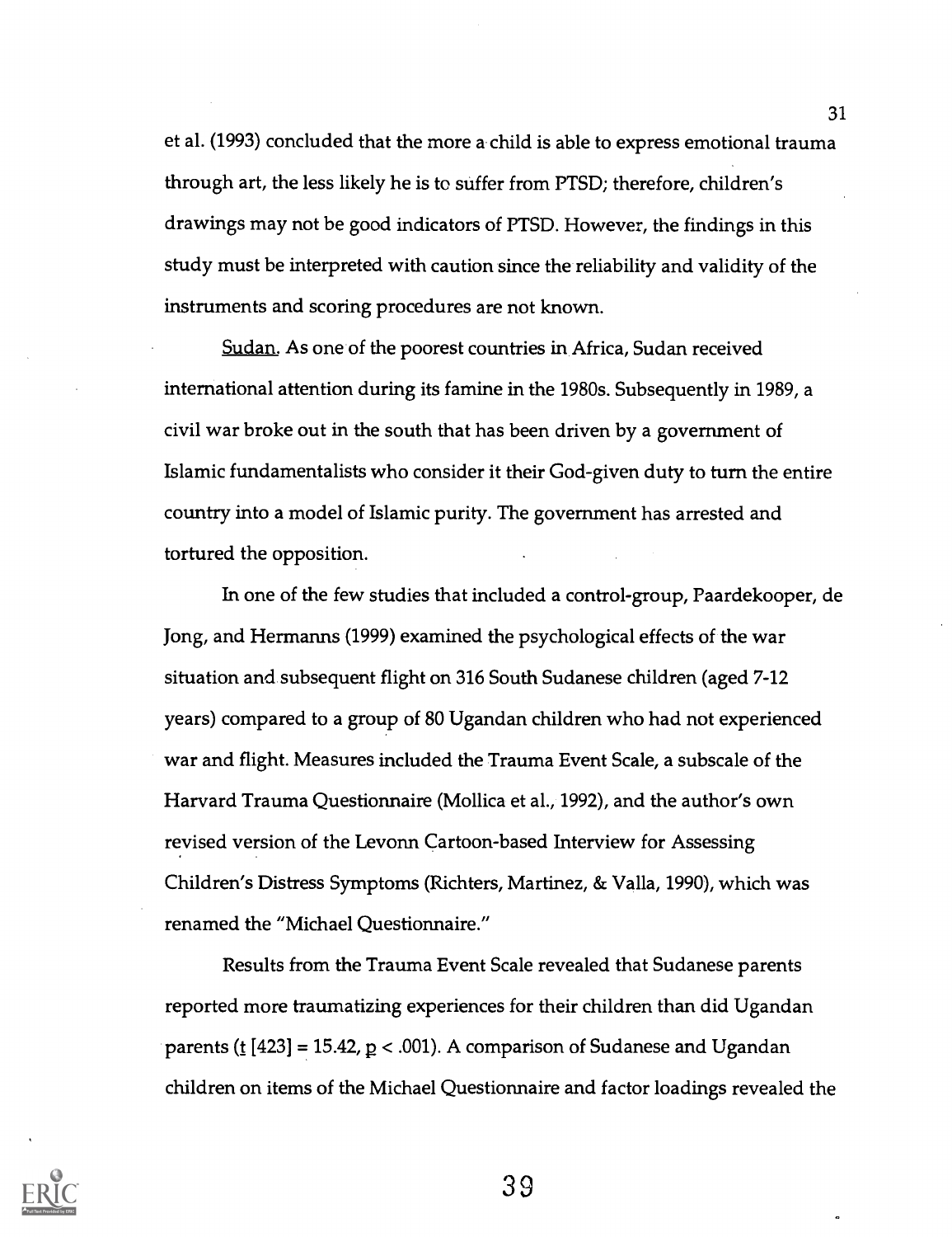following: Sudanese children scored significantly higher than Ugandan children on the Trauma factor (t  $[409] = 3.24$ ;  $p < .001$ ), the Aggression factor (t  $[408] =$ 8.91;  $p = .000$ ), and the Depression factors ( $\underline{t}$  [109.84] = 7.84;  $p = .000$ ). In other words, Sudanese children reported significantly more PTSD-like complaints (e.g., trouble with sleep, nervousness, traumatic memories, behavioral problems, depressive symptoms, psychosomatic complaints) than did. Ugandan children (Paardekooper et al., 1999).

The Persian Gulf War. In August of 1990, Iraq invaded and occupied Kuwait. In January of 1991, after 5 months of armed occupation, an international military force expelled Iraq from Kuwait territory. During the occupation, the Iraqis used violent methods (e.g., torture, detention, intimidation) to control the Kuwaitis and overpower the resistance. Although thousands of Kuwaiti civilians were able to escape across the border to Saudi Arabia, many more remained, living under curfew, with shortages of goods, and under fear of harm. By the end of October 1990, as many as 12,000 Kuwaitis had been taken captive (Hadi & Llabre, 1998).

Nader et al. (1993) investigated the prevalence of PTSD among 51 children and adolescents (aged 8-21 years) who had been exposed to the abrupt and violent military occupation of Kuwait. The Exposure Questionnaire (Nader et al., 1994) and the authors' own instrument, the CPTSD-RI, were administered to the participants. More than 70% of the children and adolescents reported moderate to severe PTSD reactions, with the average child endorsing five of the ten different types of exposure.



4 በ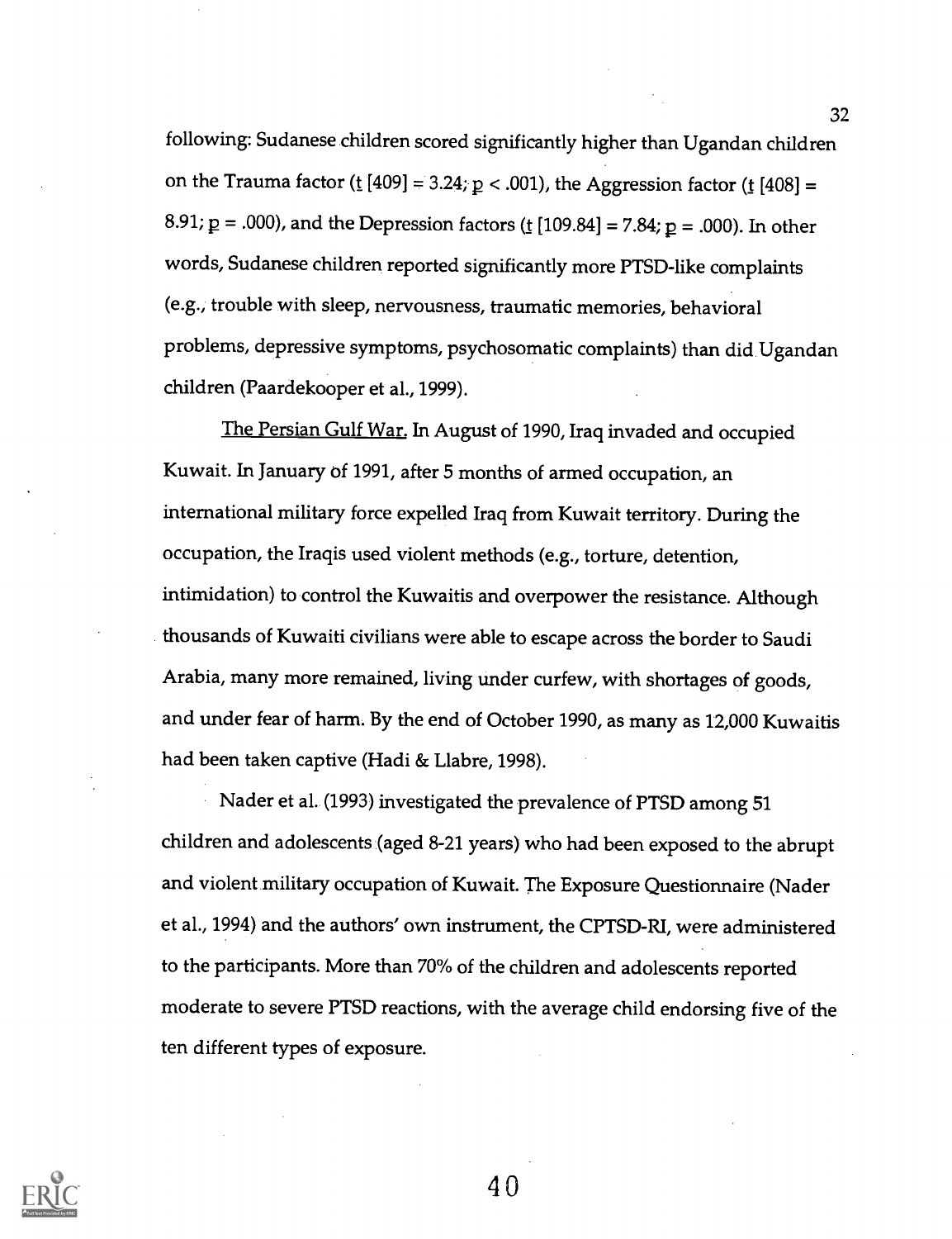The results of a correlation matrix of total exposure and the three exposure subscales (threat to significant other, witnessing, and life threat) with the total CPTSD-RI and the three PTSD symptoms categories (reexperiencing, avoidance, and arousal) revealed a significant positive correlation between overall exposure and severity of PTSD on the CPTSD-RI ( $r = .38$ ,  $p < .01$ ). Thus, those children with greater levels of exposure had more symptoms of PTSD. The total exposure score also correlated significantly with each of the PTSD symptoms categories, reexperiencing ( $r = .29$ ,  $p < .05$ ), avoidance ( $r = .31$ ,  $p <$ .05), and arousal ( $\underline{r}$  = .36,  $\underline{p}$  < .01). When the total exposure score was subdivided into its three components, witnessing was found to be the best predictor of CPTSD-RI score. Witnessing was significantly correlated with the total CPTSD-RI ( $\underline{r}$  = .49,  $\underline{p}$  < .01) and with re-experiencing ( $\underline{r}$  = .35,  $\underline{p}$  < .01), avoidance ( $\underline{r}$  = .44,  $p < .01$ ) and arousal ( $r = .38$ ,  $p < .01$ ; Nader et al., 1993).

In addition to in-person exposure to atrocities, explicit and graphic images of dead and mutilated martyrs and enemy soldiers had been repeatedly displayed on television. This media exposure added significantly to CPTSD-RI scores, even after the effects of other types of exposure were controlled (partial  $r = .49$ ,  $p < .01$ ). Thus, even in maintaining a physical distance from the event, seeing horrible death, blood, and mutilation on television can increase psychological symptoms and severity levels of PTSD. The Threat to Other and Life-threat subscales were not significantly related to CPTSD-RI scores in this sample. However, Nader et al. (1993) suggested that the absence of a significant relationship (as hypothesized) between exposure to life threat and PTSD may have been because most children in the sample had not experienced the most

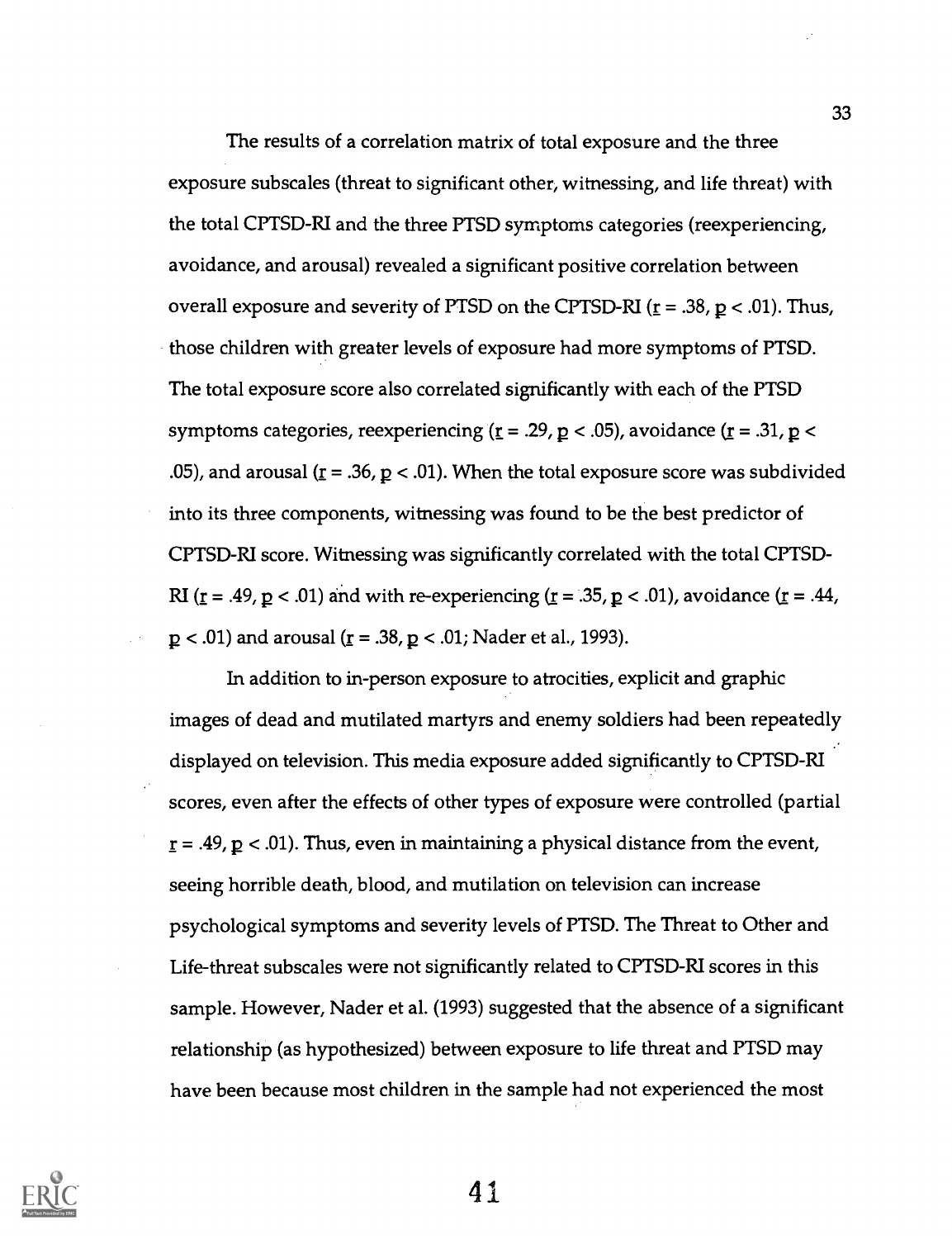severe life threat or injury. Inclusion of more children with these forms of extreme exposure would permit further investigation of this issue.

Nader et al. (1993) also found that children who had reported hurting someone else had the highest mean CPTSD-RI score ( $N = 8$ ,  $M = 41.5$ ). The authors suggest the importance of examining the effects of participation in warrelated aggressive acts in a larger, more representative sample. They speculated that, unless deemed necessary for survival or an effective resistance, aggression resulting in harm to another does not insulate one from, but instead increases PTSD symptomatology. Interestingly, older children tended to have greater exposure to atrocities and higher CPTSD-RI scores than did younger children.

In a related study, Nader and Fairbanks (1994) used the same sample and instruments from their preliminary study (Nader et al. 1993) to test their hypothesis that war-exposed Kuwaiti children who had reported relatively low levels of reexperiencing symptoms would have a greater problem with impulse control and somatic complaints. While statistically controlling for the general tendency of all symptoms to increase as severity level of PTSD increased, the researchers found support for their hypothesis. Applying partial correlational analysis to the data revealed a significant inverse relationship between reexperiencing and four of the five Arousal items (sleep disturbance,  $r = -0.36$ , df = 49,  $p$  < .01; difficulty concentrating,  $r = -0.29$ ,  $df = 49$ ,  $p$  < .05; somatic complaints,  $r = -0.37$ ,  $df = 49$ ,  $p < 0.01$ ; and problems with impulse control,  $r = -0.36$ ,  $df = 49$ ,  $p < .01$ ). In addition, 50% of the adolescents (ages 13-21 years) reported that they had difficulty with impulse control (some to most of the time),

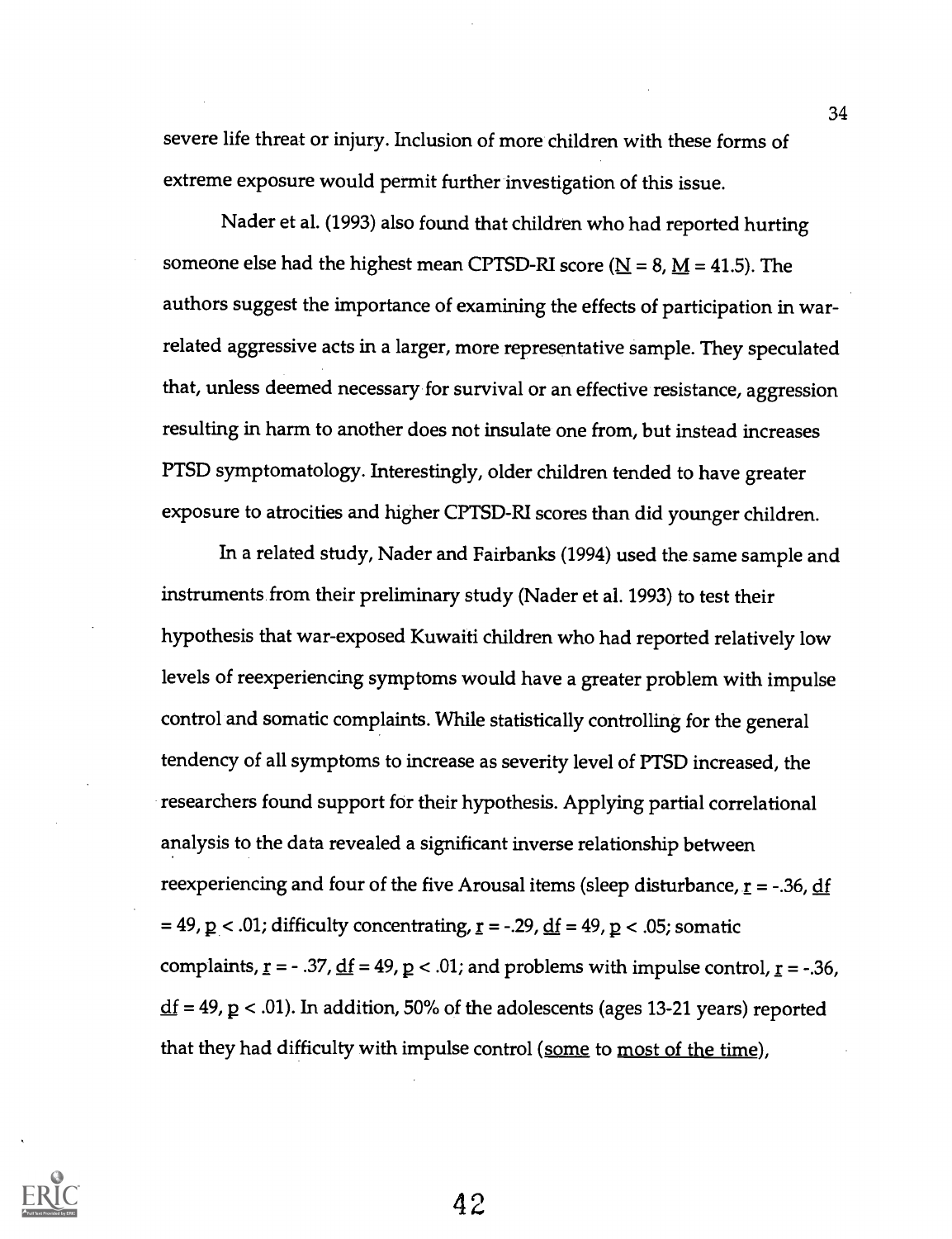whereas 26% of the younger children (ages 8-12 years) reported similar difficulties.

Nader and Fairbanks's (1994) study supports the hypothesis that, within severity levels of traumatic response, the suppression or absence of reexperiencing phenomena may result in increased somatic difficulties or problems with impulse control. Although children exhibited the whole range of PTSD symptoms, including reexperiencing, avoidance, and arousal symptoms, those children who reported a relative absence of reexperiencing phenomena showed an increase in generalized symptoms of arousal, including problems in impulse control and somatic complaints, regardless of age. The authors suggested that cultural attitudes may influence the level of distress that is associated with increased arousal symptoms of PTSD.

Although there are no available comparisons of American to Kuwaiti youths, Seginer and Flum (1987) reported a comparison of self-image profiles of American and Israeli adolescents. Much like their American counterparts, Israeli adolescents are happy and well-adjusted; a minority among them experience personal trouble. The Israeli profile is marked by higher impulse control, lower morals, and lower vocational and educational goals. Israeli adolescents also tend to have somewhat more conservative sexual attitudes and stronger family relationships than do American adolescents. After consulting with Kuwaiti psychologists and educators, Nader and Fairbanks (1994) speculated that the pre-crisis Kuwaiti self-image profiles would more closely resemble Israeli adolescent profiles than those of American adolescents. Furthermore, Kuwaiti children and adolescents seemed particularly distressed, as evidenced by their



4.3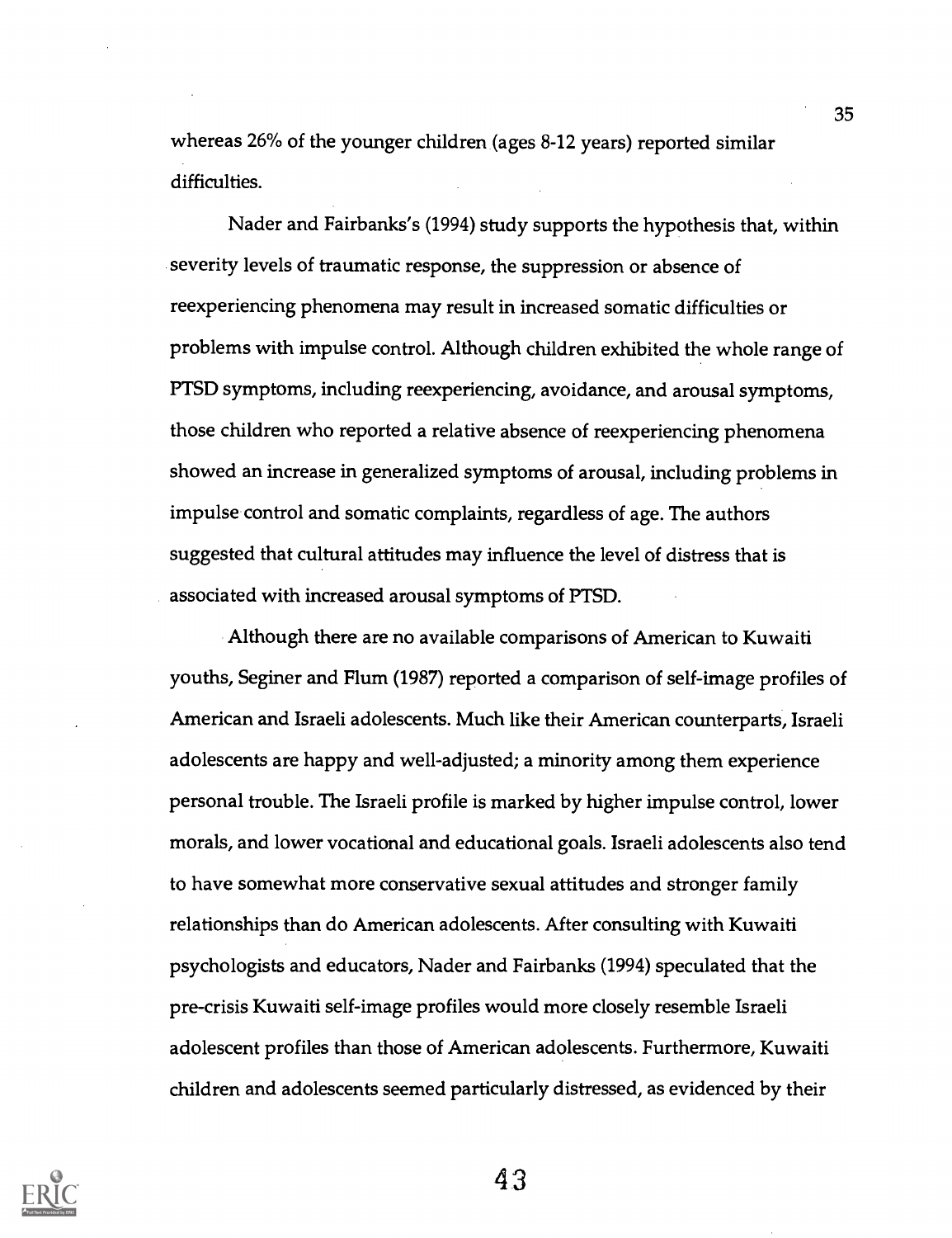post-crisis increase in problems regarding impulse control, especially recklessness and aggression, which had been uncommon in pre-crisis Kuwaitis.

Schwarzwald, Weisenberg, Waysman, Solomon, and Klingman (1993) hypothesized that younger children would reveal more severe psychological distress and symptomatology than would older children. They also hypothesized that greater levels of objective exposure and greater subjective perceptions of threat would increase both psychological distress and symptomatology. The researchers had no specific hypotheses on gender effects because of the inconsistency of findings in the disaster literature with regard to gender. Their sample consisted of 492 Israeli children from the 5th, 7th, and 10th grades. These students had been exposed to missile attacks during the Persian Gulf War that had required them to enter shelters or sealed rooms and to continuously carry gas masks during the war. Stress reactions were assessed by the Stress Reaction Questionnaire interview, which was based on the CPTSD-RI (Frederick & Pynoos, 1988). Items from **DSM-III-R PTSD** criteria and two items that asked homeroom teachers to evaluate the child were added.

Schwarzwald et al. (1993) found that both exposure to threat (i.e., living in an area under direct threat) and proximity of damage (i.e., physical closeness to damage sites or emotional closeness to individuals who had been hit) made distinct contributions to the presence of postwar stress reactions. This finding replicates previous findings that level of exposure to the traumatic event is an important factor influencing PTSD. Gender, age, and region interacted such that boys reported the highest stress reactions regardless of region, whereas girls reported the highest stress responses only in the region hit. The authors

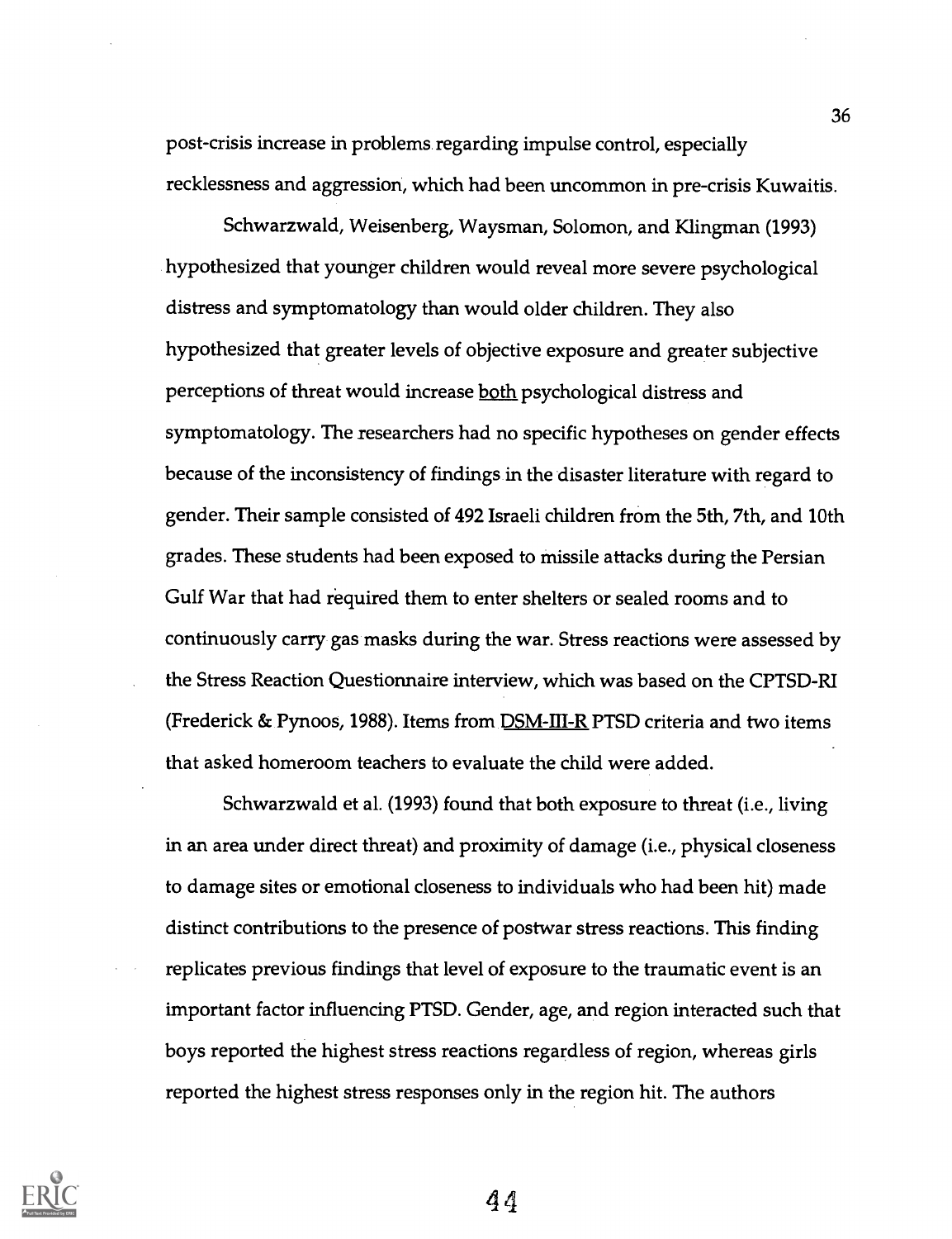suggested that gender differences in the implementation of effective coping skills may be an additional factor that mediates these differences between younger and older children. Furthermore, adolescents have been found to possess a greater variety of coping skills than preadolescents and to use them more effectively (Hoffman, Levy-Shiff, Sohlberg, & Zarizki, 1992). In a similar vein, Pynoos and Eth (1985) pointed out that adolescents also have greater cognitive skills and can, therefore, formulate a greater variety of cognitive reappraisals and inner plans of action.

To examine the role of social support in relation between Gulf War trauma and psychological distress, Llabre and Hadi (1997) assessed 151 Kuwaiti children between the ages of 9 and 13 years ( $M = 10.5$  years). These researchers compared children who had been exposed to severe trauma ( $\underline{n}$  = 112) to a control group ( $n = 39$ ) that was comparable with respect to age and sex, but whose members had not been directly exposed to severe trauma since either they had been out of the country during the war or because their families had been relatively untouched. Both groups were given the Posttraumatic Stress Disorder Index (PTSDI), the CDI, and an eight-item measure of social support that was developed by the authors. The PTSDI and the CDI were adapted for the Kuwait population from the original scales. The researches conducted a pilot test on these adaptations to assess their cultural relevance and appropriateness. Further modifications were made as needed.

Llabre and Hadi (1997) found significantly higher PTSDI scores in the boys' trauma group than in the boys' control group,  $E(1, 147) = 4.77$ ,  $p < .05$ , whereas the difference was not significant between the girls' groups. There was

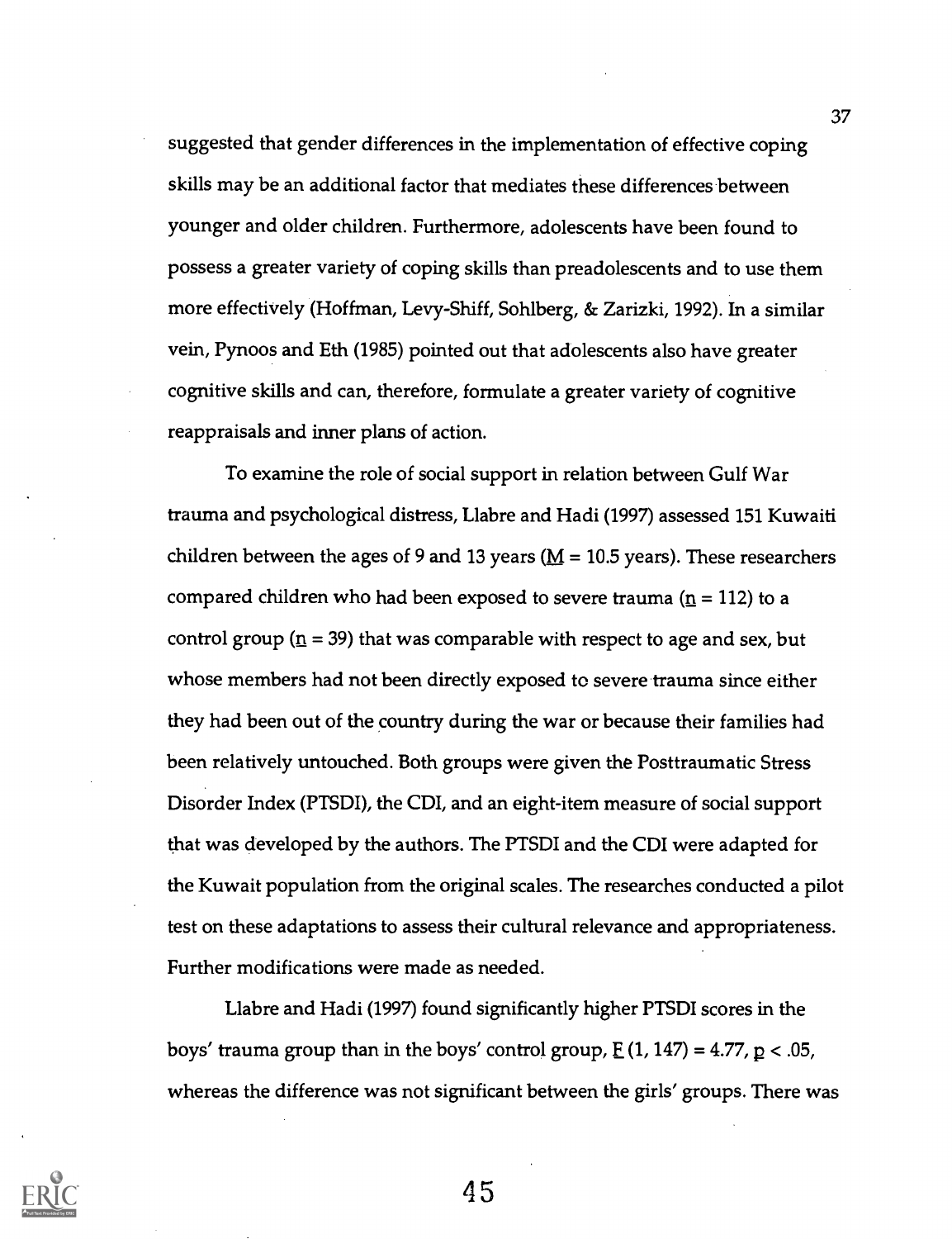also a significant main effect for group,  $E(1, 147) = 11.72$ ,  $p < .001$ . As hypothesized, the trauma group exhibited significantly more PTSD symptoms than did the control group. However, as indicated by the interaction, the differences for the boys were significantly greater than were the differences for the girls. No gender differences were observed on the PTSDI. A significant group effect was also found on the CDI,  $F(1, 147) = 11.82$ ,  $p < .001$ . For both boys and girls, the trauma groups experienced higher levels of depression than did the control groups. The correlation between depression and the PTSDI was .45 ( $p < .001$ ).

Overall, the results of Llabre and Hadi's (1997) study demonstrate that 2 years after the Gulf War, children who had been exposed to severe trauma were reporting levels of psychological distress (e.g., PTSD, depressive symptoms) that exceeded those of a comparable control group. These findings are consistent with results of other studies, suggesting that the effects of trauma can be generalized across ages and across cultures.

Results regarding the role of social support revealed a significant interaction on the PTSDI,  $E(1, 143) = 4.00$ ,  $p = .047$  and the CDI,  $E(1, 143) = 4.96$ ,  $p = 0.03$ . Further analysis revealed that the girls in the trauma group with low social support had significantly higher PTSDI,  $F = (1, 143) = 6.9$ ,  $p = < .01$ , and marginally significant CDI scores,  $E(1, 143) = 2.75$ ,  $p < .10$ , than the girls with high social support. Within the sample of boys, analysis indicated that boys in the trauma group had consistently higher PTSDI scores,  $E(1, 143) = 14.6$ ,  $p <$ .001, and CDI,  $\underline{F}$  (1, 143) = 14.58,  $\underline{p}$  < .001, than boys in the control group. Additionally, social support had a significant main effect on CDI scores,  $F(1,$ 

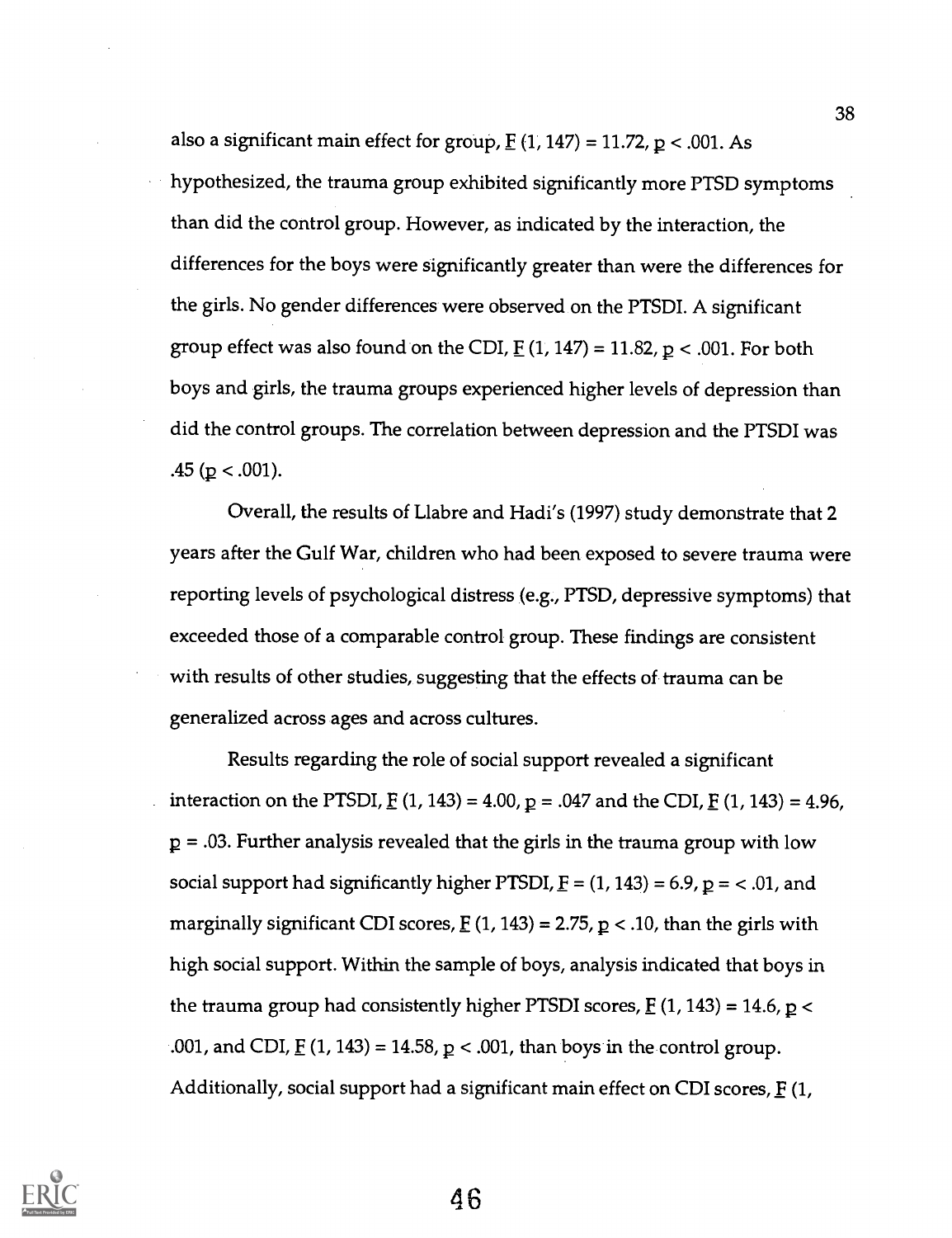$143$ ) = 6.44,  $p < 0.03$ , such that boys who received higher levels of social support had lower CDI scores than boys with lower levels of social support. In sum, social support buffered the effect of trauma for girls, but not for boys (Llabre  $\&$ Hadi, 1997).

However, boys also reported lower levels of social support than did girls. The authors speculated that the increased levels of emotional support reported by the girls served as a buffer against elevated distress by permitting them to express their feelings and fears to others and, in that way, to confront and deal with unpleasant thoughts and reminders of the war. They also hypothesize that the higher PTSD scores and lack of buffer effects of social support in boys might reflect cultural expectations for boys to "behave like men" and prematurely take on more adult responsibilities, especially in the absence of their fathers (Llabre & Hadi, 1997).

To explore the relationship between level of exposure to violence and psychological and cognitive factors, Hadi and Llabre (1998), conducted another study with 233 Kuwaiti boys and girls whose ages ranged from 8 to 12 years. Intelligence was assessed by the Wechsler Intelligence Scale for Children-Revised (WISC-R), which was the best instrument available even though it has not been normed with this population. Posttraumatic stress was measured by CPTSDI, and both child and parent were tested for depression, as measured by the CDI and the BDI, respectively. Additionally, the authors developed a structured crisis interview to assess children's levels of exposure to violence during the crisis, as well as their current functioning. All measures were



47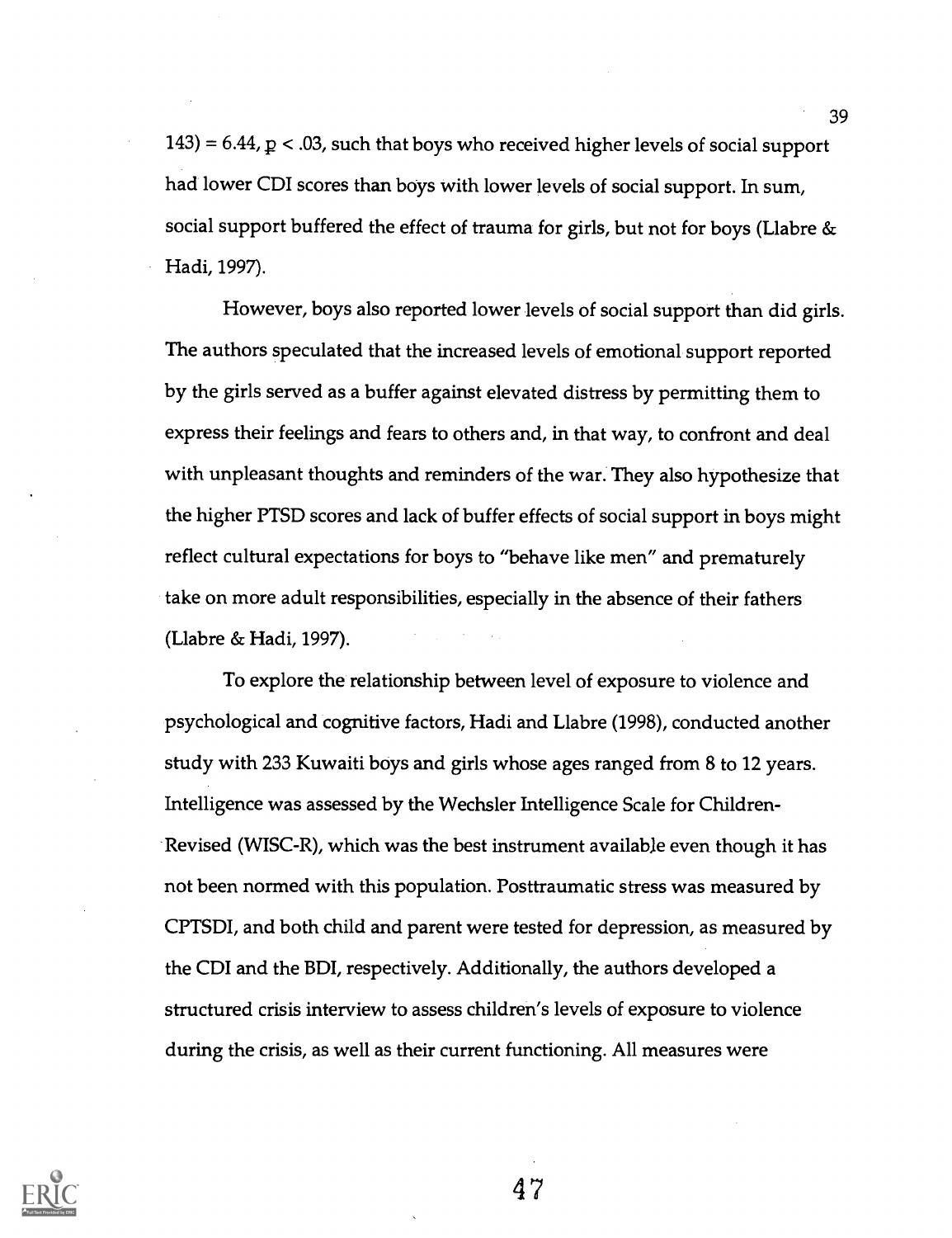administered between November, 1989, and April, 1990, as well as approximately 1 year following the Gulf War.

Hadi and Llabre (1998) found no significant decline in intelligence scores. Furthermore, parental depression did not predict children's psychological distress, nor was there a moderation of this effect due to the age of the child. However, the researchers cited cultural factors as a possible explanation for these results. As is typical of this culture, the children came from large, close families. Thus, a child's relationship to just one adult (e.g., a parent) may be of diminished importance when the child is surrounded and supported by many different adults (e.g., grandparents, uncles, aunts).

Results directly related to PTSD seem to support Hadi and Llabre's (1998) hypothesis that acute trauma caused by exposure to violence is related to PTSD in children. In fact, regardless of age and gender, multiple regression analysis showed that exposure to trauma was the only significant predictor of both PTSD and depression,  $E s$  (3, 229) = 8.75 and 5.14,  $p s < .01$  for CPTSDI and CDI, respectively. In addition, less than 4% of the sample reported experiencing severe levels of PTSD, 23% reported moderate levels, and 34% reported mild levels. Thus, about 62% were experiencing at least mild levels of PTSD. However, the percentages should be interpreted with caution due to the sampling method used in this study. Initial sampling was conducted prior to the war. Consequently, no provisions were made to include those children who had been most affected (arrested, tortured, etc.), which may explain the relatively low percentage of children experiencing severe PTSD symptoms in this sample.



48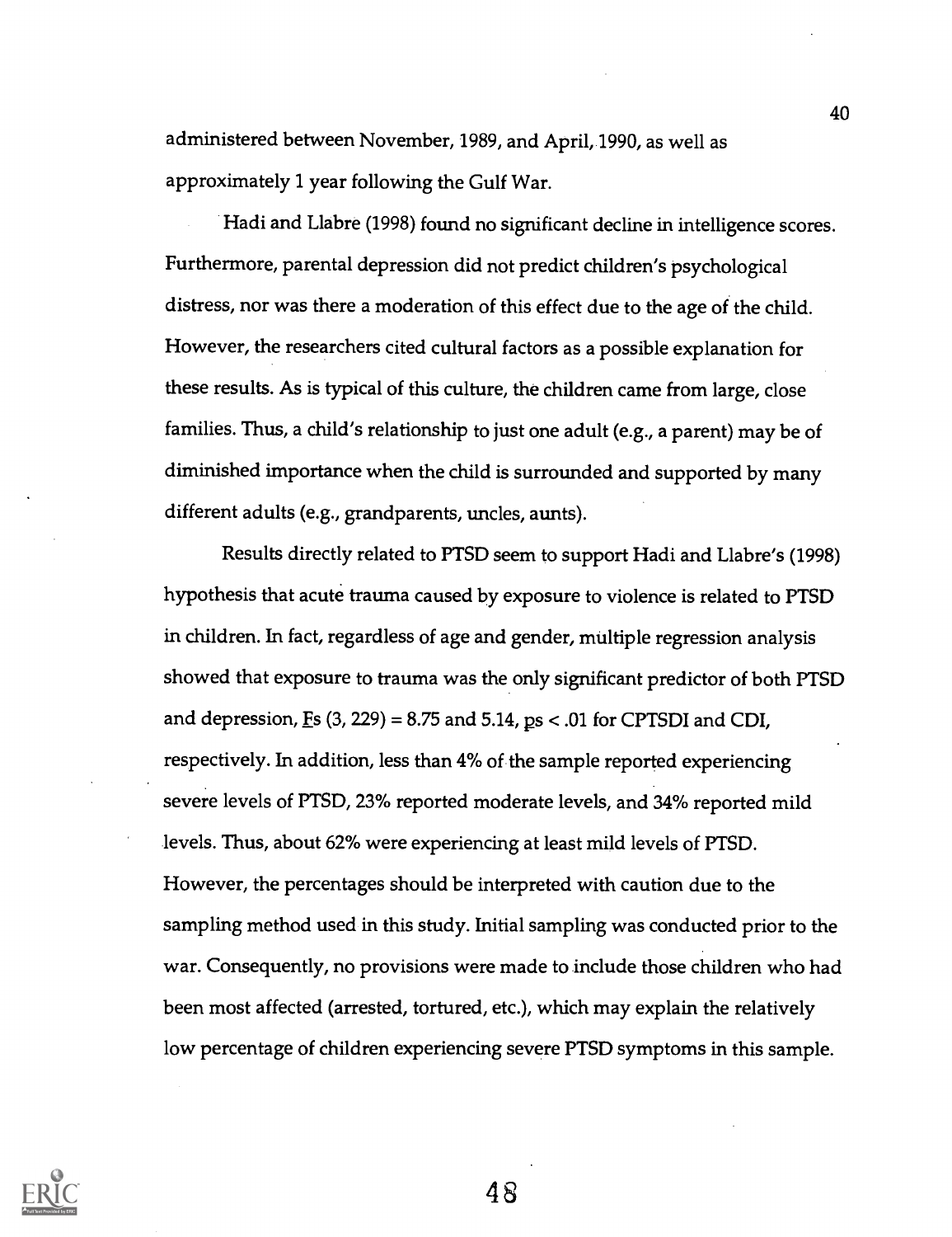Former Yugoslavia. Bosnia Herzegovina was devastated by armed ethnic conflict after declaring its independence from Yugoslavia in 1991. More than 4 years of conflict resulted in the deaths of over 200,000 people and created more than 1,300,000 refugees (Stein, Comer, Gardner, & Kelleher, 1999).

Husain et al. (1998) explored the relationship of gender, loss of family members, and perceived deprivation to the development of PTSD symptoms. This study is unique in that its participants lived in prolonged siege conditions and were deprived of basic necessities of life for more than a year. They were exposed to random sniper fire from the hills surrounding the city of Sarajevo, and many lost family members and close friends. This sample consisted of 791 students whose ages ranged from 7 to 15 years. Participants were given the IES and the CPTSD-RI.

More girls than boys reported avoidance behaviors and reexperiencing symptoms. Differences on the IES between the girls and boys in all three values (avoidance, reexperiencing, and total score) were small, but statistically significant ( $z = -4.37$ ,  $p = .0001$ ;  $z = -3.54$ ,  $p = .0004$ ; and  $z = -4.51$ ,  $p = .0001$ , respectively). Nevertheless, these results should be interpreted with caution since they are small and since other findings regarding effects of trauma and gender have been inconsistent. No significant differences were apparent between scores of those who reported sniper fire and those who did not. Overall, these results imply that proximity to war atrocities, deprivation, and personal losses are highly correlated with the development of PTSD, especially regarding symptoms of avoidance and hypervigilance (Husain et al., 1998).

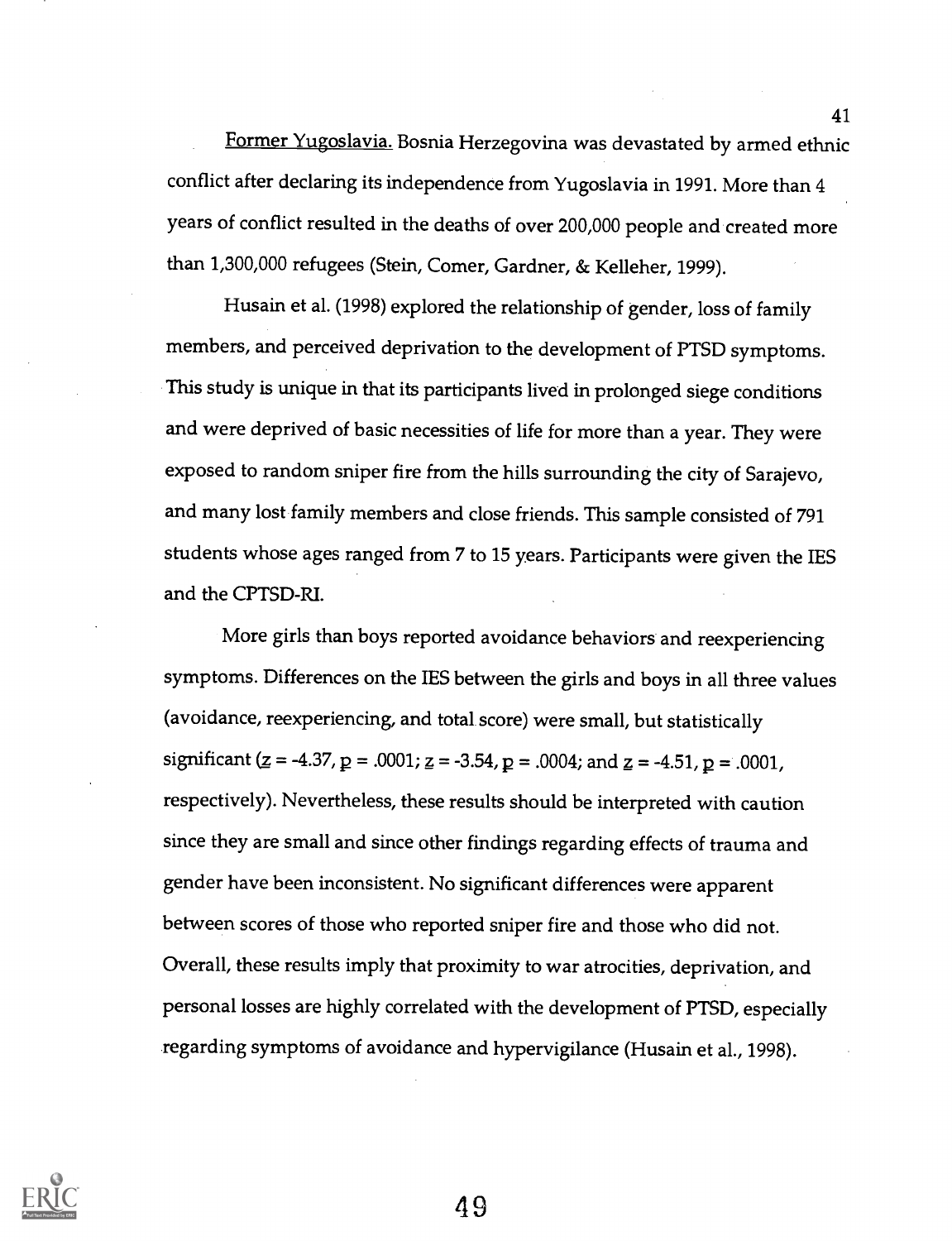Stein et al. (1999) investigated the posttraumatic symptoms of Bosnian children who had been exposed to war and trauma. A total of 147 displaced children, who were now residing in Bosnian refugee centers, completed selfreport assessments at two different times. A cartoon-based interview (Goldstein & Wampler, 1997) was adapted by an associate of the authors to reflect the living circumstances of Bosnian children in war zone collective centers and was used to assess children's distress symptoms. The cartoons included descriptions of a child with trauma-related symptoms and an associated two- to threesentence script. Respondents were asked to mark an empty circle, a circle that was 50% shaded, or a circle that was completely shaded, respectively labeled in the Bosnian language never, some of the time, or a lot of the time. Stein et al. (1999) hypothesized that (a) girls would report higher levels of symptoms than boys, (b) younger children would report higher levels of symptoms than older children, and (c) symptoms would decrease over time.

Stein et al. (1999) found that girls reported higher depressive symptoms and emotional numbing at Time 2, but not at Time 1. Boys reported higher levels of anxiety, hyperarousal, and intrusive thoughts at Time 1, whereas other differences were not significant. Although these gender differences were not always significant within a given time, there was a strong gender/time interaction in every PTSD subscale. This finding suggests that the direction of gender differences in PTSD severity reversed over time; that is, boys had lower mean scores than did girls at Time 2. Their second hypothesis was not supported by their findings. Pearson correlations between age and PTSD levels ranged from .14 to .07 and were not statistically significant. Finally, the authors

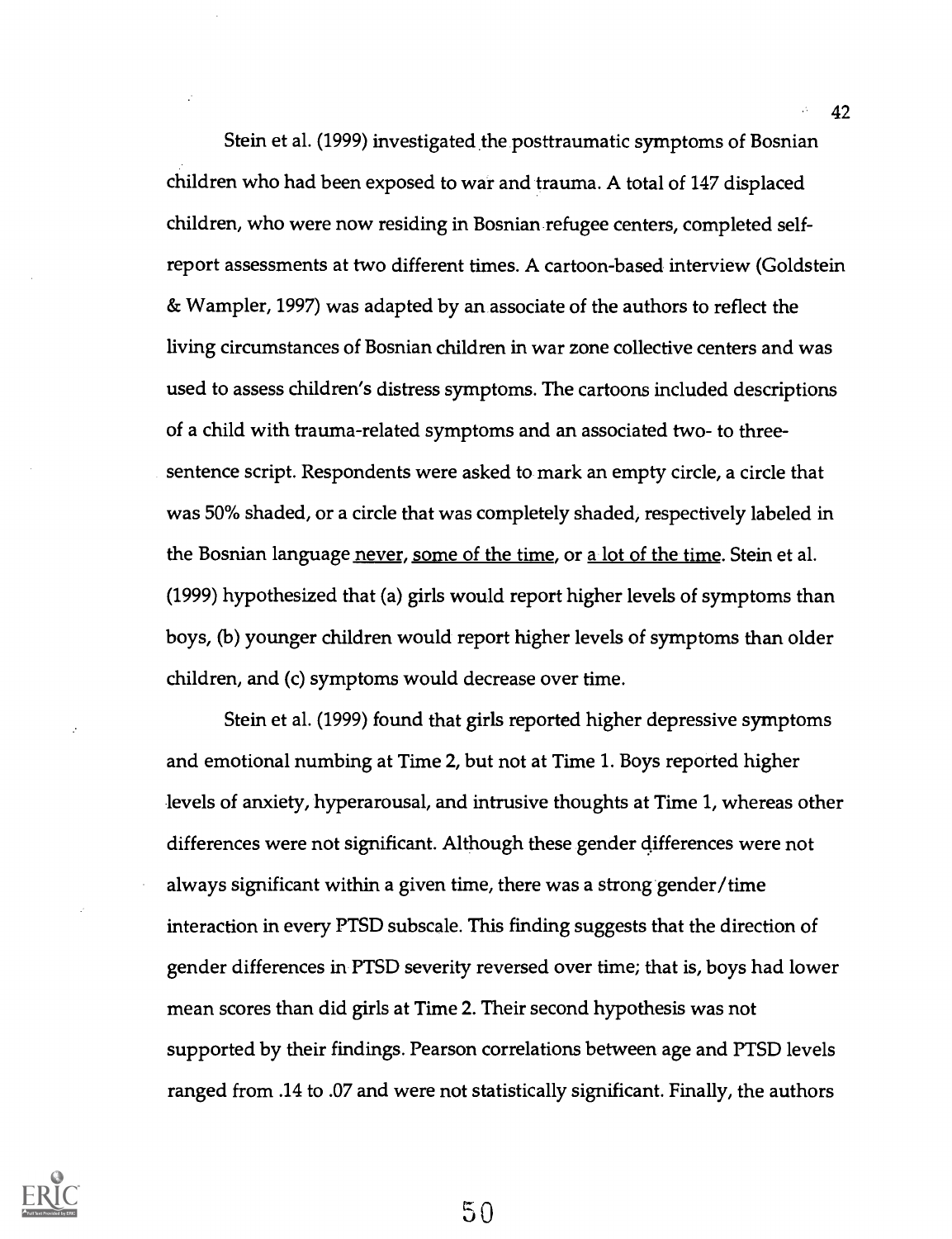found that PTSD symptoms did not decrease over time as they had originally hypothesized, which is consistent with Straker's theory of "continuous PTSD" and other studies suggesting that some children who have been exposed to severe/ongoing war-related trauma suffer from chronic PTSD symptoms that do not spontaneously remit or decrease over time.

#### Extrafamilial Violence in the United States

In this section on extrafamilial violence against children in the United States, a brief description of a particular incident will be followed by the empirical studies that have examined the consequences of the event. Unfortunately, no empirical studies have yet been published regarding PTSD and the school shooting at Columbine High School in Littleton, Colorado. Most likely, this deficiency is due to the recentness of the event. However, an empirical study involving another school shooting, similar to the one that occurred in Columbine, will be discussed.

School shooting. A locally-known Chicago babysitter who had a history of psychiatric problems entered a closely-knit, upper-middleclass suburban elementary school attended by 310 children. As part of her daylong, area-wide terror spree, she walked into a boys' washroom where she wounded one young child and threatened two others with one of several handguns she had in her possession. As classmates watched in a second-grade classroom, she killed one child and wounded five others. All students were subsequently kept at school and were, therefore, separated from their parents for as long as 3 hours following the shooting since the whereabouts of the assailant was unknown.

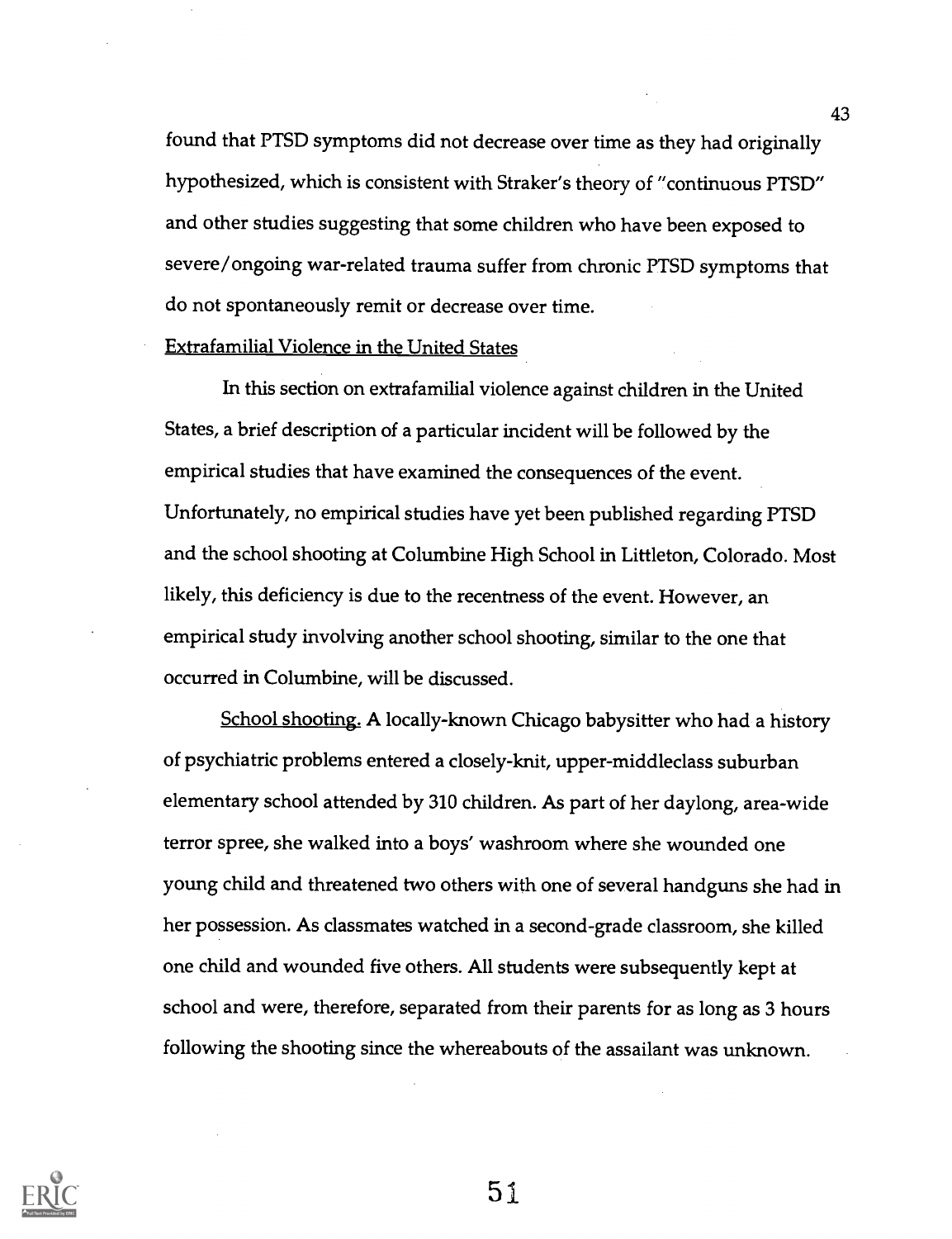Fear was generally intense throughout the community until news of the woman's suicide at a nearby home was verified by official sources.

Schwarz and Kowalski (1991) studied three aspects of PTSD in 64 children and 66 adults who were screened for PTSD 6 to 14 months following this school shooting incident. The researchers first explored the relationships among frequencies of DSM-III diagnoses of PTSD, individual symptoms, and cluster endorsements. Next, they compared and contrasted PTSD frequency, diagnosis, and symptomatology between children and adults, including an exploration of developmental influences on the expression of PTSD. Finally, the authors examined the influences of exposure to the event, gender, recalled experiences during the day of the shooting, and age on malignant memory formation and expression, as well as on PTSD symptomatology. The term malignant memory was used to organize the authors' understanding of PTSD, conceptualizing it as both a neurophysiological and a psychosocial phenomenon. Within this framework, they suggested that the formation of a malignant memory as initiated by a specific stressor represents a stable, persistent biopsychological configuration that serves to link arousal, cognition, affect, and behavior.

The children were assessed by means of a structured interview that included self-reported responses to PTSD symptoms (based on the CPTSD-RI). Parents concurrently completed a PTSD self-report, questions regarding event variables, and other measures about themselves and the child, but were not interviewed. The measures were administered by school social service personnel. Of the 64 children, 16% ( $p = 10$ ) had been in the classroom where one child had been murdered and five children had been wounded;  $14\%$  ( $\underline{n}$  = 9) had

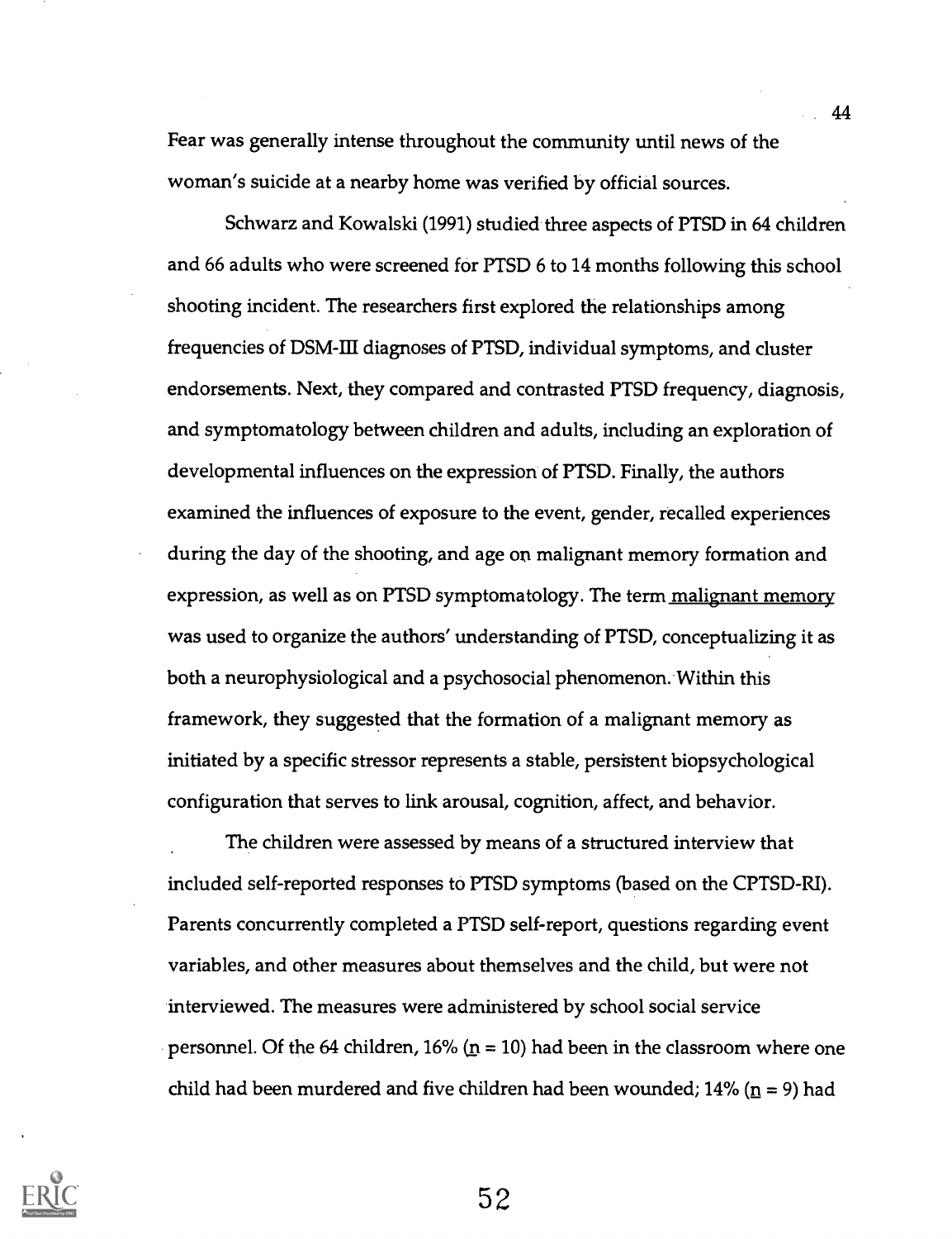been in the same wing of the building; 50% ( $n = 32$ ) had been in the school that day; and 20%  $(n = 13)$  had been off school grounds. Fifty percent of the children were female. The children ranged in age from 5 to 14 years, with a mean age of 8.6 years (Schwarz and Kowalski, 1991).

Even with the 6- to 14-month delay prior to assessment, more than 27% of the children and 19% of the adults exhibited symptoms of an intensity and frequency sufficient to warrant a DSM-III-R diagnosis of PTSD. This represents a significant rate of continuing reaction to the incident. Furthermore, the delay in assessment may have resulted in underestimating the actual impact of the trauma. Adults and children did not differ significantly in the frequencies with which they endorsed reexperiencing, avoidance, and arousal symptom clusters. An interesting finding in this study was that of adult reports of omen formation and future foreshortening (21%), symptoms usually prevalent in children only, whereas the loss of recently acquired developmental skills was the only typical childhood symptom that was associated with this diagnosis in children. Omen formation did not appear to substantially differentiate children from adults, nor did it appear to be significantly associated with a PTSD diagnosis. In general, findings confirmed the validity of the diagnosis of PTSD in children since their symptoms paralleled those of adults who had been exposed to the same shooting (Schwarz & Kowalski, 1991).

Regardless of their diagnoses, the children in this study reported reexperiencing symptoms. Reports of avoidant and arousal symptoms, however, were more highly associated with a PTSD diagnosis than were the reexperiencing symptoms. In terms of **DSM-III-R** criteria for the entire sample,

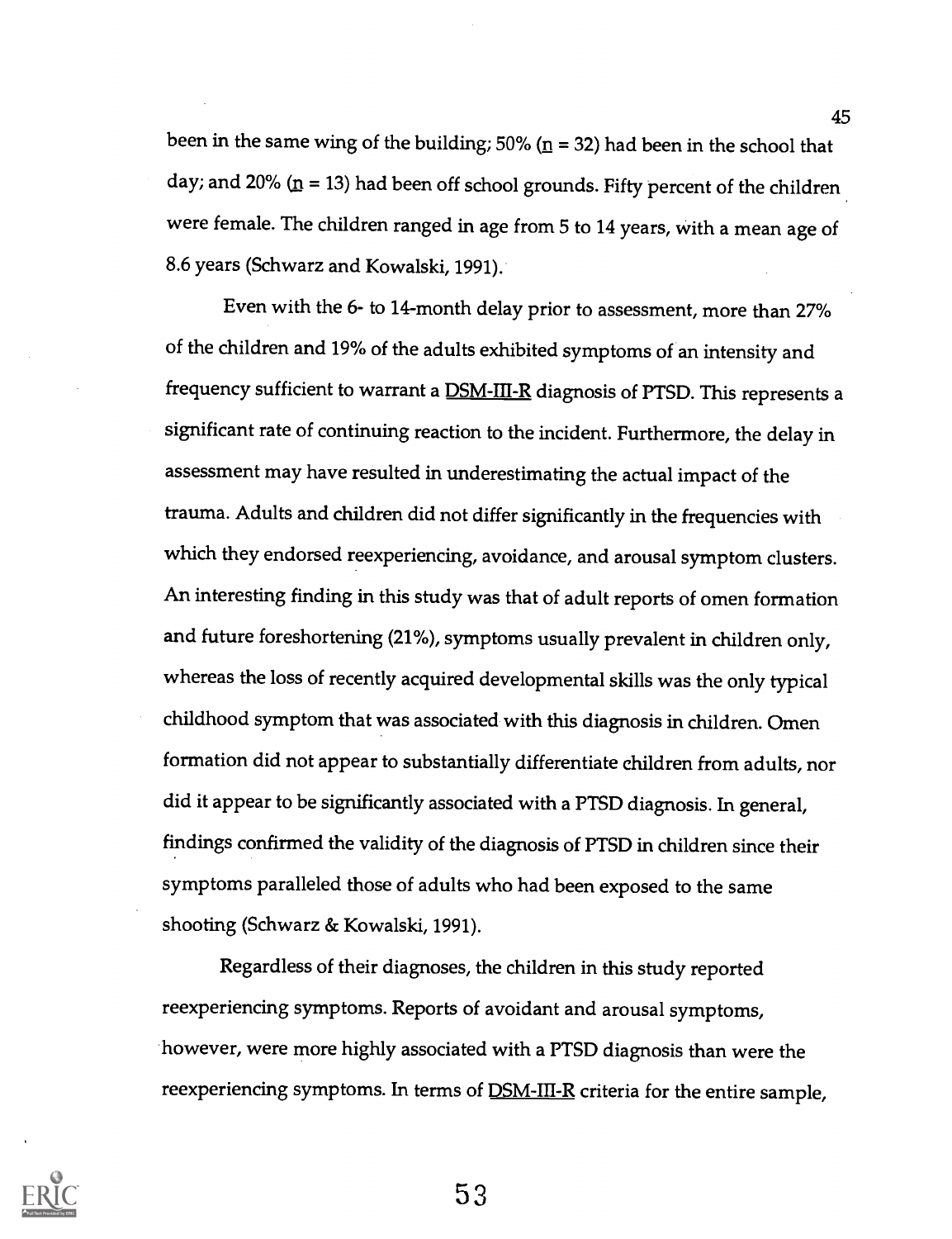88% of the sample reported reexperiencing the event through repetitive play; 67% reported exaggerated startle responses; 52% reported an inability to remember aspects of the shooting; 48% reported a restricted range of affect; and 41% reported a loss of recently developed skills or regressive behaviors (e.g., thumb sucking, sleeping in their parent's bed; Schwarz & Kowalski, 1991).

Findings of this, study by Schwarz and Kowalski (1991) did not confirm the strong relationship between PTSD frequency and proximity that had been previously reported in studies by Pynoos and colleagues. Of the 17 children who met **DSM-III-R** criteria for PTSD, 2 had been in the classroom, 3 had been in the same wing of the building, 11 had been elsewhere in the school, and 1 was not on campus at the time of the shooting. The authors suggested that more associations may have been discovered if they had examined more event variables (e.g., directness of threat, prolonged isolation from help, hearing gunshots). Several causes for the relathie lack of association with proximity in this study were suggested: differences in sampling methodologies, in the exposure gradients inherent in the actual physical layout of the events, in the characteristics of the school or community, or in the effects of later interventions.

In contrast, recalled feeling states of arousal and numbness were highly associated with a PTSD diagnosis in both children and adults. A high rate (81%) of worry about the safety of self and others was related to proximity. These findings suggested that the concept of exposure might be broadened to include not only proximity to the disaster, but emotional states as well since affective

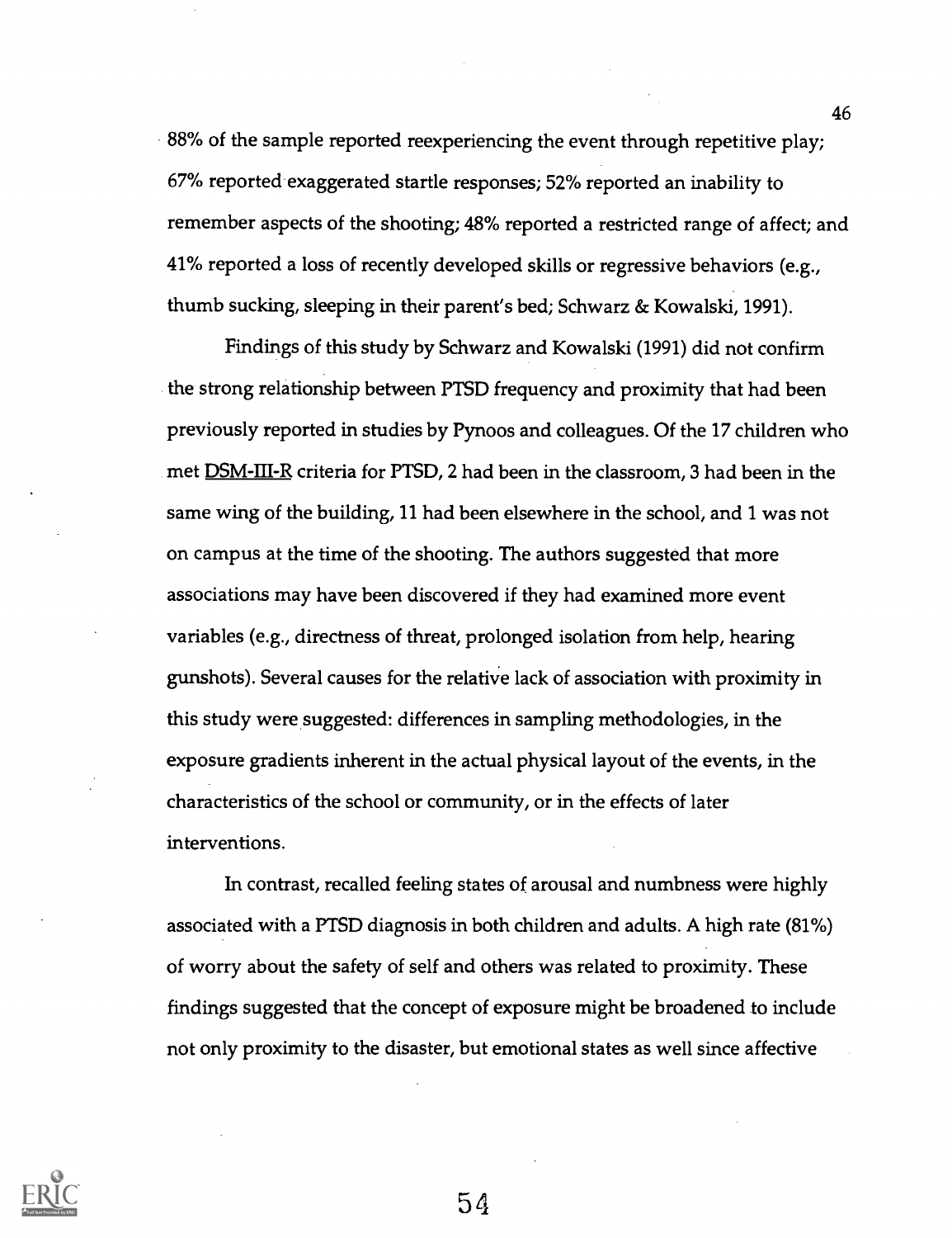reactions during the disaster may link the event with the formation of malignant memories (Schwarz & Kowalski, 1991).

Age-related differences were found between adults and children and may reflect the impact of developmental factors on the manifestation of PTSD symptomatology. Children continued to perceive the shooting as a more extreme stressor and consistently exceeded adults in reporting significantly more symptoms within all clusters. For example, distressing dreams appeared to be more significantly associated with a PTSD diagnosis in children. Age differences were also apparent in type and specificity of reexperiencing symptoms. Symptoms in this cluster were more often reported in children. Children appeared to experience more intrusive spontaneous recurrent recall that was not associated with specific reminders (Schwarz & Kowalski, 1991).

An interesting finding regarding an inverse relationship between avoidance symptoms and age suggested that avoidance may be more frequent and easily activated in children and that avoidance symptoms may lessen with age. The authors noted that developmentally based variations in symptom presentation and pattern of disorder are apparent between children and adults, but these differences are not of such magnitude to warrant separate and distinct diagnostic criteria for children (Schwarz & Kowalski, 1991).

Schwarz and Kowalski (1991) speculated that developmental factors make a significant contribution to the formation and/or perpetuation of malignant memories. Greater frequencies of startle response, recurrent distressing dreams, and physiological reactivity suggest the persistence of arousal states and may reflect central-nervous-system-based immaturity. These



55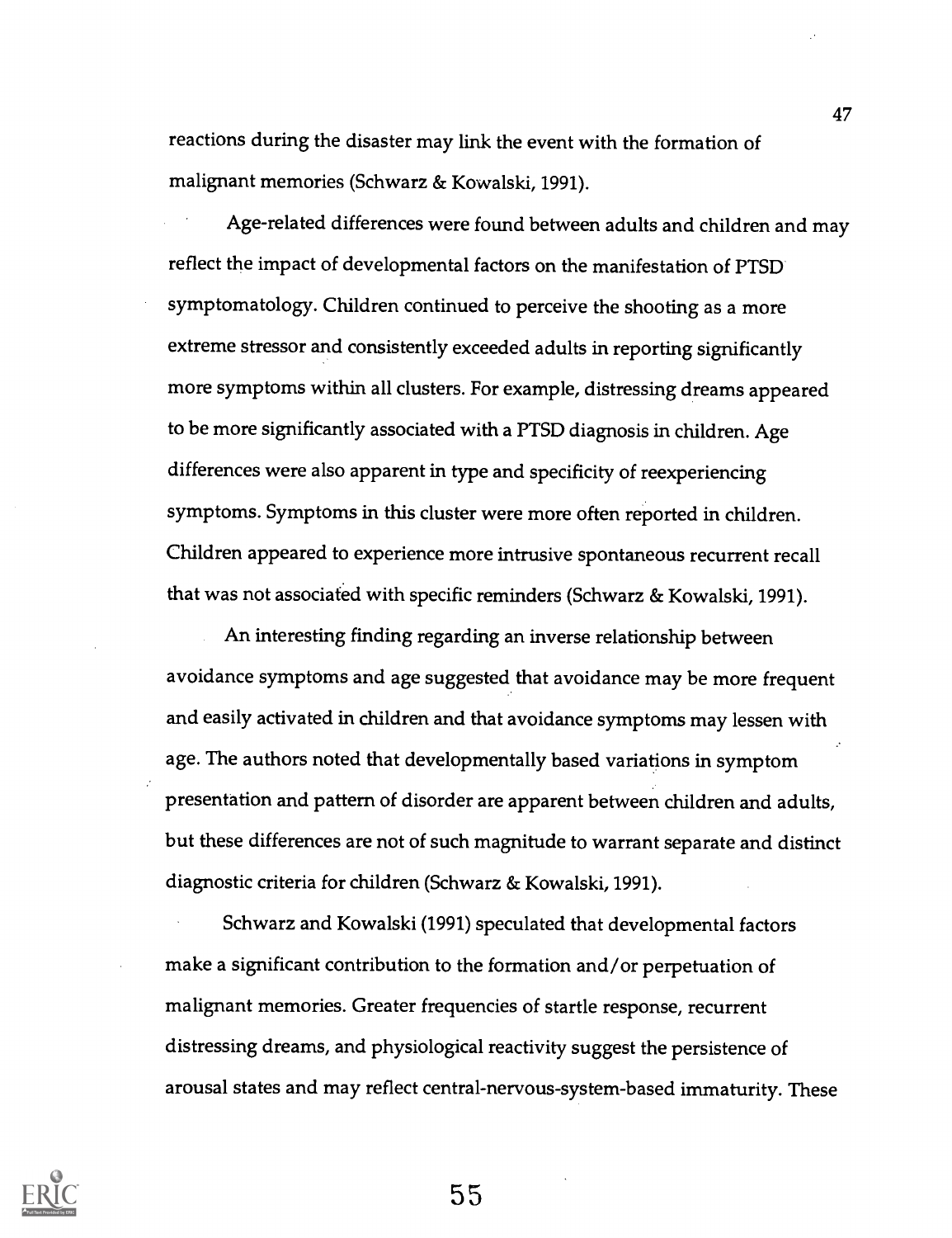findings are consistent with younger children's poorly developed abilities to use neurophysiological mechanisms, cognitive reappraisal, or intervening positive affective experiences to down regulate or otherwise modify arousal and their subjective experience of it. Children may continue to respond to earlier trauma  $\cdot$  in a more intense but less integrated way, simultaneously reexperiencing, avoiding, and remaining aroused.

Limitations of the Schwarz and Kowalski (1991) study are primarily due to self-selection and self-reporting. A one-time screening by self-report or interview may not adequately pick up certain symptoms, which may be especially true in PTSD, where avoidance symptomatology, central to the nature of the disorder itself, may interfere with self-reporting and may be best assessed in a clinical interview. Additionally, reports of experiences during the event relied on recall after a significant period of time (6-14 months), which may have resulted in retrospective distortion, contagion, and intervention that may have diluted the proximity effects. The differences in exposure and the methods used to collect data make conclusions about developmental influences tentative (Saylor, 1993).

Oklahoma City Bombing. The 1995 bombing of the Federal Building in Oklahoma City by Timothy McVeigh tragically captured national attention to man-made disasters. Oklahoma City was unprepared to cope with the impact of this large-scale disaster that killed 167 people, including 19 children.

Pfefferbaum et al. (1999) investigated the responses of middle school and high school students who had been exposed to the Oklahoma City Bombing across a spectrum of loss. A questionnaire measuring exposure, initial



56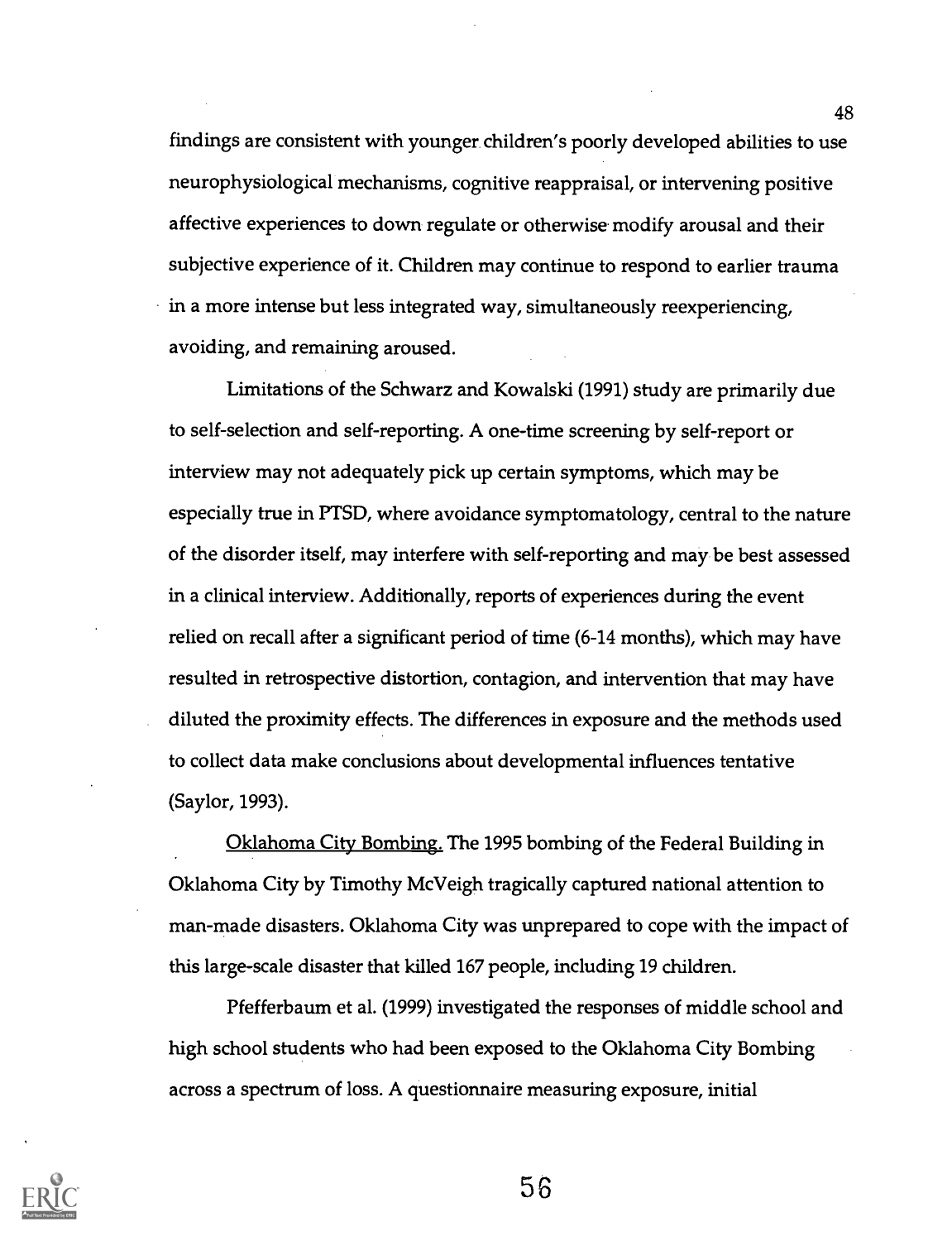responses, and current PTSD symptoms was administered to 3,218 students 7 weeks after the explosion. The questionnaire included a 22-item Posttraumatic Stress Symptom Scale (PTSS) adapted from the IES.

More than one-third of the students in the sample knew someone who had been killed in the explosion. Most respondents reported that, in the aftermath of the bombing, most or all of their television viewing was bombrelated, and television exposure was correlated with posttraumatic stress symptoms at 7 weeks ( $\underline{r}$  = .22). As expected, relationship to the deceased was also correlated with difficulty calming down after bomb-related television exposure at 7 weeks. Wang, Pynoos, James, and Wang (1994) believe that difficulty calming down after trauma-related viewing is a useful public health screening item that can be used to identify currently distressed children. The youths in this sample reported having experienced arousal and fear at the time of the bombing, many continued to worry about themselves and their families, and many still did not feel safe at the time of the assessment 7 weeks later (Pfefferbaum et al., 1999).

Analysis revealed that the mean PTSS score of bereaved youths was significantly higher than that of nonbereaved youths, and the group of students who had lost an immediate family member had a significantly higher mean PTSS score ( $\underline{M}$  = 48.9,  $\underline{SD}$  = 10.6) than all other groups. The group of bereaved students also had significantly higher mean scores than did the nonbereaved students, suggesting a main effect on each of the 3 symptom clusters: intrusion,  $E(3, 3076) = 50.06, p \le .0001$ , avoidance,  $E(3, 3047) = 29.09, p \le .0001$ , and arousal,  $\underline{F}$  (3, 3072 = 47.78,  $\underline{p} \le .0001$ ). No significant differences were found in

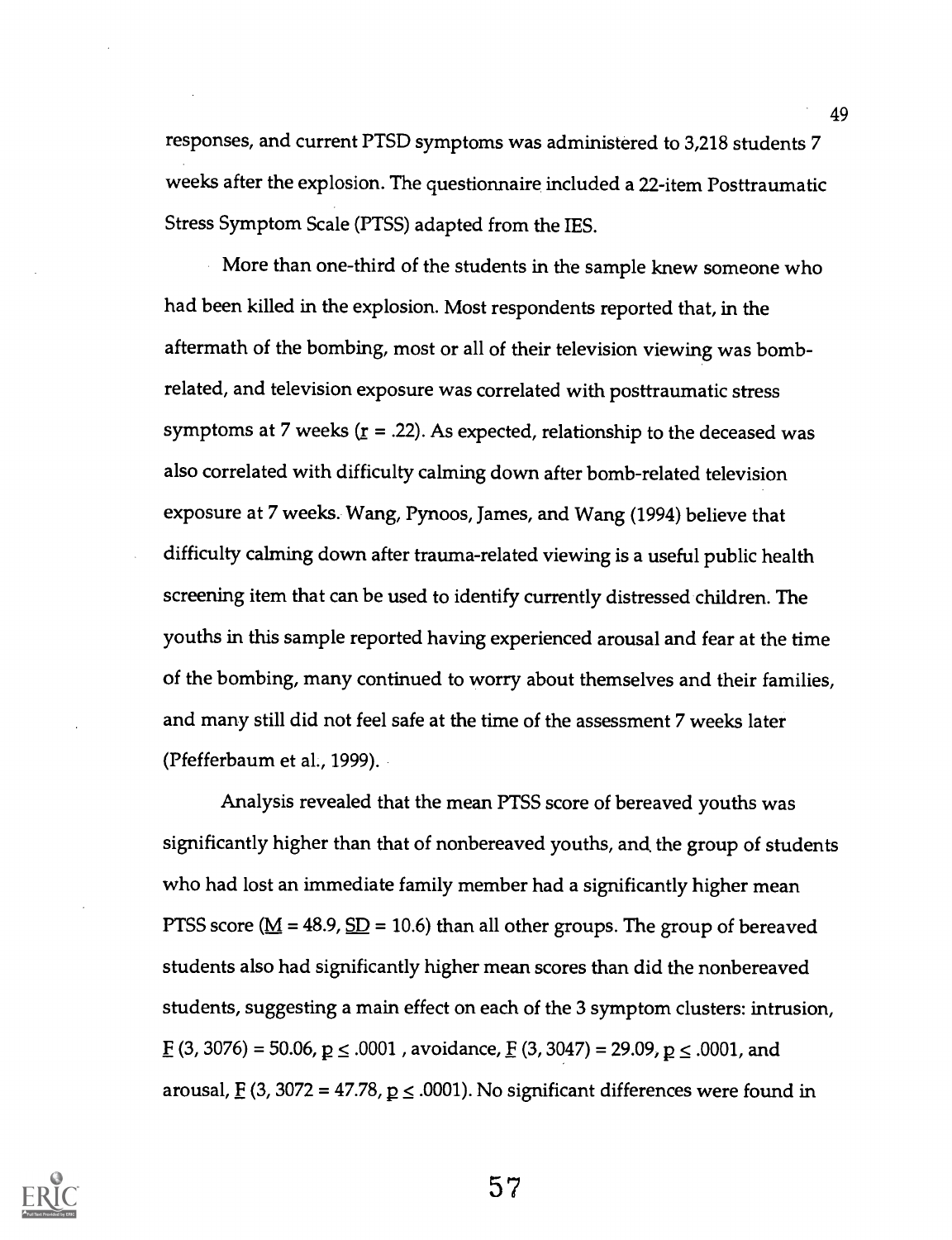the mean intrusion scores among the 3 bereaved groups (loss of friend, loss of other relative, loss of parent or sibling), which may be a reflection of the potency of intrusion following an event as dramatic as a bombing as well as the pervasiveness of traumatic reminders in the environment. However, arousal symptoms were found to be most intense for those with the closest losses (Pfefferbaum et al., 1999).

Pfefferbaum et al. (1999) also reported that, for both bereaved and nonbereaved participants, intrusion ( $r^2$  = 0.80, 0.79, respectively) and arousal ( $r^2$ = 0.77, 0.77, respectively) were the best predictors of PTSD symptomatology 7 weeks after a traumatic experience. Intrusive phenomena and arousal may predominate, particularly immediately following a disaster when environmental triggers are unavoidable. However, other studies have revealed that reexperiencing symptoms are the most prevalent characteristics (Nader et. al., 1993; Najarian, Goenjian, Pelcovitz, Mandel, & Najarian, 1996; Schwartz and Kowalski, 1991). Symptoms of arousal (Najarian et. al., 1996) and avoidance (Nader et. al., 1993) are second and third in frequency. On the other hand, Schwarz and Kowalski (1991) found that avoidance and arousal symptoms are most highly associated with PTSD in children even though reexperiencing symptoms are common.

Finally, Pfefferbaum et al. (1999) reported that the retrospective report of arousal at the time of the blast was highly predictive of the total PTSS and symptom cluster scores 7 weeks later. These researchers suggested that arousal symptoms, which may occur with intrusion or avoidance, may be the most distressing aspect of the PTSD response and are the least likely to be under

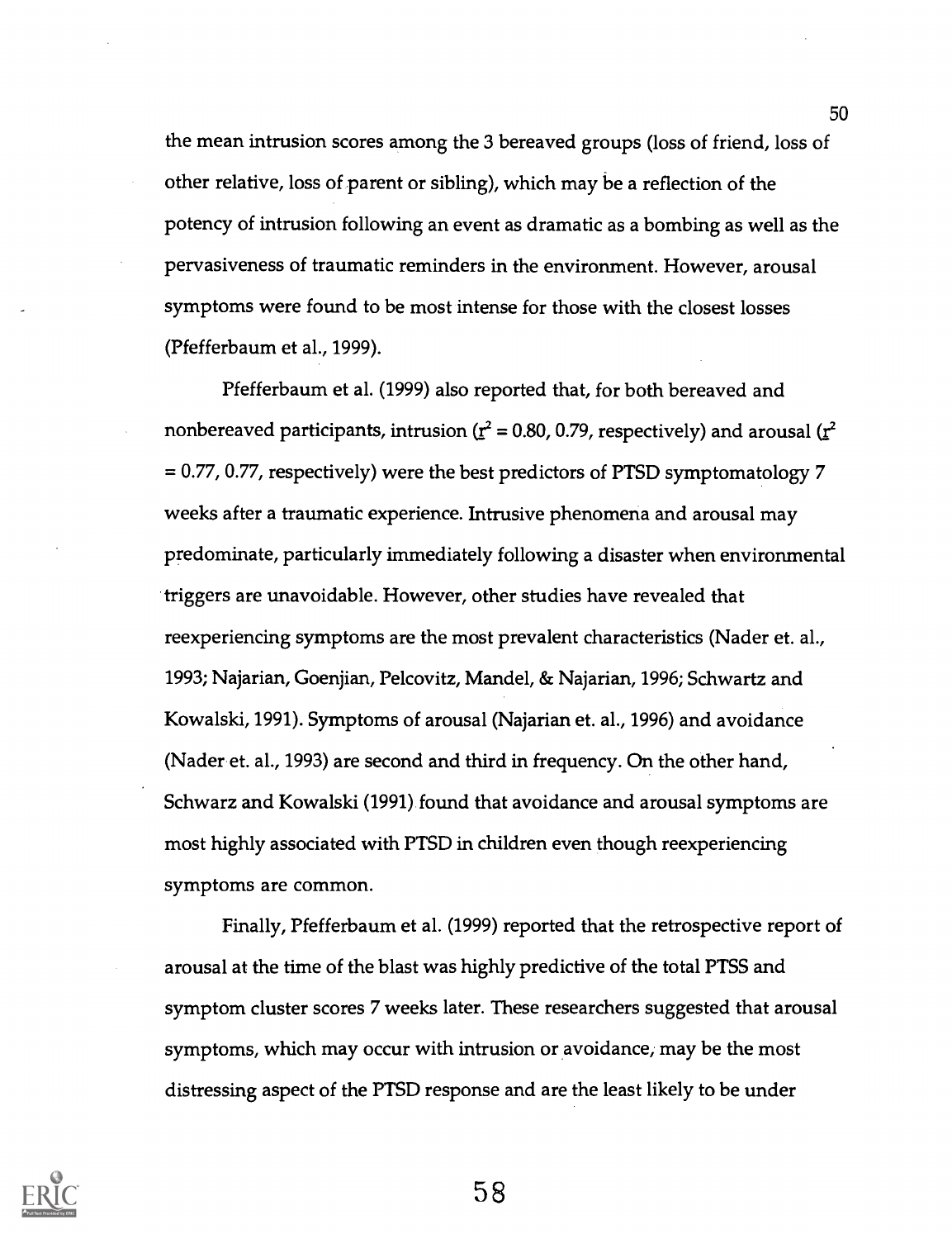conscious control. The ability to distinguish arousal symptoms associated with trauma from arousal symptoms associated with medical conditions is clinically important. Educating primary care physicians about this aspect of PTSD may increase the probability of appropriate referrals to mental health professionals. Overall, this study highlighted the presence of PTSD in bereaved youths and supported the existing literature citing the important role of loss and emotional closeness in the development of PTSD. High levels of avoidance and the small number of children in this sample who had received counseling suggests that many children who were in need of psychological services may have been overlooked.

#### **Conclusions**

This review explored the current research on PTSD in children who have been exposed to man-made disasters, especially wars, school shootings, and the Oklahoma City bombing. The studies reviewed have covered a variety of aspects of PTSD such as prevalence, mediating risk factors, and developmental differences. The preponderance of research reviewed used self-report measures, which are subject to response bias. Comparisons between studies were difficult because many researchers used questionnaires and instruments that they had revised to fit their specific cultural population. Although this review cannot delineate conclusive results, the information is clinically relevant to mental health professionals treating child victims of man-made disasters.

Although sampling procedures and research designs of this body of research may be somewhat limited and subject to various methodological



59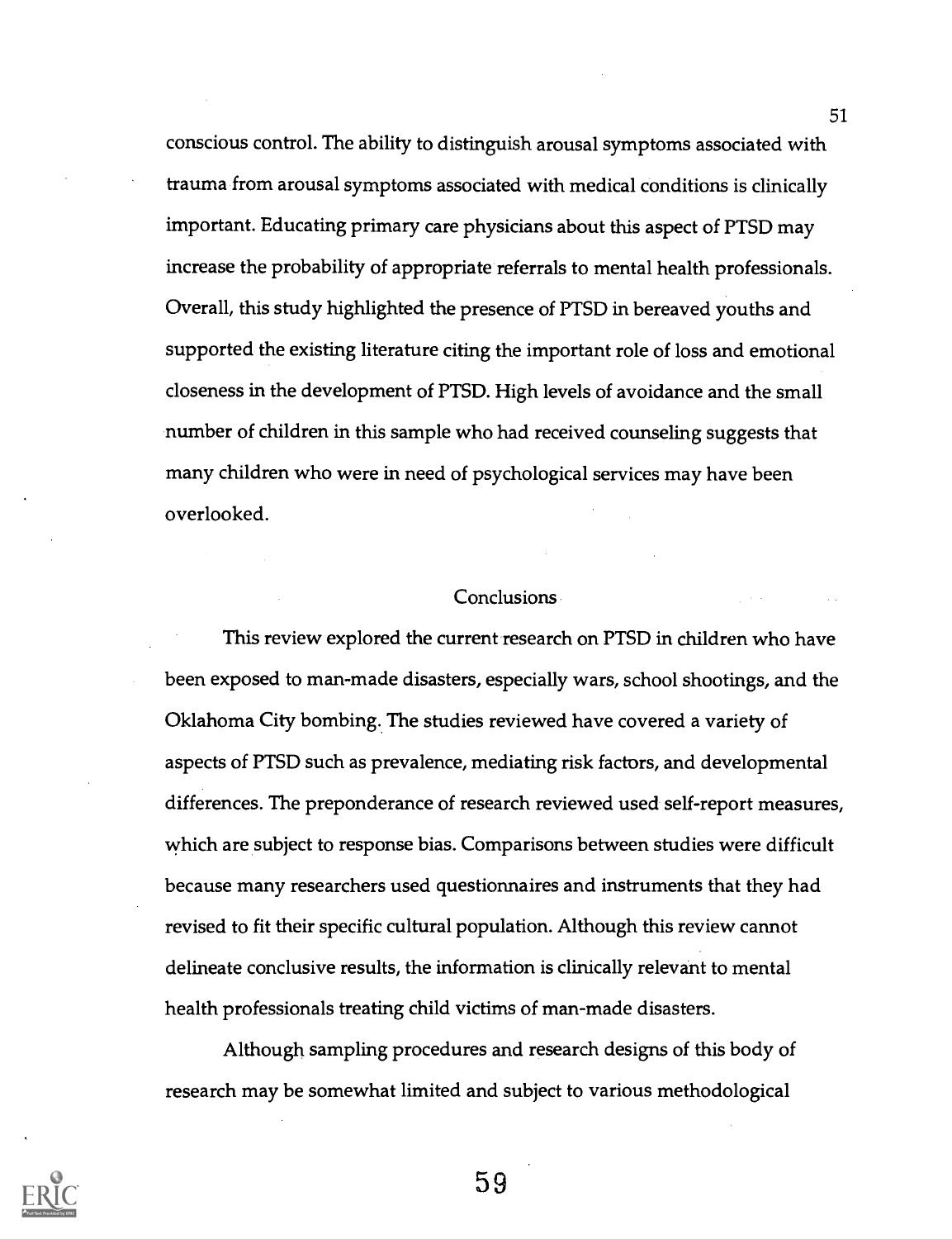difficulties, these studies provide valuable.data for clinicians, educators, and parents around the world, and are a valid attempt to meet the needs of children. Despite the lack of control groups and despite sampling limitations, both international and national research is consistent in reporting that a significant number of children exposed to man-made disasters do suffer from PTSD or exhibit at least mild to moderate PTSD symptoms, even several years postdisaster. Evidence is also strong for the diagnosis of PTSD in children as young as preschool age.

The research also offers support for the idea that as the level of exposure and intensity increases (physical proximity or emotional closeness of child to victims harmed in the disaster/emotional states), the child's PTSD symptomatology is more severe. Related to this finding, man-made disasters may be more difficult for children than are disasters that are considered "acts of God" because the attribution of blame extends beyond that of simple fate (Allen, Dlugokinski, Cohen, & Walker, 1999).

Furthermore, the literature suggests that, in the absence of treatment, a significant number of children will continue to suffer from PTSD (i.e., continuous PTSD) for years after the disaster, especially those children who have been exposed to war and political violence in multiple traumatic events over an extended period of time. Finally, professionals working in disasters must actively inquire about symptoms of trauma and grief since the literature cites high levels of avoidance in children suffering from PTSD.

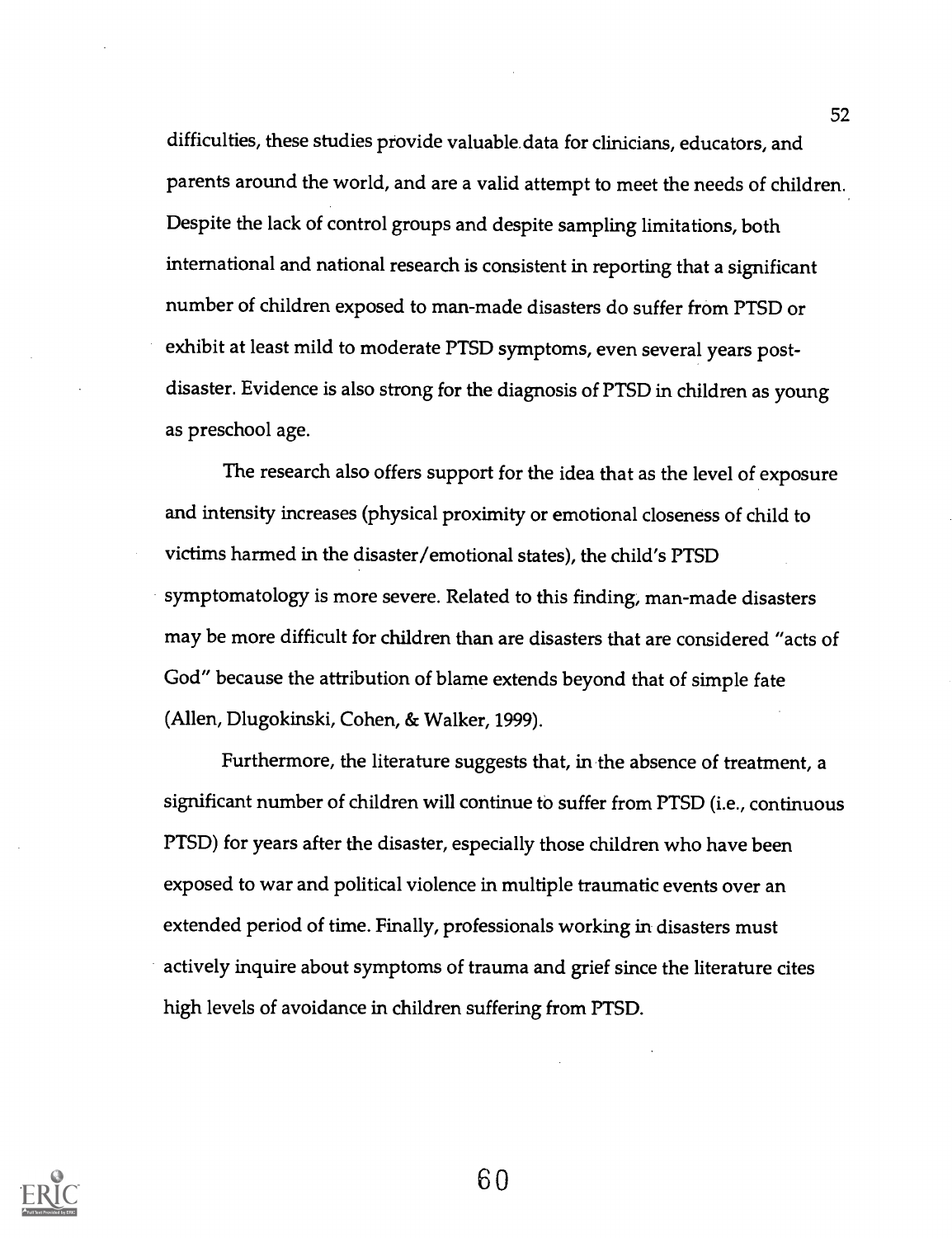#### Treatment of PTSD in Children

The aforementioned studies have provided valuable information on the nature and prevalence of PTSD in children exposed to man-made disasters. Such rich data can be beneficial to the development of prevention strategies and treatment interventions. Although interventions with child victims of manmade disasters have not been researched extensively, the existing empirical and anecdotal data suggest that any intervention should be multifaceted. Moreover, the information from these studies is generalizable to children who are victims of individual trauma (e.g., witness to domestic violence, sexual abuse) that may also result in a diagnosis of PTSD or similar symptoms. Interventions should be implemented according to the developmental level of the child and may involve individual skills training to help the child manage anxiety, as well as a systemwide approach. An education component that helps normalize feelings and helps facilitate the expression of war-related worries through writing, talking, or playing appears essential for this specific population (Saylor, 1993). Studies have emphasized the importance of protecting children and adolescents, insofar as possible, from witnessing bloody injury and grotesque death, either directly or indirectly (e.g., television, photographs, other media), during and after war since these images tend to increase symptoms and severity levels of PTSD.

The disaster literature has also focused on the benefits of one of the most widely used procedures for helping persons who have been exposed to large scale disasters: critical incident stress debriefing (CISD). This procedure was developed and refined by Mitchell and Everly (1995). CISD's primary aims are to mitigate the impact of the disaster and to accelerate the recovery process and

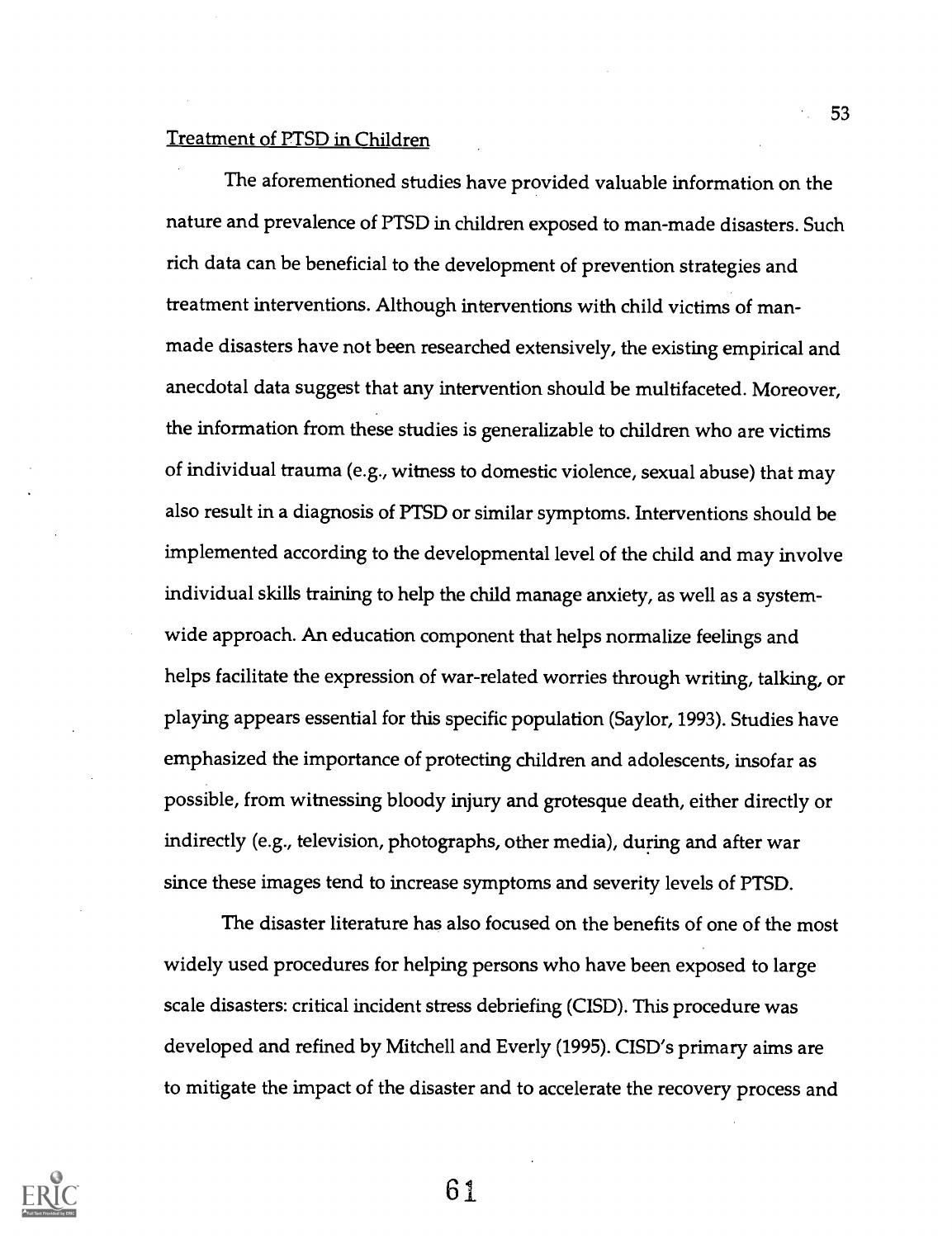has been applied in the treatment of children who are victims of disasters. CISD should be provided within 24 to 72 hours of the event for maximum benefit (Gordon et al., 1999). For children, CISD is most often conducted in small groups that are led by a school psychologist or trained clinician in a school or clinic setting. Certain therapy techniques, such as cognitive therapy combined with crisis intervention, have been found to be highly effective in treating families. Additionally, individual play therapy and expressive art techniques have a long history of usefulness in the treatment of children and are especially applicable for those who have been traumatized by disaster (Monahon, 1993; Pynoos & Nader, 1988; Terr, 1989).

Group techniques are particularly effective in working with latency-age through adolescent children who have experienced trauma from a disaster (Galante & Foa, 1986; Lystad, 1985; Tem 1989; Weinberg, 1990; Yule & Williams, 1990). For example, the Listen to the Children (Allen et al., 1999) interview provides an opportunity for children to discuss their story in a group setting. The therapist/leader facilitates sharing and listening to the coping strategies of other children, thus expanding each child's knowledge of options for constructive action.

In addition, family treatment can be highly useful. Families who have experienced trauma together are likely to find family-oriented treatment helpful. Having only one child exposed to trauma will still affect the entire family, making family therapy an essential component of the healing process for them as well (Monahon, 1993).

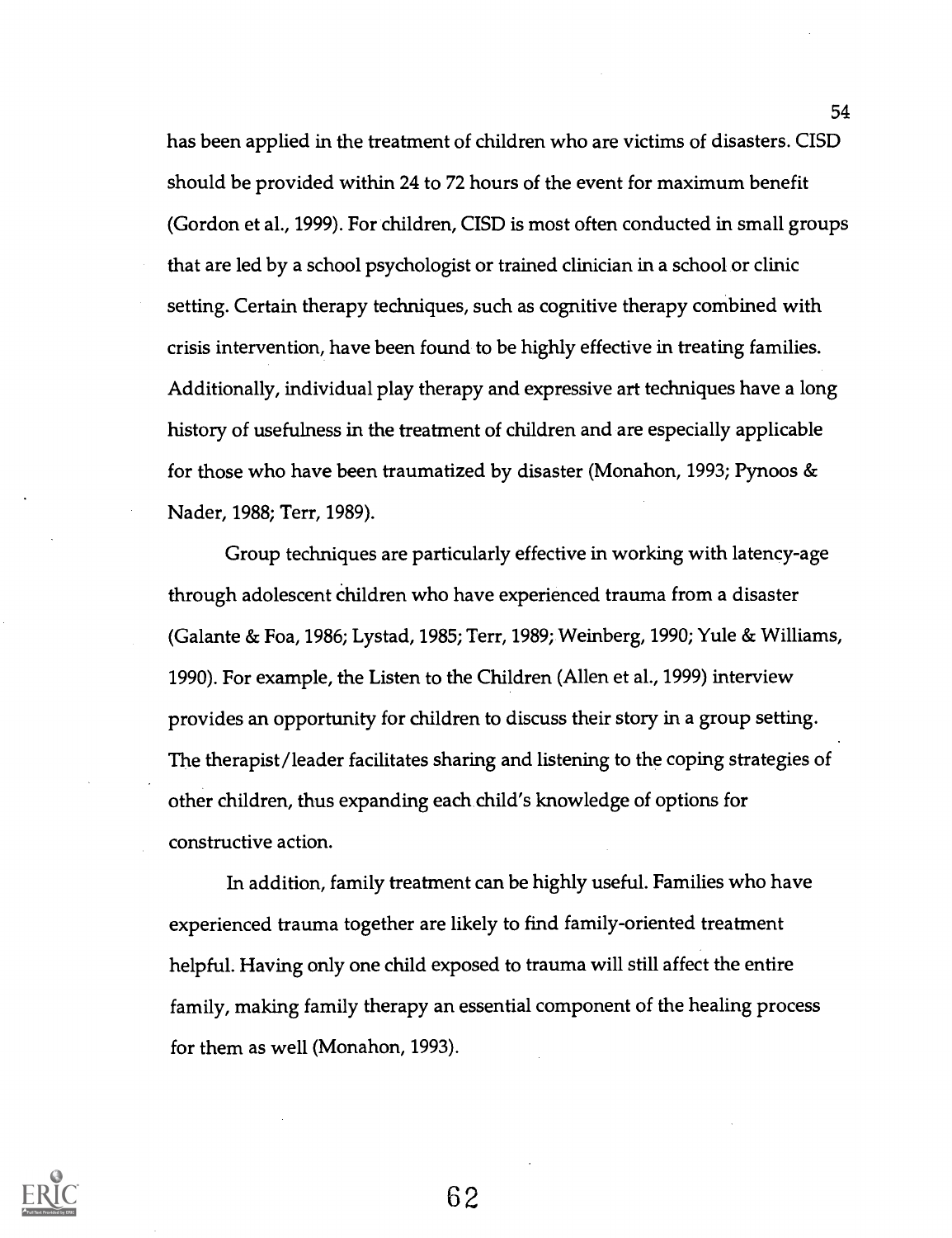### Suggestions for Future Research

Future research needs to include more cross-sectional studies that would examine how PTSD and associated traumatic reactions are expressed by children at different ages and across developmental stages. Longitudinal studies are needed to provide data on the course of PTSD symptoms as well as issues of comorbidity.

More research is needed on the potentially mediating effects of factors such as social support, coping skills, and religious commitment on the symptoms of PTSD. This line of research, coupled with research regarding resiliency factors in children who have been exposed to disasters, could help develop preventative health programs as well as more effective treatment interventions.

More cross-cultural studies would enlighten mental health professionals as to how culture impacts PTSD symptomatology and manifestation. Future research on disasters and children should take into account the multidimensional nature of stress from disasters, as well as the fact that exposures vary with respect to frequency and severity.

Research protocols could also be improved by the consistent inclusion of multi-source information (e.g., from parents, teachers) and collection strategies. The consistent use of similar measurement strategies across studies would aid the communication and dissemination of findings to both researchers and clinicians. The comprehensive use of standardized instruments (e.g., CPTSD-RI) and in-depth clinical interviews of children, parents, and teachers would provide the most accurate and clinically useful information.

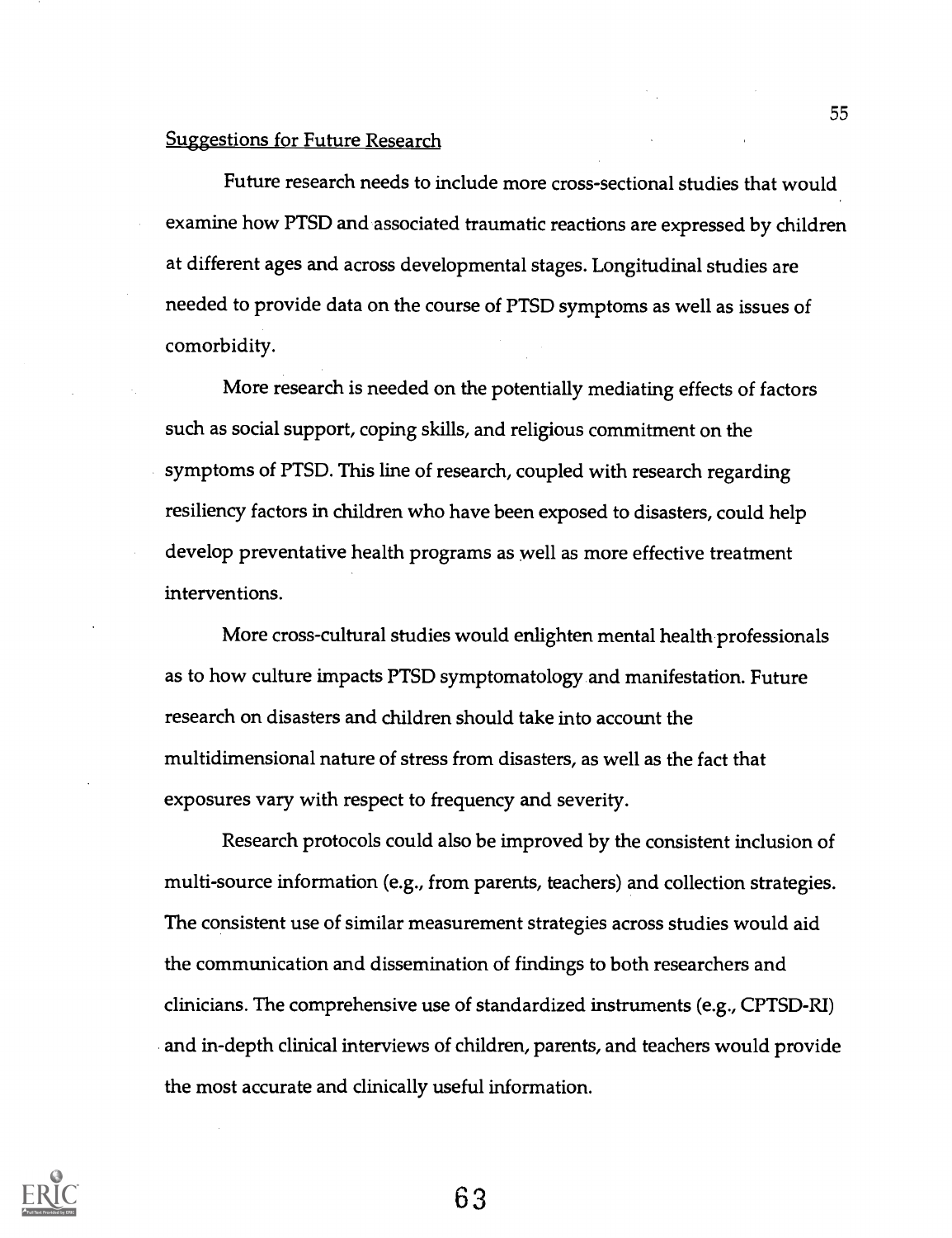Finally, interventions for children who have been exposed to man-made disasters need to be expanded and rigorously evaluated to make them more developmentally and culturally appropriate. More effective outreach and PTSD prevention.strategies as well as research on the efficacy of school and clinicbased treatments need to be explored through rigorous research.

The evidence is clear that children who have been exposed to man-made disasters can and do suffer from PTSD, even those as young as preschool age. The dynamics of this process and its subsequent treatment are multi-faceted and complex, encompassing developmental, familial, and cultural issues. This paper has sought to review the literature and enlighten the mental health community regarding several facets of these intricate relationships.



 $\ddot{\cdot}$ 

 $\ddot{\phantom{a}}$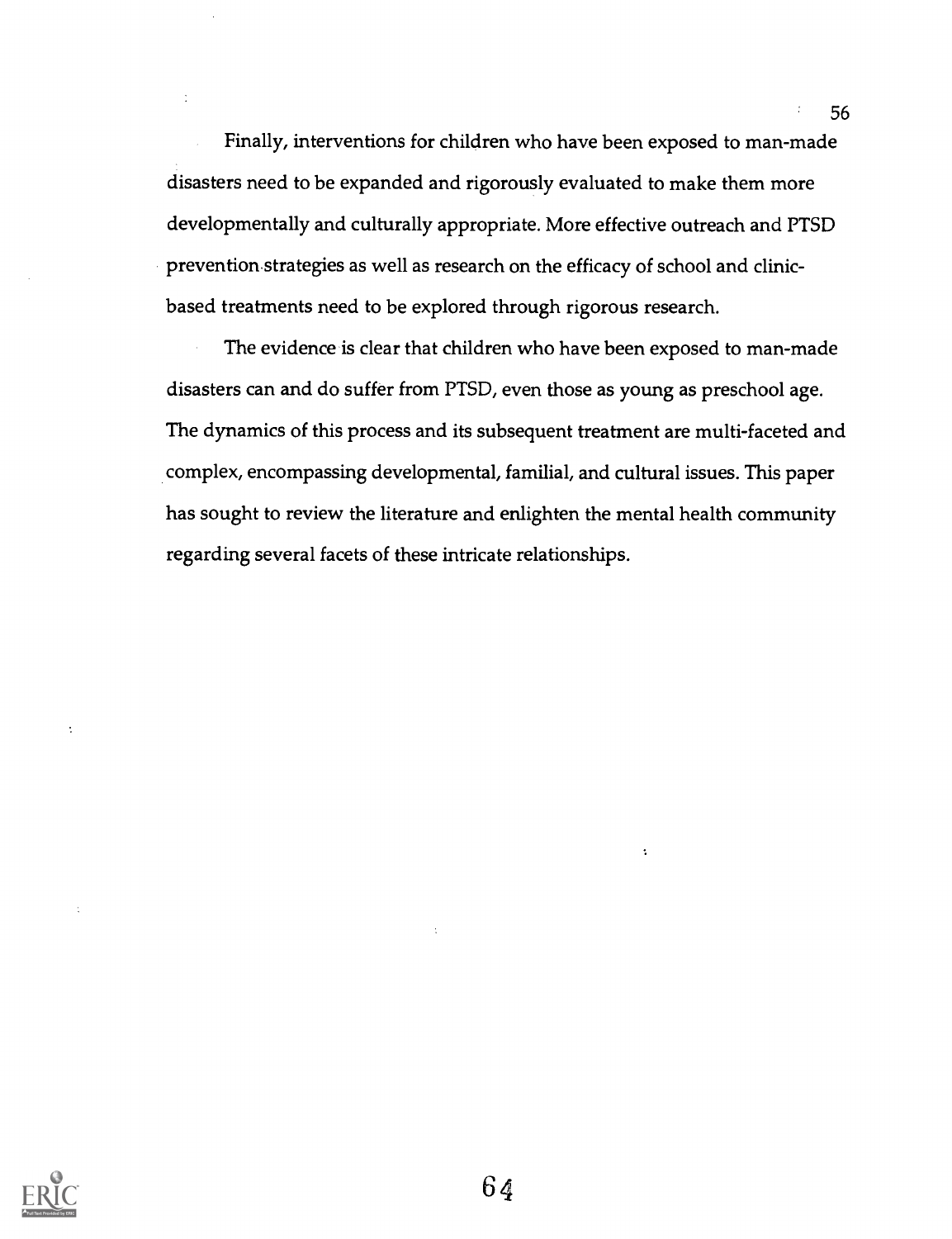#### REFERENCES

- Abu Hein, F., Qouta, S., Thabet, A., & El Sarraj, E. (1993). Trauma and mental health of children in Gaza. British Medical Journal, 306, 1130-1131.
- Allen, S. F., Dlugokinski, E. L., Cohen, L. A., & Walker, J. L. (1999). Assisting the impact of a traumatic community event on children and assisting with their healing. Psychiatric Annals, 29, 93-98.
- Almqvist, K., & Brandell-Forsberg, M. (1997). Refugee children in Sweden: Posttraumatic stress disorder in Iranian preschool children exposed to organized violence. Child Abuse and Neglect, 21, 351-366.
- American Psychiatric Association. (1987). Diagnostic and statistical manual of mental disorders (3rd ed., rev.). Washington, DC: Author.
- American Psychiatric Association. (1994). Diagnostic and statistical manual of mental disorders (4th ed.). Washington, DC: Author.
- Applebaum, D. R., & Burns, G. L. (1991). Unexpected childhood death: Posttraumatic stress disorder in surviving siblings and parents. Journal of Clinical Child Psychology, 20, 114-120.
- Beck, A. T. (1987). <u>Beck Depression Inventory manual</u>. San Antonio, TX: Psychological Corporation.
- Beck, A., Steer, R., & Garbin, M. (1988). Psychometric properties of the Beck Depression Inventory: Twenty-five years of evaluation. Clinical Psychology Review, 8, 77-100.
- Belter, R. W., Dunn, S. E., & Jeney, P. (1991, October). The psychological impact of Hurricane Hugo on children: A needs assessment. Paper presented at the Association for Advancement of Behavior Therapy meeting, San Francisco.
- Belter, R. W., & Shannon, M. P. (1993). Impact of natural disasters on children and families. In C. Saylor (Ed.), Children and disasters (pp. 85-102). Philadelphia, PA: Brunner /Mazel.
- Black Sash (1992). The Black Sash Natal Coastal Region Repression Monitoring Group, Final Report. Durban, South Africa: Author.
- Bloch, D. A., Silber, E., & Perry, S. E. (1956). Some factors in the emotional reactions of children to disaster. American Journal of Psychiatry, 133, 416- 422.

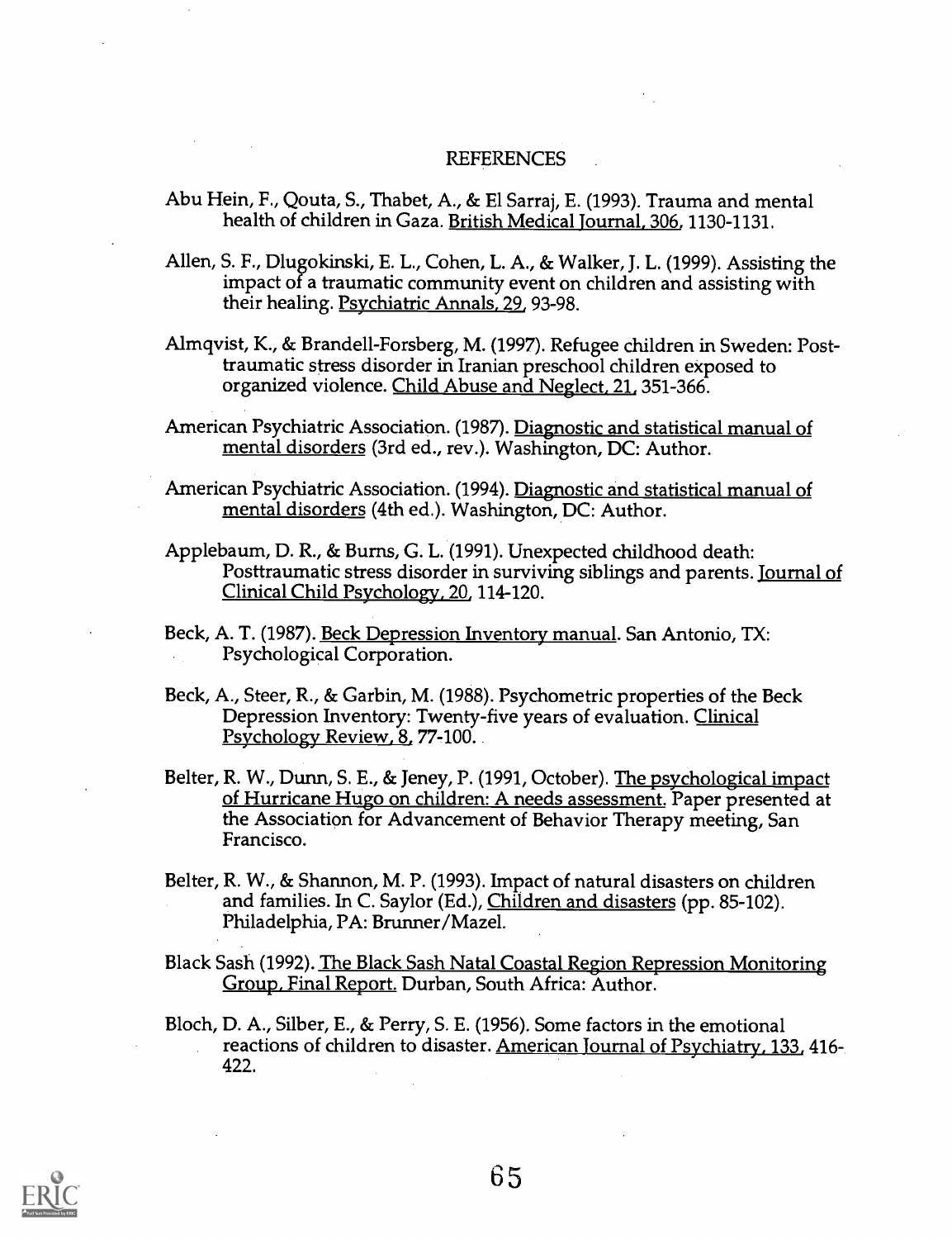Bolin, R. (1982). Long term family recovery from disaster. Boulder, CO: University of Colorado, Institute of Behavioral Science.

- Bowiby, J. (1973). Attachment and loss: Vol. 2. Separation: Anxiety and anger. New York: Basic Books.
- Bradburn, I. S. (1991). After the earth shook: Children's stress symptoms 6-8 months after a disaster. Advances in Behavior Research and Therapy, 13, 173-179.
- Bromet, E. J., Hough, L., & Connell, M. (1984). Mental health of children near the Three Mile Island reactor. Journal of Preventive Psychiatry, 2, 276-301.
- Bryce, J. W., & Armenian, H. (1986). In war time: The state of children in Lebanon. New York: Syracuse University Press.

Carlson, E. B. (1997). Trauma assessments. New York: The Guilford Press.

- Danielsson, A. (1986). Att bygga sin värld, handbok i Erica-metoden (To create your world, handbook to the Erica-method). Stolkholm, Sweden: Psykologiforlaget.
- Derogatis, L. R. (1983). SCL-90 scoring and procedures—Manual II (Rev. ed.) Towson, MD: Clinical Psychometric Research.
- Dyregrov, A., Kuterovac, G., & Barath, A. (1996). Factor analysis of the impact of event scale with children in war. Scandinavian Journal of Psychology, 37 339-350.
- Elbedour, S., Bensel, R., & Maruyama, G. (1993). Children at risk: Psychological coping with war and conflict in the Middle East. International Journal of Mental Health, 22, 33-52.

Frederick, C. J. (1985). Selected foci in the spectrum of posttraumatic stress disorders. In J. Laube & S. Murphy (Eds.), Perspectives on disaster recovery (pp. 110-130). Norwalk, CN: Appleton-Century-Crofts.

- Frederick, C., & Pynoos, R. S. (1988). Child Posttraumatic Stress Reaction Index. Los Angeles: University of California, Los Angeles Neuropsychiatric Institute and Hospital.
- Freud, A., & Burlingham, D. T. (1944). War and children. New York: International Universities Press.
- Galante, R., & Foa, D. (1986). An epidemiological study of psychic trauma and treatment effectiveness for children after a natural disaster. Journal of the American Academy of Child Psychiatry, 25, 357-363.

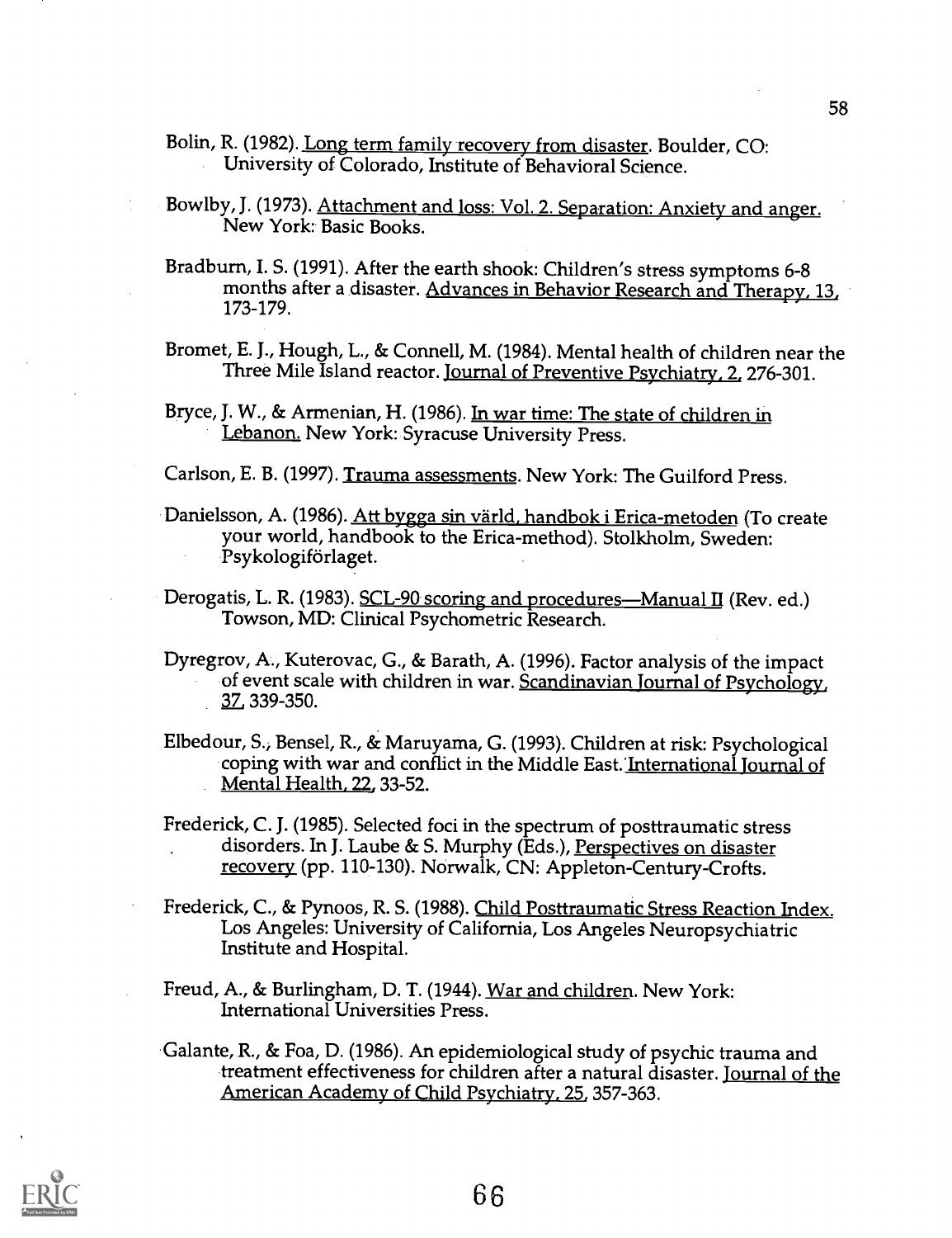- Goldstein, R. D., & Wampler, N. S. (1997). War experiences and distress symptoms of Bosnian children. Pediatrics, 100, 873-878.
- Gordon, N. S., Farberow, N. L., & Maida, C. A. (1999). Children and disasters. Philadelphia, PA: Brunner/Mazel.
- Hadi, F. A., & Llabre, M. M. (1998). The Gulf crisis experience of Kuwaiti children: Psychological and cognitive factors. <u>Journal of Traumatic Stress</u>, 11, 45-56.
- Hoffman, M. A., Levy-Shiff, R., Sohlberg, S. C., & Zarizki, J. (1992). The impact of stress and coping: Developmental changes in the transition to adolescence. Journal of Youth and Adolescence, 27, 39-45.
- Horowitz, M., Wilner, N., & Alvarez, W. (1979). Impact of events scale: A measure of subjective stress. Psychosomatic Medicine, 41, 209-218.
- Husain, S. A., Nair, J., Holcomb, W., Reid, J. C., Vargas, V., & Nair, S. S. (1998). Stress reactions of children and adolescents in war and siege conditions. American Journal of Psychiatry, 155, 1718-1719.
- Kovacs, M. (1991). The Children's Depression Inventory: A self-rated depression scale for school-aged youngsters. New York: Multi-Health Systems.
- Laor, N., Wolmer, L., Mayes, L., Gershon, A., Weizman, R., & Cohen, D. (1997). Israeli pre-school children under scuds: A 30-month follow-up. Journal of the American Academy of Child and Adolescent Psychiatry, 36, 349-356.

Lindemann, E. (1944). Symptomatology and management of acute grief. American Journal of Psychiatry, 101, 141-148.

Llabre, M. M., & Hadi, F. (1997). Social support and psychological distress in Kuwaiti boys and girls exposed to the Gulf crisis. Journal of Clinical Child Psychology, 26, 247-255.

Lonigan, C. J., Shannon, M. P., Finch, A. J., Daugherty, T. K., & Taylor, C. M. (1991). Children's reactions to a natural disaster: Symptom severity and degree of exposure. Advances in Behavior Research and Therapy, 13, 135-154.

Lowenfeld, M. (1950). The nature and use of the Lowenfeld World Technique in work with children and adults. Journal of Psychology, 30, 325-331.

Lystad, M. (1985). Innovative mental health services for child disaster victims. Children Today, 12, 13-17.

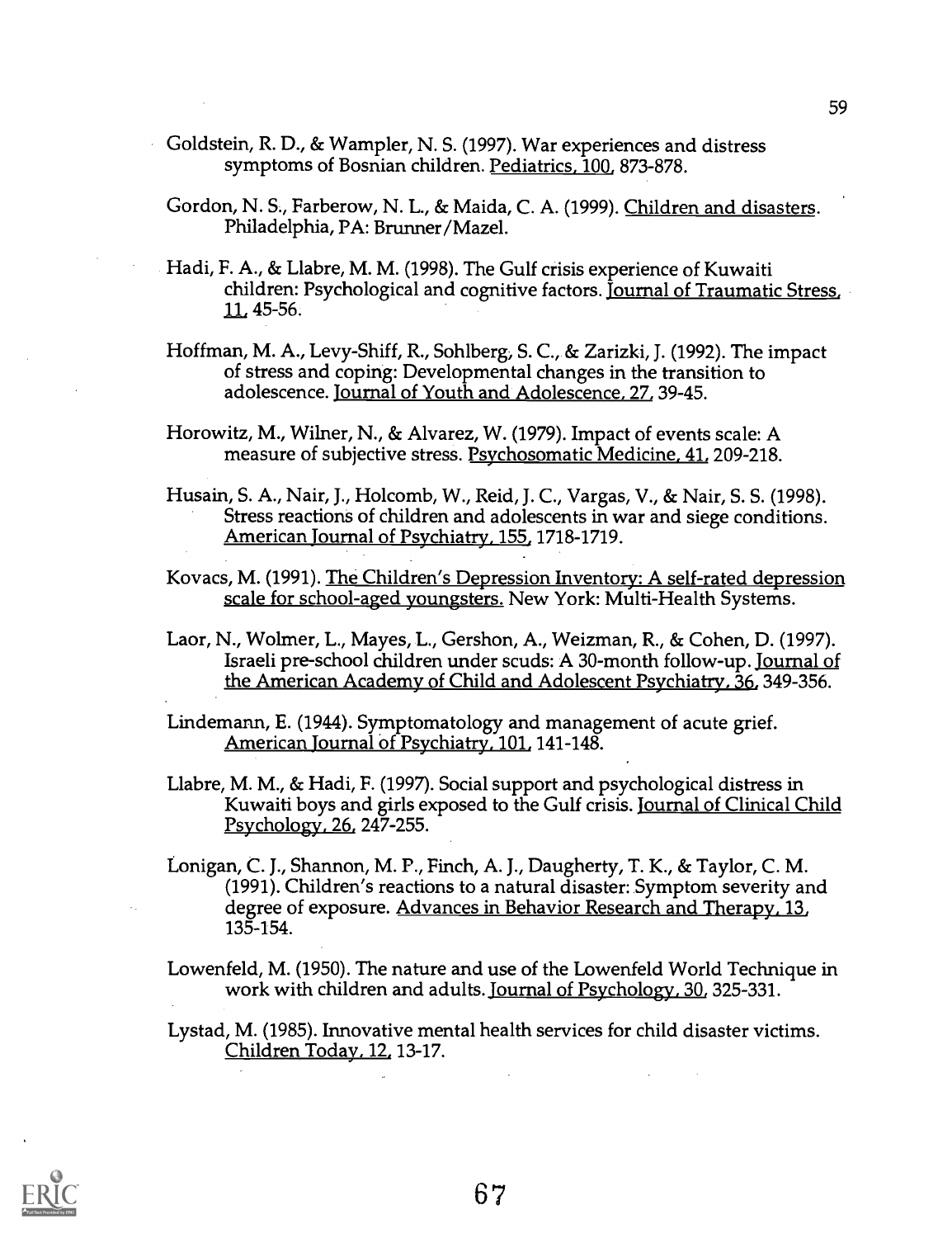- Macksoud, M. (1992). Assessing war trauma in children: A case study of Lebanese children. Journal of Refugee Studies, 5, 1-15.
- Macksoud, M. S., & Aber, J. L. (1996). The war experiences and psychosocial development of children in Lebanon. Child Development, 67, 70-88.
- Magwaza, A. S., Killian, B. J., Petersen, I., & Pillay, Y. (1993). The effects of chronic violence on preschool children living in South African townships. Child Abuse and Neglect, 17, 795-803.
- Mitchell, J. T., & Everly, G. S., Jr. (1995). Critical incident stress debriefing: An operations manual for the prevention of traumatic stress among emergency services and disaster workers (2nd ed., pp. 101-114). Elliot City, MD: Chervon.
- Mollica, R. F., Caspi- Yavin, Y., Bollini, P., Truong, T., Tor, S., & Lavelle, J. (1992). The Harvard Trauma Questionnaire: Validating a cross-cultural instrument for measuring torture, trauma and PTSD in Indochinese refugees. Journal of Nervous and Mental Disease, 180, 111-116.
- Monahon, C. (1993). Children and trauma: A parent's guide to helping children heal. New York: Macmillian, Inc.
- Nader, K. 0., & Fairbanks, L. A. (1994). The suppression of reexperiencing: Impulse control and somatic symptoms in children following traumatic exposure. Anxiety, Stress; and Coping, 7, 229-239.
- Nader, K. 0., Pynoos, R. S., Fairbanks, L. A., Al-Ajeel, M., & Al-Asfour, A. (1993). A preliminary study of PTSD and grief among the children of Kuwait following the Gulf crisis. British journal of Clinical Psychology, 32, 407-416.
- Najarian, L. M., Goenjian, A. K., Pelcovitz, D., Mandel, F., & Najarian, B. (1996). Relocation after a disaster: Posttraumatic stress disorder in Armenia after the earthquake. Journal of the American Academy of Child and Adolescent Psychiatry, 35, 374-383.
- Paardekooper, B., de Jong, J., & Hermanns, J. (1999). The psychological impact of war and the refugee situation on south Sudanese children in refugee camps in northern Uganda: An exploratory study. Journal of Child Psychology and Psychiatry and Allied Disciplines, 40, 529-536.
- Pfefferbaum, B., Nixon, S. J., Tucker, P. M., Tivis, R. D., Moore, V. L., Gurwitch, R. H., Pynoos, R. S., & Geis, H. K. (1999). Posttraumatic stress responses in bereaved children after the Oklahoma City bombing. Journal of the American Academy of Child and Adolescent Psychiatry, 38, 1372-1379.

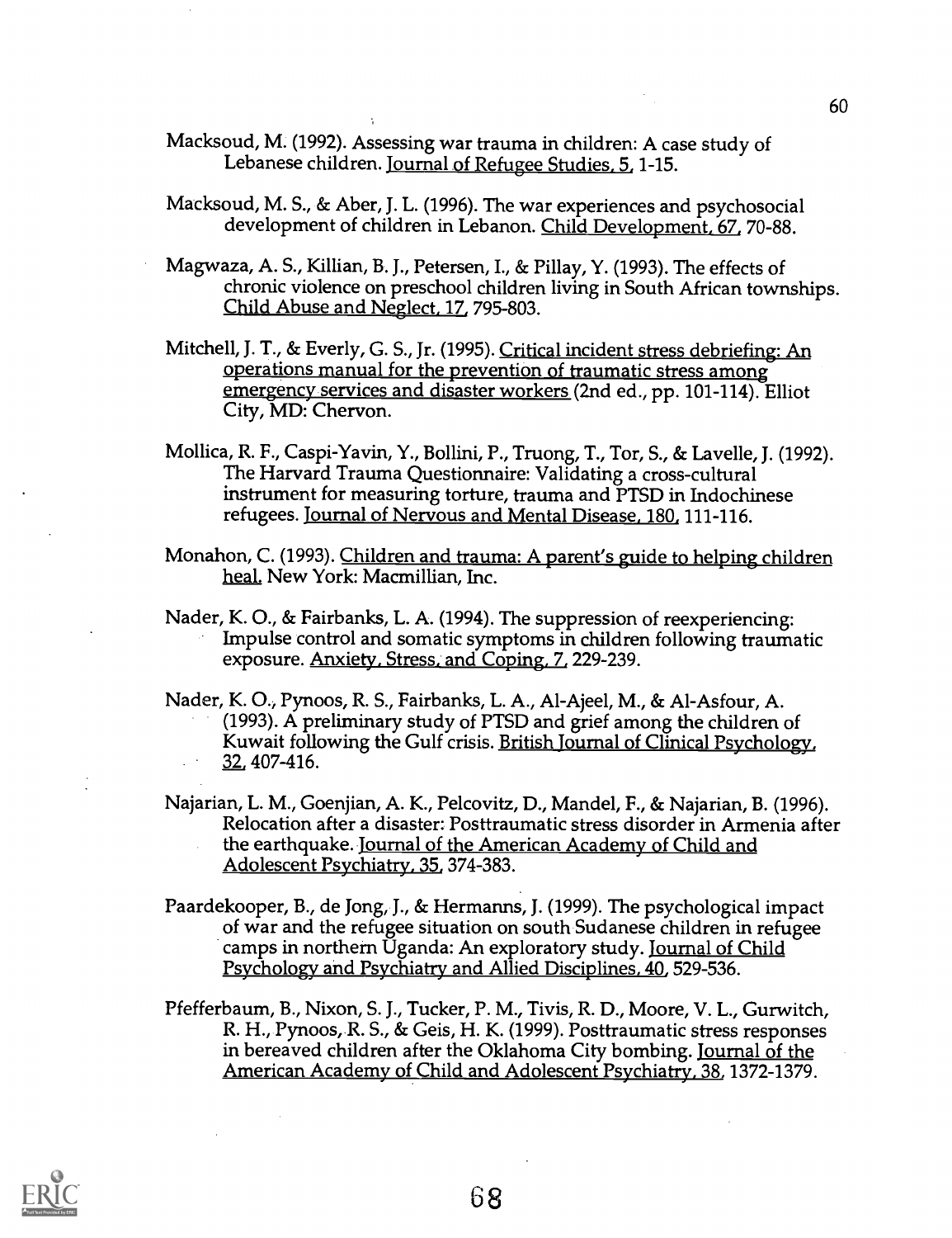- Pynoos, R. S., & Eth, S. (1985). Developmental perspective on psychic trauma in childhood. In C. R. Figley (Ed.), Trauma and its wake (Vol. 2, pp. 36-52). New York: Brunner/Mazel.
- Pynoos, R. S., Frederick, C. J., Nader, K., Arroyo, W., Steinberg, A., Eth, S., Nunez, F., & Fairbanks, L. (1987). Life threat and posttraumatic stress in school-age children. Archives of General Psychiatry, 44, 1057-1063.
- Pynoos, R. S., & Nader, K. (1988). Psychological first aid and treatment approach to children exposed to community violence: Research implications. Journal of Traumatic Stress, 1, 445-473.
- Richters, J. E., Martinez, P., & Valla, J. P. (1990). Levonn: A cartoon-based interview for assessing children's distress symptoms. Bethesda, MD: National Institute of Mental Health.
- Rutter, M., Tizard, J., & Whitmore, K. (Eds.). (1970). Education, health and behaviour. London: Longman.
- Sack, W., Seeley, M., & Clarke, G. (1997). Does PTSD transcend cultural barriers? A study from the Khmer adolescent refugee project. Journal of the American Academy of Child and Adolescent Psychiatry, 36, 49-54.

Saylor, C. F. (Ed.). (1993). Children and disasters. New York: Plenum Press.

- Schwarz, E. D., & Kowalski, J. M. (1991). Malignant memories: PTSD in children and adults after a school shooting. Journal of the American Academy of Child and Adolescent Psychiatry, 30, 936-944.
- Schwarzwald, J., Weisenberg, M., Waysman, M., Solomon, Z., & Klingman, A. .- (1993). Stress reaction of school-age children to the bombardment by SCUD missiles. Journal of Abnormal Psychology, 102, 404-410.
- Seginer, R., & Flum, H. (1987). Israeli adolescents self-image profile. Journal of Youth and Adolescence, 16, 455-472.
- Stein, B., Comer, D., Gardner, W., & Kelleher, K. (1999). Prospective study of displaced children's symptoms in wartime Bosnia. Social Psychiatry and Psychiatric Epidemiology, 34, 464-469.
- Straker, G. (1987). The continuous traumatic stress syndrome: The single therapeutic interview. Psychology in Society, 8, 48-62.
- Terr, L. (1989). Treating psychic trauma in children: A preliminary discussion. Journal of Traumatic Stress, 2, 2-20.

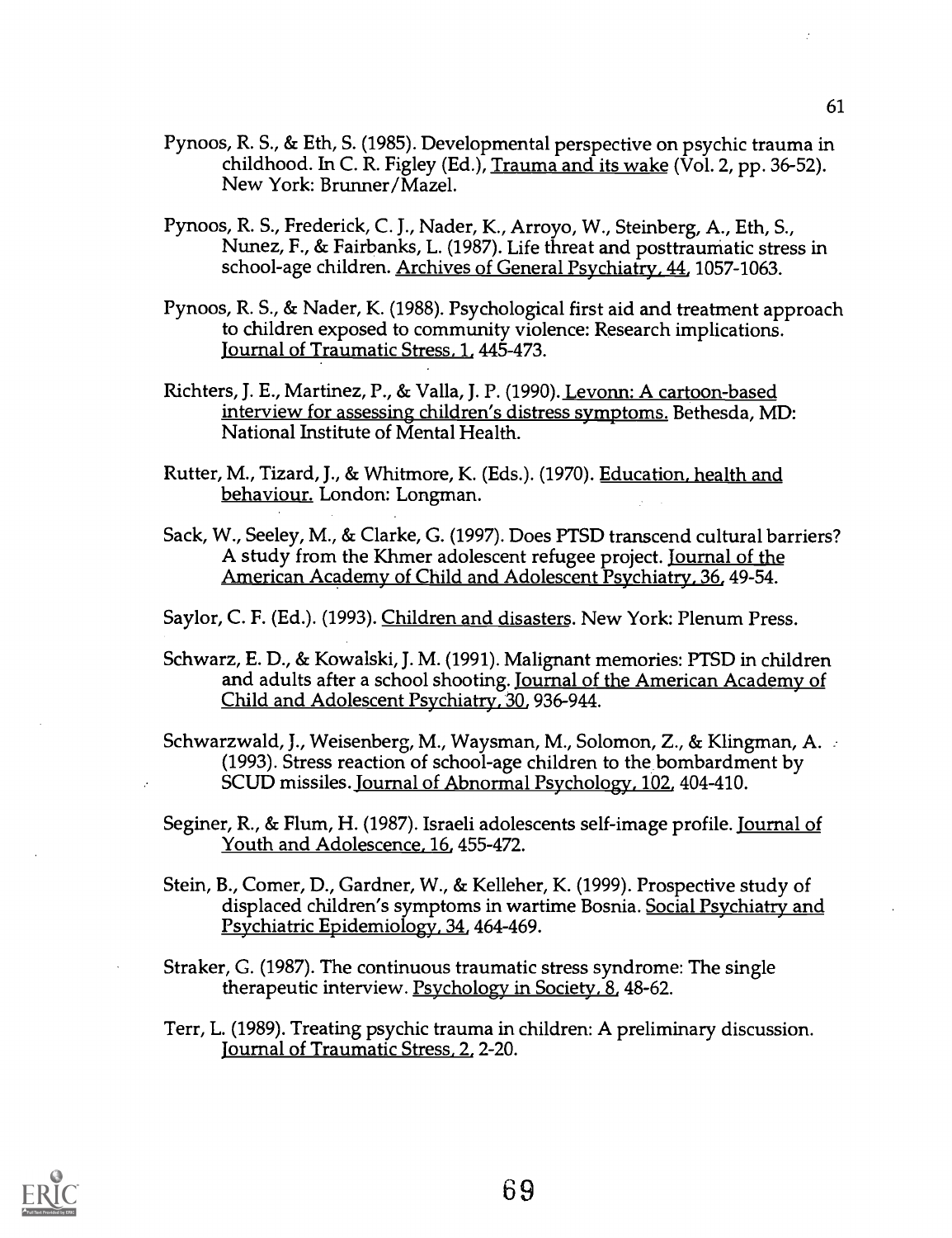- Thabet, A., & Vostanis, P. (1999). Post-traumatic stress reactions in children of war. Journal of Child Psychology and Psychiatry and Allied Disciplines, 40 385-391.
- Thabet, A., & Vostanis, P. (2000). Post-traumatic stress disorder reactions in children of war: A longitudinal study. Child Abuse and Neglect, 24, 291- 298.
- Wallace, A. F. C. (1957). Mazeway disintegration: The individual's perception of socio-cultural disorganization. Human Organization, 16, 23-27.
- Wang, A., Pynoos, R. S., James, Q., Wang, M. (1994, July). Los Angeles earthquake, 1994: School district reduction of trauma effects. Paper presented at the Annual Meeting of the American Academy of Child and Adolescent Psychiatry, New York.
- Weinberg, R. B. (1990). Serving large numbers of adolescent victim-survivors: Group interventions following trauma at school. Professional Psychology: Research and Practice, 21, 271-278.
- Winje, D., & Ulvik, A. (1998). Long-term outcome of trauma in children: The psychological consequences of a bus accident. Journal of Child Psychology and Psychiatry, 39, 635-642.
- Yule, W. (1993). Technology-related disasters. In C. Saylor (Ed.), Children and disasters (pp. 105-119). Philadelphia, PA: Brunner/Mazel.
- Yule, W., & Williams, R. M. (1990). Posttraumatic stress reactions in children. Journal of Traumatic Stress, 3, 279-295.



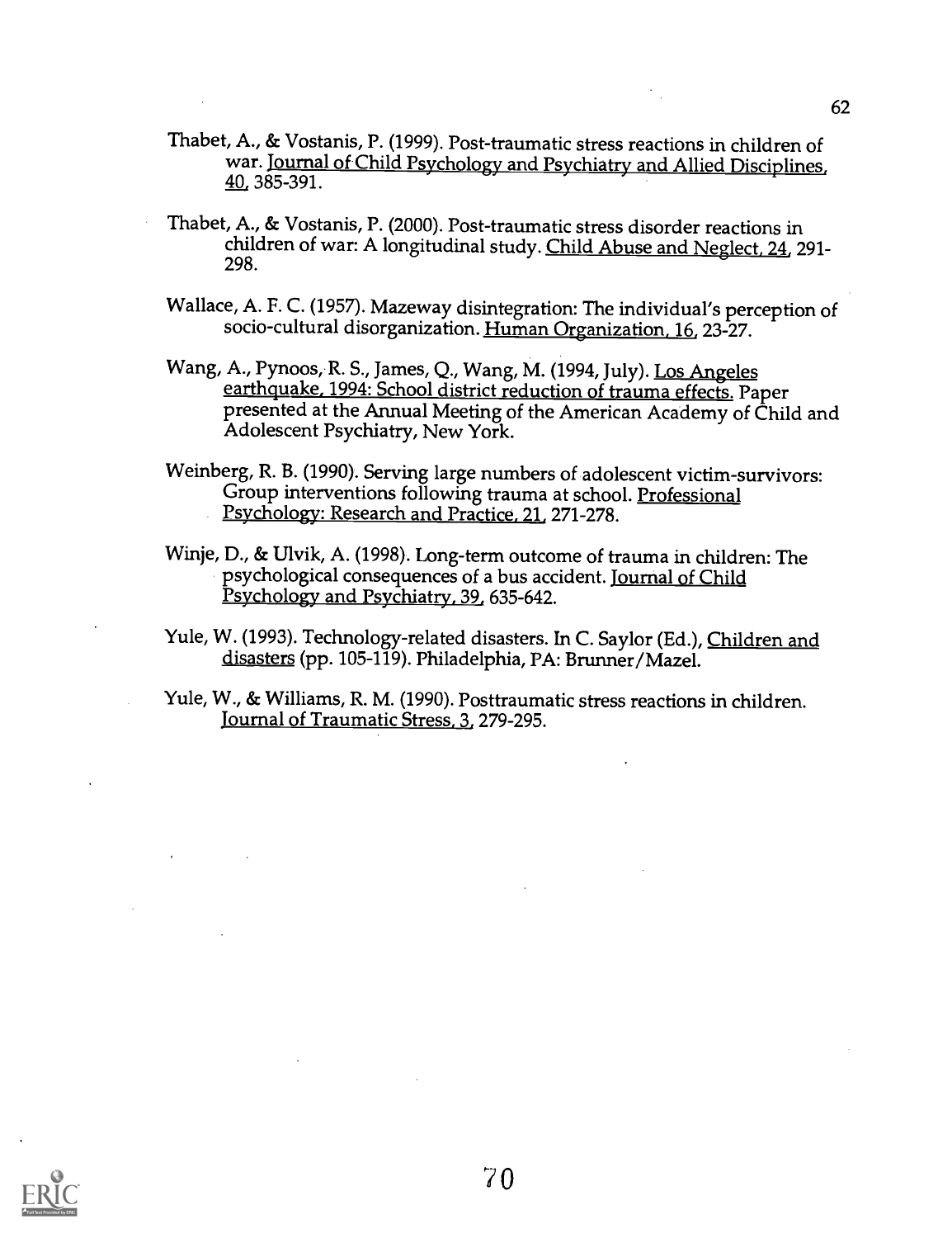# NAME:

Mary M. Manix

# EDUCATION:

| Rosemead School of Psychology<br>Clinical Psychology                                               | Psy.D. (Cand.)                   |                      |
|----------------------------------------------------------------------------------------------------|----------------------------------|----------------------|
| Rosemead School of Psychology<br>Clinical Psychology                                               | M.A.                             | 1997                 |
| <b>Wellesley College</b><br>Psychology                                                             | B.A.                             | 1992                 |
| <b>INTERNSHIP:</b>                                                                                 |                                  |                      |
| Child and Family Guidance Center<br>Northridge, CA                                                 | 2000                             | 2001                 |
| PRACTICA:                                                                                          |                                  |                      |
| Harbor-UCLA Medical Center<br><b>Outpatient Program</b>                                            | 1999                             | 2000                 |
| Jerry L. Pettis Memorial Veterans Medical Center<br><b>Inpatient Program</b>                       | 1998                             | 1999                 |
| For The Child<br><b>Outpatient Program</b>                                                         | 1997<br>$\overline{\phantom{a}}$ | 1998                 |
| Hacienda-La Puente Unified School District<br><b>School Practicum</b>                              | 1996<br>$\bullet$                | 1997                 |
| EMPLOYMENT:                                                                                        |                                  |                      |
| Hacienda-La Puente Unified School District<br>Drug, Alcohol, and Tobacco Education Interventionist | 1997                             | 1998<br>$\mathbf{r}$ |

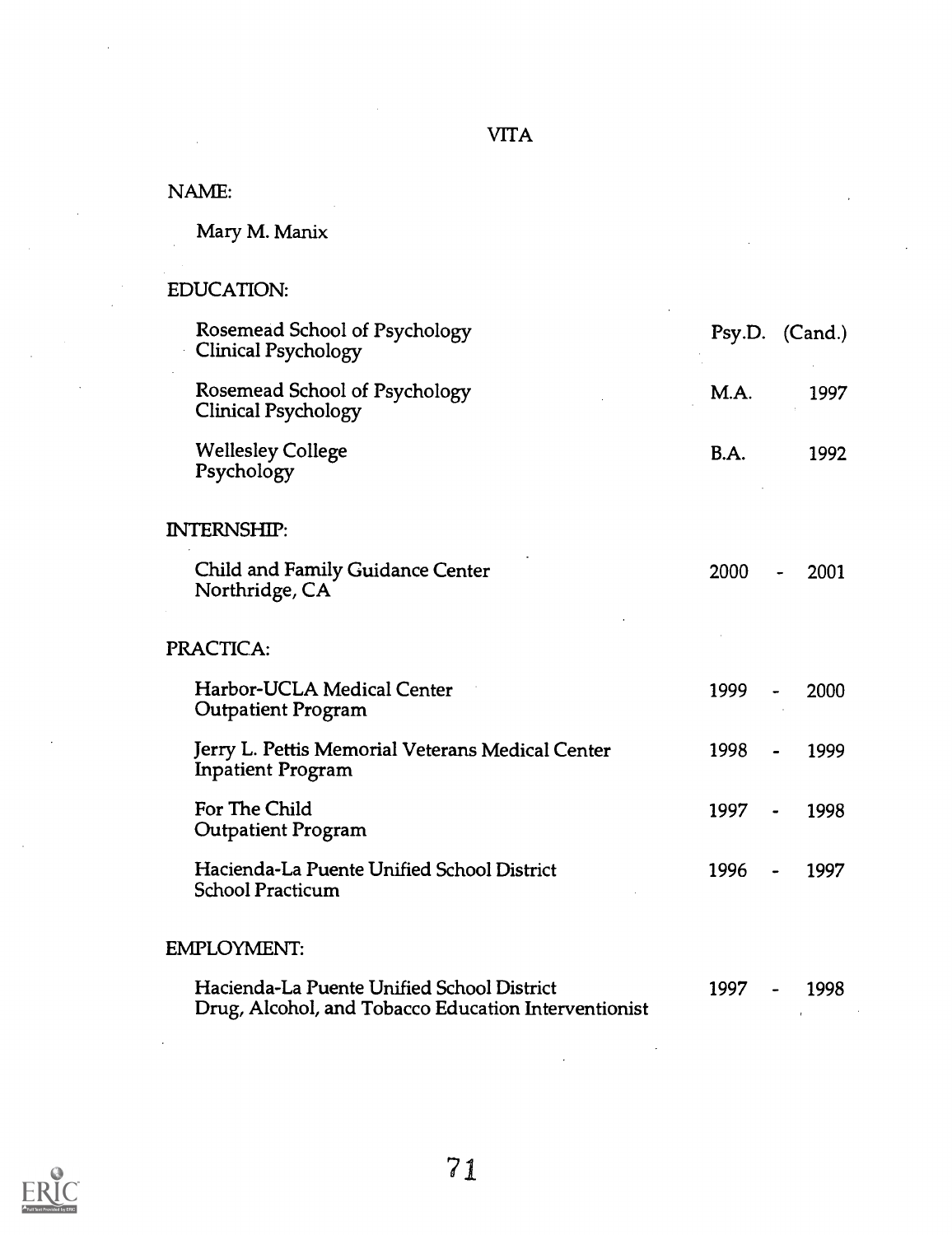

U.S. Department of Education

Office of Educational Research and Improvement (OERI) National Library of Education (NLE) Educational Resources Information Center (ERIC)



# REPRODUCTION RELEASE

(Specific Document)

I. DOCUMENT IDENTIFICATION:

| Title: Posttraumatic Stress Disorder In Children Exposed |                          |
|----------------------------------------------------------|--------------------------|
| to Mm-Made Disasters                                     |                          |
| MARY M. MANIX M.A.<br>Author(s):                         |                          |
| Corporate Source:                                        | <b>Publication Date:</b> |
| note Universite                                          |                          |
|                                                          |                          |

## II. REPRODUCTION RELEASE:

In order to disseminate as widely as possible timely and significant materials of interest to the educational community, documents announced in the monthly abstract journal of the ERIC system, Resources in Education (RIE), are usually made available to users in microfiche, reproduced paper copy, and electronic media, and sold through the ERIC Document Reproduction Service (EDRS). Credit is given to the source of each document, and, if reproduction release is granted, one of the following notices is affixed to the document.

If permission is granted to reproduce and disseminate the identified document, please CHECK ONE of the following three options and sign at the bottom of the page.